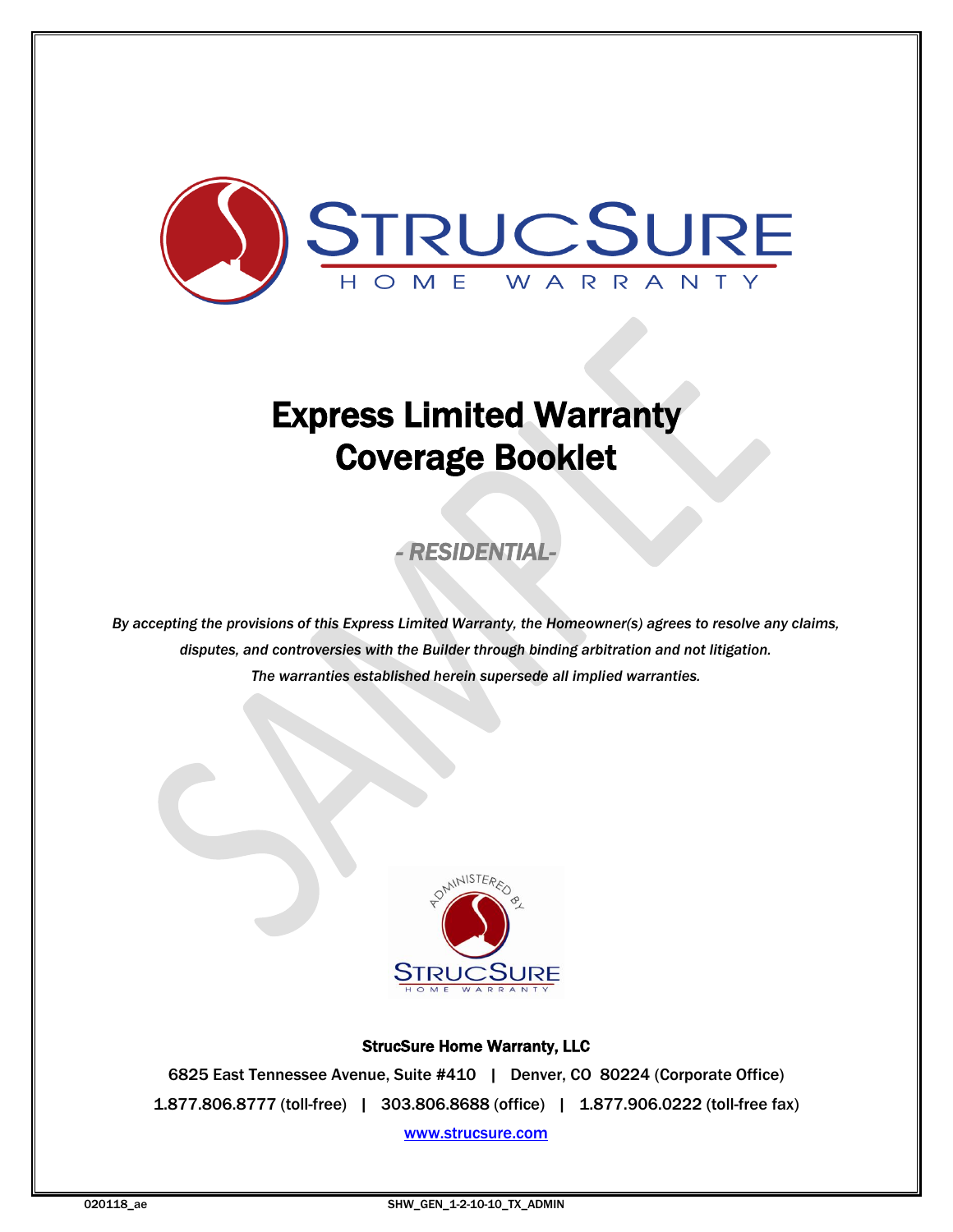# TABLE OF CONTENTS

| <b>SECTION</b>    |                                                                                           |                                                                                     |    |  |  |  |
|-------------------|-------------------------------------------------------------------------------------------|-------------------------------------------------------------------------------------|----|--|--|--|
| <b>SECTION 1:</b> |                                                                                           |                                                                                     |    |  |  |  |
| <b>SECTION 2:</b> |                                                                                           |                                                                                     |    |  |  |  |
| <b>SECTION 3:</b> |                                                                                           |                                                                                     |    |  |  |  |
| <b>SECTION 4:</b> |                                                                                           |                                                                                     |    |  |  |  |
| <b>SECTION 5:</b> |                                                                                           |                                                                                     |    |  |  |  |
| <b>SECTION 6:</b> |                                                                                           |                                                                                     |    |  |  |  |
| <b>SECTION 7:</b> |                                                                                           |                                                                                     |    |  |  |  |
| <b>SECTION 8:</b> | PERFORMANCE STANDARDS FOR HOME COMPONENTS UNDER THE ONE-YEAR WORKMANSHIP/MATERIALS        |                                                                                     |    |  |  |  |
|                   |                                                                                           |                                                                                     |    |  |  |  |
|                   | (A)                                                                                       | PERFORMANCE STANDARDS FOR FOUNDATIONS AND SLABS                                     | 9  |  |  |  |
|                   | (B)                                                                                       | PERFORMANCE STANDARDS FOR FRAMING                                                   | 10 |  |  |  |
|                   | (C)                                                                                       | PERFORMANCE STANDARDS FOR DRYWALL                                                   | 10 |  |  |  |
|                   | (D)                                                                                       | PERFORMANCE STANDARDS FOR INSULATION                                                | 11 |  |  |  |
|                   | (E)                                                                                       | PERFORMANCE STANDARDS FOR EXTERIOR SIDING AND TRIM                                  | 11 |  |  |  |
|                   | (F)                                                                                       | PERFORMANCE STANDARDS FOR MASONRY INCLUDING BRICK, BLOCK AND STONE                  | 11 |  |  |  |
|                   | (G)                                                                                       | PERFORMANCE STANDARDS FOR STUCCO                                                    | 12 |  |  |  |
|                   | (H)                                                                                       | PERFORMANCE STANDARDS FOR ROOFS                                                     | 12 |  |  |  |
|                   | (I)                                                                                       | PERFORMANCE STANDARDS FOR DOORS AND WINDOWS                                         | 13 |  |  |  |
|                   | (I)                                                                                       | PERFORMANCE STANDARDS FOR INTERIOR FLOORING                                         | 14 |  |  |  |
|                   | (K)                                                                                       | PERFORMANCE STANDARDS FOR VINYL FLOORING                                            | 14 |  |  |  |
|                   | (L)                                                                                       | PERFORMANCE STANDARDS FOR HARD SURFACES, INCLUDING CERAMIC TILE, FLAGSTONE, MARBLE, |    |  |  |  |
|                   |                                                                                           | <b>GRANITE, SLATE, QUARRY TILE, FINISHED CONCRETE OR OTHER HARD SURFACES</b>        | 15 |  |  |  |
|                   | (M)                                                                                       | PERFORMANCE STANDARDS FOR PAINTING, STAIN, AND WALL COVERINGS                       | 15 |  |  |  |
|                   | (N)                                                                                       | PERFORMANCE STANDARDS FOR PLUMBING                                                  | 16 |  |  |  |
|                   | (0)                                                                                       | PERFORMANCE STANDARDS FOR HEATING, COOLING AND VENTILATION                          | 17 |  |  |  |
|                   | (P)                                                                                       | PERFORMANCE STANDARDS FOR ELECTRICAL SYSTEMS AND FIXTURES                           | 17 |  |  |  |
|                   | (Q)                                                                                       | PERFORMANCE STANDARDS FOR INTERIOR TRIM                                             | 18 |  |  |  |
| <b>SECTION 9:</b> | (R)                                                                                       | PERFORMANCE STANDARDS FOR SHELVING                                                  | 18 |  |  |  |
|                   | (S)                                                                                       | PERFORMANCE STANDARDS FOR CABINET DOORS                                             | 18 |  |  |  |
|                   | (T)                                                                                       | PERFORMANCE STANDARDS FOR MIRRORS. INTERIOR GLASS AND SHOWER DOORS                  | 18 |  |  |  |
|                   | (U)                                                                                       | PERFORMANCE STANDARDS FOR HARDWARE AND IRONWORK                                     | 18 |  |  |  |
|                   | (V)                                                                                       | PERFORMANCE STANDARDS FOR COUNTERTOPS AND BACKSPLASHES                              | 19 |  |  |  |
|                   | (W)                                                                                       | PERFORMANCE STANDARDS FOR FIREPLACES                                                | 19 |  |  |  |
|                   | (X)                                                                                       | PERFORMANCE STANDARDS FOR IRRIGATION SYSTEMS                                        | 19 |  |  |  |
|                   | (Y)                                                                                       | PERFORMANCE STANDARDS FOR FENCING                                                   | 19 |  |  |  |
|                   | (Z)                                                                                       | PERFORMANCE STANDARDS FOR YARD GRADING                                              | 20 |  |  |  |
|                   |                                                                                           | (AA) PERFORMANCE STANDARDS FOR PEST CONTROL                                         | 20 |  |  |  |
|                   | PERFORMANCE STANDARDS FOR ELECTRICAL, PLUMBING, AND MECHANICAL DISTRIBUTION SYSTEMS UNDER |                                                                                     |    |  |  |  |
|                   |                                                                                           |                                                                                     |    |  |  |  |
|                   | (A)                                                                                       | PERFORMANCE STANDARDS FOR ELECTRICAL DELIVERY SYSTEMS                               | 20 |  |  |  |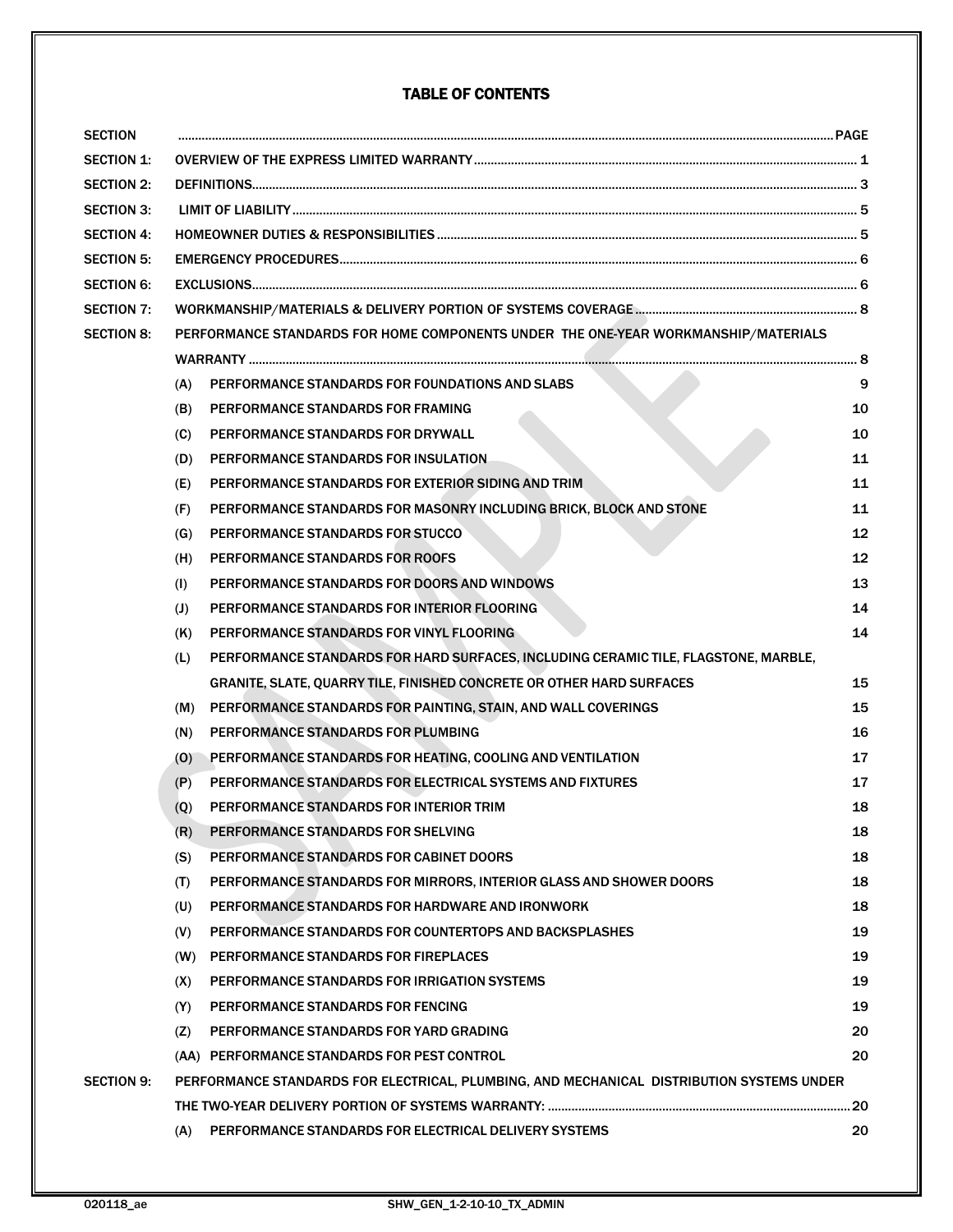|                    | (B)                                                                                       | PERFORMANCE STANDARDS FOR PLUMBING DELIVERY SYSTEMS                                  | 21 |  |
|--------------------|-------------------------------------------------------------------------------------------|--------------------------------------------------------------------------------------|----|--|
|                    | (C)                                                                                       | PERFORMANCE STANDARDS FOR HEATING, AIR CONDITIONING AND VENTILATION DELIVERY SYSTEMS | 22 |  |
| <b>SECTION 10:</b> | PERFORMANCE STANDARDS FOR MAJOR STRUCTURAL COMPONENTS UNDER THE 10-YEAR STRUCTURAL DEFECT |                                                                                      |    |  |
|                    |                                                                                           |                                                                                      |    |  |
|                    | (A)                                                                                       | PERFORMANCE STANDARDS FOR SLAB FOUNDATIONS                                           | 22 |  |
|                    | (B)                                                                                       | PERFORMANCE STANDARDS FOR MAJOR STRUCTUAL COMPONENTS OF A HOME OTHER THAN SLAB       |    |  |
|                    |                                                                                           | <b>FOUNDATIONS</b>                                                                   | 23 |  |
| <b>SECTION 11:</b> |                                                                                           |                                                                                      |    |  |
| <b>SECTION 12:</b> |                                                                                           |                                                                                      |    |  |
| <b>SECTION 13:</b> |                                                                                           |                                                                                      |    |  |
| SECTION 14:        |                                                                                           |                                                                                      |    |  |
| <b>SECTION 15:</b> |                                                                                           |                                                                                      |    |  |
|                    |                                                                                           |                                                                                      |    |  |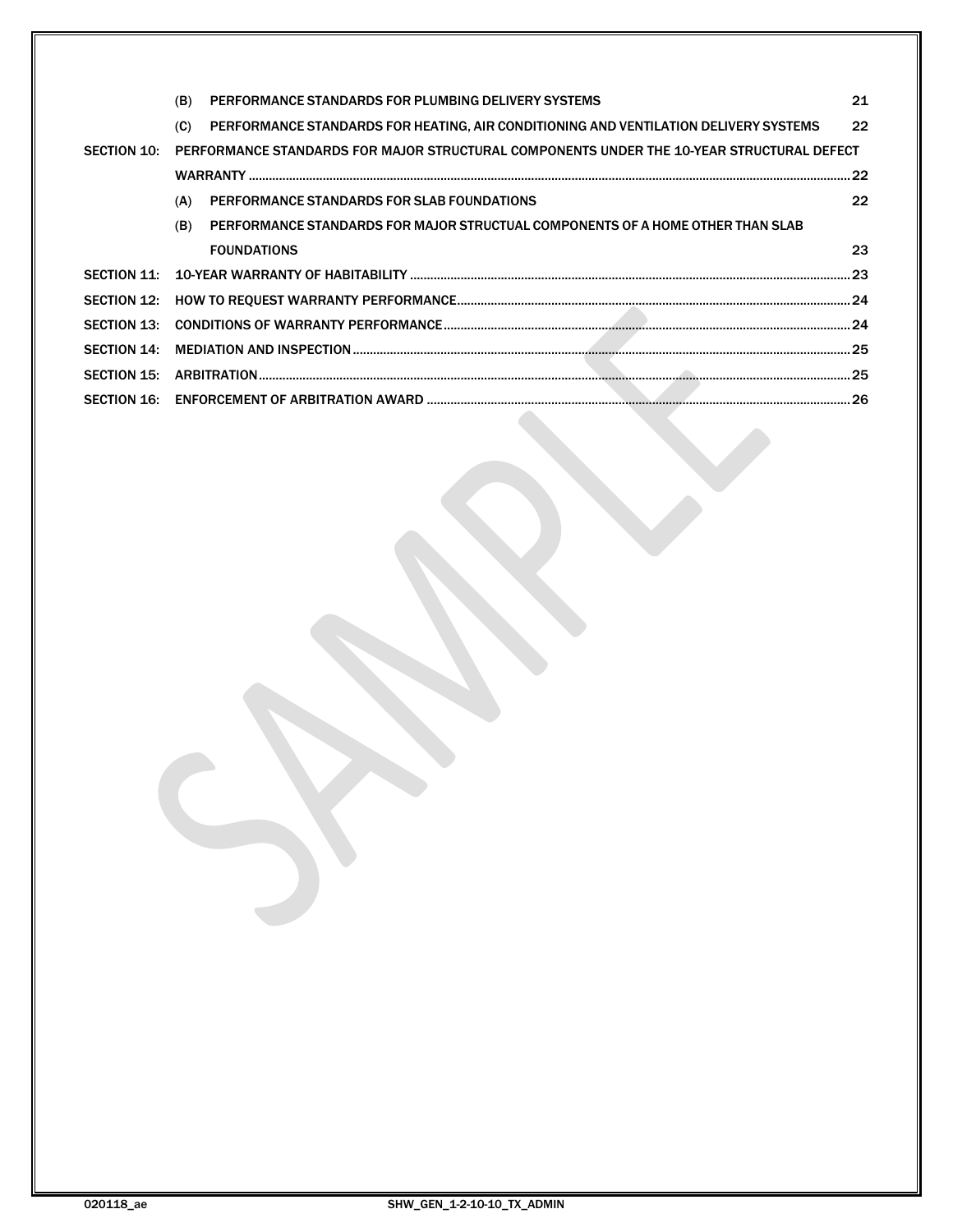# SECTION 1: OVERVIEW OF THE EXPRESS LIMITED WARRANTY

Congratulations Homebuyer(s)! Your Builder is providing You with Express Limited Warranty protection as described in this booklet. StrucSure Home Warranty is the warranty Administrator. Under no circumstance or condition is StrucSure Home Warranty responsible for fulfilling the builder's obligations under this Express Limited Warranty.

This warranty booklet defines standards for the various components of a Home, the time period covered by this Express Limited Warranty, coverages and Exclusions, Homeowner responsibilities, and how to request warranty service.

For homes financed through FHA/VA or FmHA, You may receive from your builder a StrucSure Home Warranty Express Limited Warranty in addition to this Express Limited Warranty. If both warranties are provided to You, any request for warranty performance should first be filed with StrucSure Home Warranty. If unsatisfied after the warranty process is concluded with StrucSure, you may then make a request for warranty performance to your Builder. Please reference the "How to Request Warranty Performance" section in this booklet to understand how to submit a claim. Note that regardless of whether you file a request for warranty performance with StrucSure Home Warranty or your Builder, or both, You may not collect twice for the same defect and any monies paid will reduce the amount of coverage available under both warranties.

Your warranty will be effective upon closing on your new home with the Builder. You must sign the Home Enrollment Application (HEA) presented at closing so that StrucSure Home Warranty can identify you for warranty administration.

Please note that You may have been provided sample warranty booklets during the process of purchasing Your Home; however, Your actual warranty booklet is assigned at closing. After Your warranty goes into effect, You will be able to access information on Your warranty coverage and download Your warranty booklet and Certificate of Warranty Coverage via our Warranty Portal at [http://warranty.strucsure.com.](http://warranty.strucsure.com/) If You don't have Internet access, You can request Your warranty documents by mail.

Please read this warranty coverage booklet in its entirety so that You may fully understand the terms and conditions. Please contact StrucSure Home Warranty's customer service department at 1.877.806.8777 with questions or for more information.

- (1) This warranty is an Express Limited Warranty provided to You by Your Builder. This warranty coverage booklet embodies the entire extent of the Express Limited Warranty.
- (2) This Express Limited Warranty is not a maintenance agreement, service contract, or an insurance policy.
- (3) This document is not homeowner's insurance. There is no Builder Responsibility for any loss paid, covered claim, repair or the like if the same is available through any insurance or third-party warranty.
- (4) In this Express Limited Warranty, reference to a person includes entities and vice versa. Use of the singular includes the plural. Use of one gender includes the other gender. Words that are capitalized are defined in the Definitions section
- (5) Coverage under this Express Limited Warranty is limited to Construction Defects which occur during the warranty term. Under this Express Limited Warranty, the coverage periods for residential construction are as follows:
	- (a) One (1) year for Workmanship/Materials,
	- (b) Two (2) years for Delivery Portion of Systems (plumbing, electrical, heating, and air-conditioning delivery systems),
	- (c) Ten (10) years for Major Structural Components of the Home, and
	- (d) Ten (10) Year Warranty of Habitability.
- (6) Throughout the Term of this Express Limited Warranty, Your Builder is the Warrantor.
- (7) The obligation of StrucSure Home Warranty under this warranty is solely to act as the warranty Administrator.
- (8) Repair or replacement is NOT intended to restore the Home to a like-new condition.
- (9) This Express Limited Warranty is limited to construction Defects and/or Deficiencies which occur during the Warranty Term as defined above. The existence of a construction Defect and/or Deficiency does not constitute a breach of this Express Limited Warranty.
- (10) Warranted Defects and/or Deficiencies must occur within the Warranty Term or the item(s) are not covered.
- (11) When a request for warranty performance is filed and the Defect and/or Deficiency cannot be observed under normal conditions, it is Your responsibility to substantiate that the need for warranty performance exists including any costs involved.
- (12) The warranty cannot go into effect until the signed Home Enrollment Application (HEA) has been accepted by SHW. By signing the HEA, the Home Purchaser(s) accepts the provisions of this Express Limited Warranty and agrees to resolve any claims, disputes, and controversies with the Builder, the Administrator, and/or the Insurer through binding arbitration and not litigation.
- (13) Coverage is limited to those items selected on the Home Enrollment Application (HEA), if applicable.
- (14) Neither repairs, payments, nor any other action or inaction of the parties will extend the warranty period.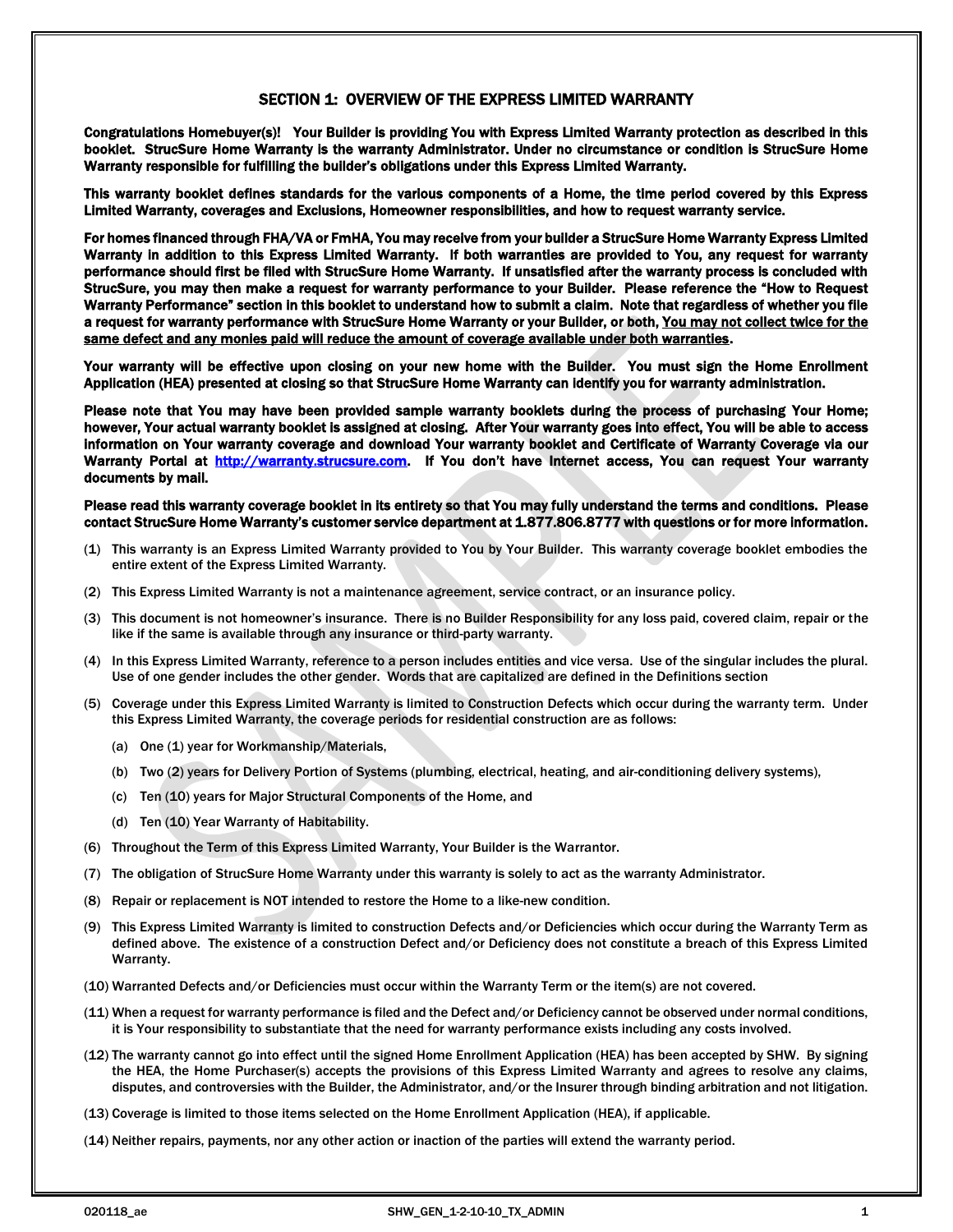- (15) This Express Limited Warranty is separate and apart from any contracts between You and Your Builder, including any sales agreements. It cannot be altered, affected or amended in any manner by any other agreement except only through a formal written agreement signed by the Builder, the Administrator, and You.
- (16) Any agreements, understandings, promises, negotiations, representations, or obligations implied by law, custom, practice, or other source that are not documented in this warranty, including representations about this warranty, are not covered by this warranty.
- (17) This Express Limited Warranty provides coverage only in excess of coverage provided by other warranties or insurances, whether collectible or not. This limited warranty does not take the place of the Builder's general liability insurance or Your Homeowner's insurance.
- (18) The Warrantor provides no warranties that extend beyond this document. All other warranties, express or implied, including, but not limited to, all implied warranties of fitness, merchantability, or habitability are disclaimed and excluded to the extent allowed by law. The warranties established herein supersede all implied warranties.
- (19) This warranty does not reimburse parties for their attorney's fees or costs except as set forth in this Express Limited Warranty Booklet.
- (20) This warranty does not cover special, incidental, indirect, or Consequential Damages other than:
	- Cost to correct a Construction Defect and the resulting damage to the Home;
	- Cost of repair or replacement of furniture, carpet, or personal property damaged by the Construction Defect. Should replacement be necessary, the Builder's obligation is limited to replacement with items providing the same function and quality and that are readily available at the time the item is being replaced;
	- Cost of removal or replacement of those components of the Home that have to be removed or altered in order to repair or replace a Construction Defect;
	- The reasonable cost of the homeowner's alternative shelter and storage expenses where the Home is not habitable due to a Construction Defect or where the Home is rendered not habitable by the repair of the Construction Defect.

Diminished fair market value is considered a consequential or incidental damage and is not covered under this Express Limited Warranty unless the Builder elects this remedy in lieu of the repair, replacement, or payment of a Construction Defect.

- (21) This Express Limited Warranty is binding on the Builder and You and Your heirs, executors, Administrators, successors and assigns. An assignment or transfer of benefits, rights, or sums payable under this warranty is prohibited except as expressly allowed in this Express Limited Warranty.
- (22) If any term, condition, or provision of this warranty is found to be void or a violation of law or public policy by a court of competent jurisdiction, it shall be deemed modified to the extent necessary so that it is no longer void or in violation of law or public policy. Any binding decisions that determine a part of the warranty is void, or in violation of law or public policy, will not serve to invalidate the enforceability of any other term, condition or provision of this warranty.
- (23) In order to carry out the responsibilities of the Warrantor and/or Warrantor's designees, the Warrantor and/or Warrantor's designees will require access to the home, the property, and Improvements. The Warrantor and/or Warrantor's designees shall be allowed full access during normal business operations for testing, inspection, and repairs. Refusal or delay of more than 30 calendar days upon verbal or written request of the Warrantor and/or Warrantor's designees will waive and void any responsibility, unless mutually agreed upon in writing by the parties.
- (24) If performance under this Express Limited Warranty is delayed by an event beyond a parties control, such performance will be excused until the delaying effects of the event are remedied. Such events include, but are not limited to, concealed or unknown conditions such as soil conditions, unavoidable accidents or circumstances, encountering hazardous materials, damage caused by a utility company, acts of God or nature, acts of the common enemy, fire, war, riot civil commotion or sovereign conduct, material shortages or unusual material delivery delays, abnormal adverse weather conditions not reasonably anticipated, labor disputes, acts of terrorism, government action, and/or acts or omissions by You or a person or entity not a party to this Express Limited Warranty. Such delay shall operate to extend the time period for performance, but shall not act to extend the term(s) of warranty coverage(s).
- (25) If an element or component of a Home is not described particularly in this booklet, the element or component shall be constructed in accordance with the applicable written agreement. If there is no agreement, the element or component shall be constructed in accordance with the usual and customary residential construction practices, or practices for similar Improvements in the geographic region shall govern and the element or component shall perform for the purpose for which it is intended for the period of the applicable warranty.
- (26) When an inconsistency exists between the Code, manufacturer's instructions and specifications, the standard required by the United States Department of Housing and Urban Development for Federal Housing Administration or Veterans Administration programs, and/or ANSI/ASHRAE Standard (62.2-2003), the most restrictive requirement shall apply if reasonable under the circumstances.
- (27) This warranty shall be interpreted and enforced in accordance with the laws of the state in which the Home is located. Please note that individual state laws may provide additional limitations, Exclusions, and/or coverage.
- (28) This Express Limited Warranty is subject to change as required by various regulating bodies.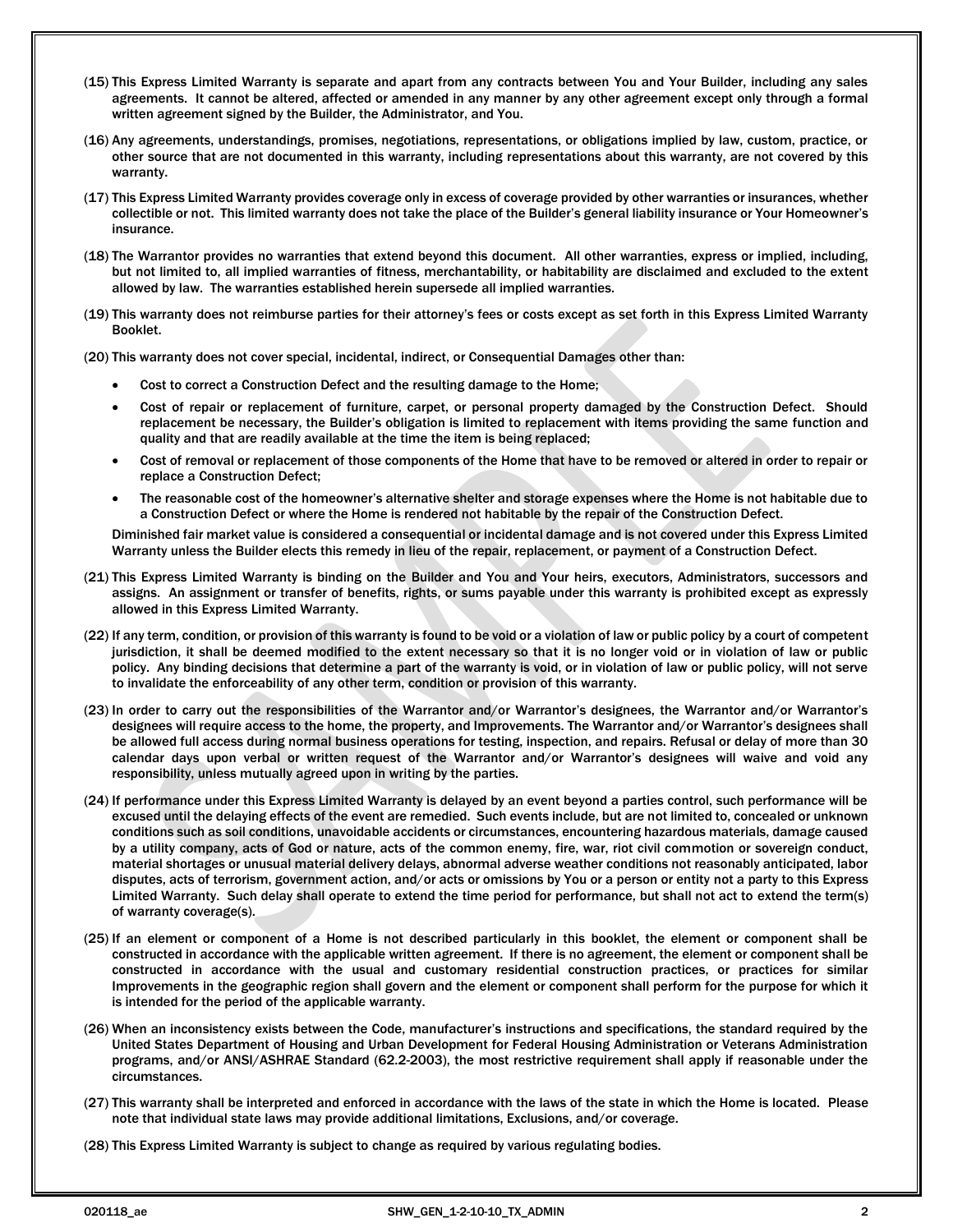- (29) All Manufactured Products shall be installed by the Builder in accordance with the manufacturer's instructions and specifications. The Builder shall use only new Manufactured Products and parts unless otherwise agreed in writing by the parties. If the Builder does not install a Manufactured Product in accordance with the manufacturer's specifications or use newly-manufactured parts as required, the Builder shall take such action as is necessary to bring the variance within the standard. The Builder will assign to the Homeowner, without recourse, the manufacturer's warranty for all Manufactured Products that are covered by a manufacturer's warranty. Any rights that inure to the Homeowner provided under a manufacturer's warranty are the obligation of the manufacturer. The Builder does not assume any of the obligations of the manufacturer resulting from a manufacturer's warranty.
- (30) In no event shall there be Builder Responsibility for any Manufactured Product that was installed in accordance with the manufacturer's instructions and specifications. In no event shall there be Builder Responsibility for any denial of warranty claim or otherwise by the manufacturer.
- (31) Notwithstanding a Performance Standard stated in this Express Home Warranty, a specialty feature, which is work performed or material supplied incident to certain design elements shown on the construction plans and specifications and agreed to in writing by the Builder and the homeowner, shall be deemed to be compliant with the Performance Standards stated herein so long as all items are compliant with the Code.
- (32) This Express Limited Warranty is fully transferable along with Your rights and obligations to subsequent owners during the Warranty Term. There is no limit to the number of transfers during the Warranty Term or any cost as a result of such transfer(s). You agree to provide this Express Limited Warranty to any subsequent purchaser of Your Home as part of Your contract of sale.
- (33) All notices required under this Express Limited Warranty must be in writing, sent certified mail, return receipt requested.

# SECTION 2: DEFINITIONS

Administrator: StrucSure Home Warranty, LLC is the Administrator of the StrucSure Home Warranty Program. StrucSure is not the Warrantor or co-Warrantor of the Home and is not responsible for fulfilling any Builder obligations under this warranty.

Arbitrator: The person selected to determine and enforce arbitration awards in the event of an Unresolved Warranty Issue. If You and the Administrator cannot agree on an independent arbitration service, then both parties agree to use American Arbitration Association (AAA) for the arbitration.

ASCE Guidelines: "Guidelines for the Evaluation and Repair of Residential Foundations," Version 2, published by the Texas Section of the American Society of Civil Engineers (2009).

Builder: The person, corporation, partnership or other entity which is a member of the StrucSure Home Warranty Program and is listed on the StrucSure Home Warranty Home Enrollment Application (HEA). The Builder is the Warrantor in years one (1) for Workmanship/Materials, years one (1) and two (2) for Delivery Portions of Systems, 10 years for Major Structural Defects, and 10 years for habitability.

Builder Responsibility-A statement of the corrective action required by the Builder to repair the construction defect and any other damage resulting from making the required repair.

Certificate of Warranty Coverage: A certificate that is generated upon project completion, Homeowner acceptance, and receipt of the warranty fees. The certificate includes the Home Enrollment Application (HEA) number and the Effective Date of Warranty. The certificate can be accessed via StrucSure's warranty portal at [http://warranty.strucsure.com](http://warranty.strucsure.com/) or by phone (for those who don't have Internet access).

Code-The International Residential Code.

Common Elements: Any portion of a multi-family building which is defined as a Common Element in either common interest ownership laws or in the declaration establishing such community that is shared between units. Common Elements may include, without limitation, hallways, roofs, exterior finishes, and electrical, plumbing, and mechanical distribution systems.

Consequential Damages: Any loss or injury other than:

- Cost to correct a Construction Defect and the resulting damage to the Home;
- Cost of repair or replacement of furniture, carpet, or personal property damaged by the Construction Defect. Should replacement be necessary, the Builder's obligation is limited to replacement with items providing the same function and quality and that are readily available at the time the item is being replaced;
- Cost of removal or replacement of those components of the Home that have to be removed or altered in order to repair or replace a Construction Defect;
- The reasonable cost of the homeowner's alternative shelter and storage expenses where the Home is not habitable due to a Construction Defect or where the Home is rendered not habitable by the repair of the Construction Defect.

Diminished fair market value is considered a consequential or incidental damage and is not covered under this Express Limited Warranty unless the Builder elects this remedy in lieu of the repair, replacement, or payment of a Construction Defect.

Construction Defect: An element or component of a Home that fails to confirm to the performance standards and/or the 10-year Warranty of Habitability as defined in this Express Limited Warranty.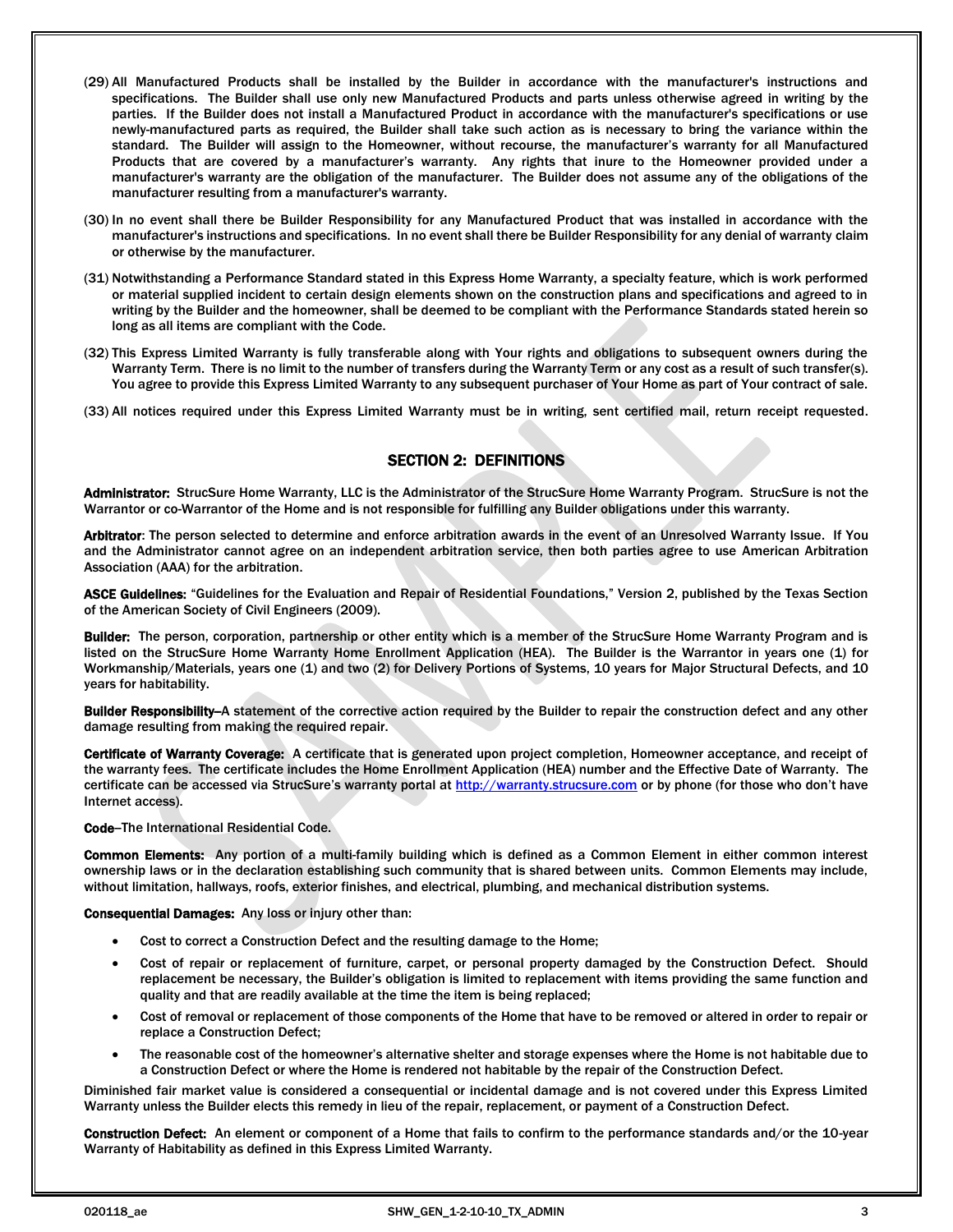Construction Quality Standard: The standard(s) to which a Home or an element or component of a Home constructed as a part of new Home construction or a material Improvement or interior renovation must perform.

Date of Homeowner Acceptance: The date indicated on the Home Enrollment Application (HEA) whereby the Homeowner agrees that the Home is complete and there are no outstanding Defects and/or Deficiencies.

Defect/Deficiency: A condition of any item warranted by this Express Limited Warranty which exceeds the allowable tolerances or does not meet the Construction Quality Standards or Performance Standards.

In the event that an alleged defect is not contained in the Construction Quality Standards or Performance Standards Warranty, the usual and customary industry standards for similar improvements in the geographic region shall govern.

Delivery Portion of Systems: The electrical, plumbing, and mechanical distribution systems in Your Home.

Effective Date of Warranty: The date of closing, first title transfer, first date of occupancy, or the date the Certificate of Occupancy was issued for a single-family home (whichever occurred earlier). For multi-dwelling units such as condominiums, townhouses, and duplexes, the Effective Date of Warranty and Common Elements coverage is the date the first Certificate of Occupancy was issued for the building.

Excessive: A quantity, amount, or degree that exceeds that which is normal, usual, or reasonable under the circumstance.

Exclusion: Items, conditions, or situations not warranted or not covered under this warranty.

Express Limited Warranty: The Express Limited Warranty described by the terms and provisions contained within this warranty coverage booklet.

Extreme Weather Condition(s): Severe or unseasonal weather or weather phenomena that are at the extremes of the historical distribution. Weather conditions in excess of or outside of the scope of the design criteria stated or assumed for the circumstance or locale in the Code.

Home: The dwelling or property as identified by the address on the Home Enrollment Application (HEA).

Homeowner: The person(s) listed as the Homeowner(s) on the original Homeowner Enrollment Application (HEA), and who must hold legal title to the Home; or, any subsequent Homeowner who holds legal title to the Home.

Homeowner Responsibility: An action required by the Homeowner for proper maintenance or care of the Home or the element or component of the Home concerned. A Homeowner's failure to substantially comply with stated Homeowner responsibility creates an Exclusion to the warranty for the Construction Quality Standard or Performance Standard.

Improvement(s): Any labor, materials, or other work supplied by the Builder or its independent contractors or suppliers in performance of the contract documents or other written agreements including but not limited to design plans or specifications.

Major Structural Components: The load-bearing portions, and the integral connection between them, of the following elements of a home:

- (a) Load-bearing foundation systems and footings,
- (b) Load-bearing floor framing systems,
- (c) Load-bearing walls and partitions,
- (d) Load-bearing roof framing systems,
- (e) Load-bearing beams,
- (f) Load-bearing headers,
- (g) Load-bearing girders,
- (h) Load-bearing lintels (other than those supporting veneers),
- (i) Load-bearing columns (other than a column that is designed to be cosmetic), and
- (j) Load-bearing masonry arches (other than a masonry arch that is designed to be cosmetic).

Major Structural Defect (MSD): Please refer to the Major Structural Defect Coverage section in this warranty booklet for the definition of a Major Structural Defect.

Manufactured Product: A component of the Home that was manufactured away from the site of the Home and that was installed in the Home without significant modifications to the product as manufactured. Manufactured Products which are covered by a manufacturer's warranty include, but are not limited to, appliances, fixtures, and items of equipment (including attachments and appurtenances). This warranty does not cover systems Deficiencies that are caused by a failure of any Manufactured Product or failure to comply with manufacturer's warranty requirements. This includes air conditioning units, attic fans, boilers, burglar alarms, carbon monoxide detectors, ceiling fans, central vacuum systems, doorbell systems, dishwashers, dryers, electronic air cleaners, exhaust fans, fire alarms, freezers, furnaces, garage door openers, garbage disposals, gas and electric meters, heat exchangers, heat pumps, humidifiers, intercoms, interior sprinkler systems, microwave ovens, oil tanks, outside lights or motion lights not attached to the Home, ranges and range hoods, refrigerators, sewage pumps, smoke detectors, solar collectors, space heaters, sump pumps, thermostats, trash compactors, washers, water pumps, water softeners, water heaters, whirlpool bathtubs, whole house fans and similar items/appliances. For purposes of this booklet, a Manufactured Product includes any component of a Home for which the manufacturer provides a warranty, provided that the manufacturer permits transfer of the warranty to the Homeowner.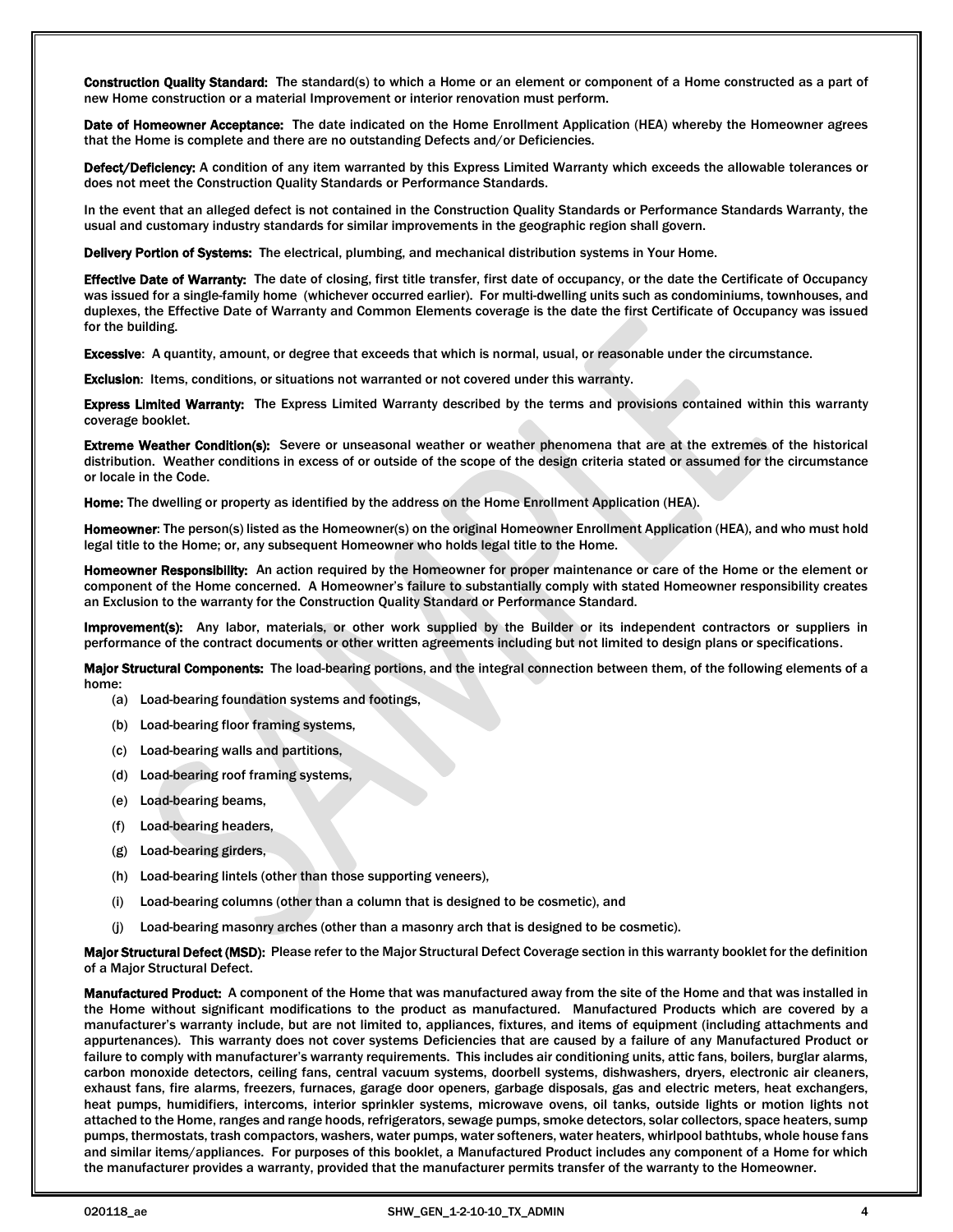Original Construction Elevations: Actual elevations of the foundation taken before, on, or about the Effective Date of Warranty of the residential construction project. Such actual elevations shall include elevations of porches and garages if those structures are part of a monolithic foundation. To establish original construction elevations, elevations shall be taken at a rate of at least one elevation per 100 square feet showing a reference point and shall be taken at a rate of at least one elevation per 10 linear feet along the perimeter of the foundation, subject to obstructions. Each elevation shall be taken on the surface of the foundation or on the surface of the floor covering on the foundation, if any. For elevations taken on floor coverings, the type of floor covering shall be recorded at each elevation location. If no such actual elevations are taken then the foundation for the habitable areas of the home are presumed to be level +/- 0.75 inch (three-quarters of an inch) over the entire area of the foundation.

Performance Standard: The standard(s) to which a Home or an element or component of a Home constructed as a part of new Home construction, a material Improvement, or interior renovation must perform. Performance Standards are set forth in this warranty booklet.

Residential Code: The requirements specified in the text of the Residential Code officially adopted by the state, city, county (or parish) in which Your Home is located.

Span (L): The distance between two supports for structural elements supported at both ends. For cantilever elements, L shall be determined as twice the distance from the last support to the unsupported end of the element. For calculating overall deflection or tilt of slab foundations, L shall be defined as the edge to edge distance across any slab cross-section for which deflection or tilt is to be calculated.

StrucSure Home Warranty (SHW): The Administrator of this Express Limited Warranty. StrucSure is not the Warrantor or co-Warrantor of the Home and is not responsible for fulfilling any Builder obligations under this warranty.

Ten Year Warranty of Habitability: For ten (10) years from the Effective Date of Warranty, Your Builder warrants that Your Home will be free from defects that have a direct adverse effect on the habitable areas of the Home and that must not have been discoverable by You within the applicable warranty periods.

Unresolved Warranty Issue: A request for performance under the warranty that has not been met by the Builder and/or his subcontractors.

Warranted Defect/Warranted Deficiencies: A condition of a warranted item that, according to the Construction Quality Standards and Performance Standards described in this Express Limited Warranty, requires action by the Builder.

#### Warrantor: The Builder.

Warranty Term: The period during which a Warranted Defect and/or Deficiency must first occur in order to be covered, and is that period which begins on the Effective Date of Warranty as defined above and ends one (1), two (2), or ten (10) years thereafter.

Workmanship/Materials: The standard and quality of a Builder's work or the skills used in construction. Materials are the items used for construction.

You/Your: You/Your means the person(s) listed as the Homeowner(s) on the original Home Enrollment Application (HEA), and who must hold legal title to the Home; or, any subsequent Homeowner(s) who holds legal title to the Home.

# SECTION 3: LIMIT OF LIABILITY

- (1) Subject to the provisions of this warranty, the Builder's total aggregate limit of financial liability for all claims under this warranty is equal to the contract price of the Home listed on the Home Enrollment Application (HEA). This means that every time Your Builder pays for a repair, or pays a claim, those aggregate payments are deducted from the contract price of the Home listed on the HEA (the warranty limit). Once that total equals the contract price of the Home on the Home Enrollment Application (HEA), there is no further warranty coverage.
- (2) If at any time during the Warranty Term, the limit of liability has been reached, regardless of whether costs were incurred singularly or aggregately, the entire warranty is automatically and permanently terminated. Any rights You may have under this warranty are then automatically terminated.
- (3) The Builder may, where appropriate, make payment for any claim for \$10,000 or more jointly to You and Your Mortgagee as Your interests may appear. The Mortgagee is bound by the claim resolution reached with You.

# SECTION 4: HOMEOWNER DUTIES & RESPONSIBILITIES

You have duties and responsibilities under the law and under this warranty. This warranty is expressly conditioned on Your full performance of duties (express or implied) relating to residential construction and the warranty. These duties include, but are not limited to:

- (1) You have a duty to work toward the mutual goal of achieving a successful project, to not cause any unreasonable delay in the start of the project, to not delay, hinder, or interfere with the performance of other parties, to not act arbitrarily with respect to requests for extensions of time, to perform all of the contractual obligations in good faith, and to not take any action that would prevent the Builder from pursing Your rights and remedies against other parties responsible for Your loss.
- (2) You have a duty to make reasonable efforts to minimize or avoid losses.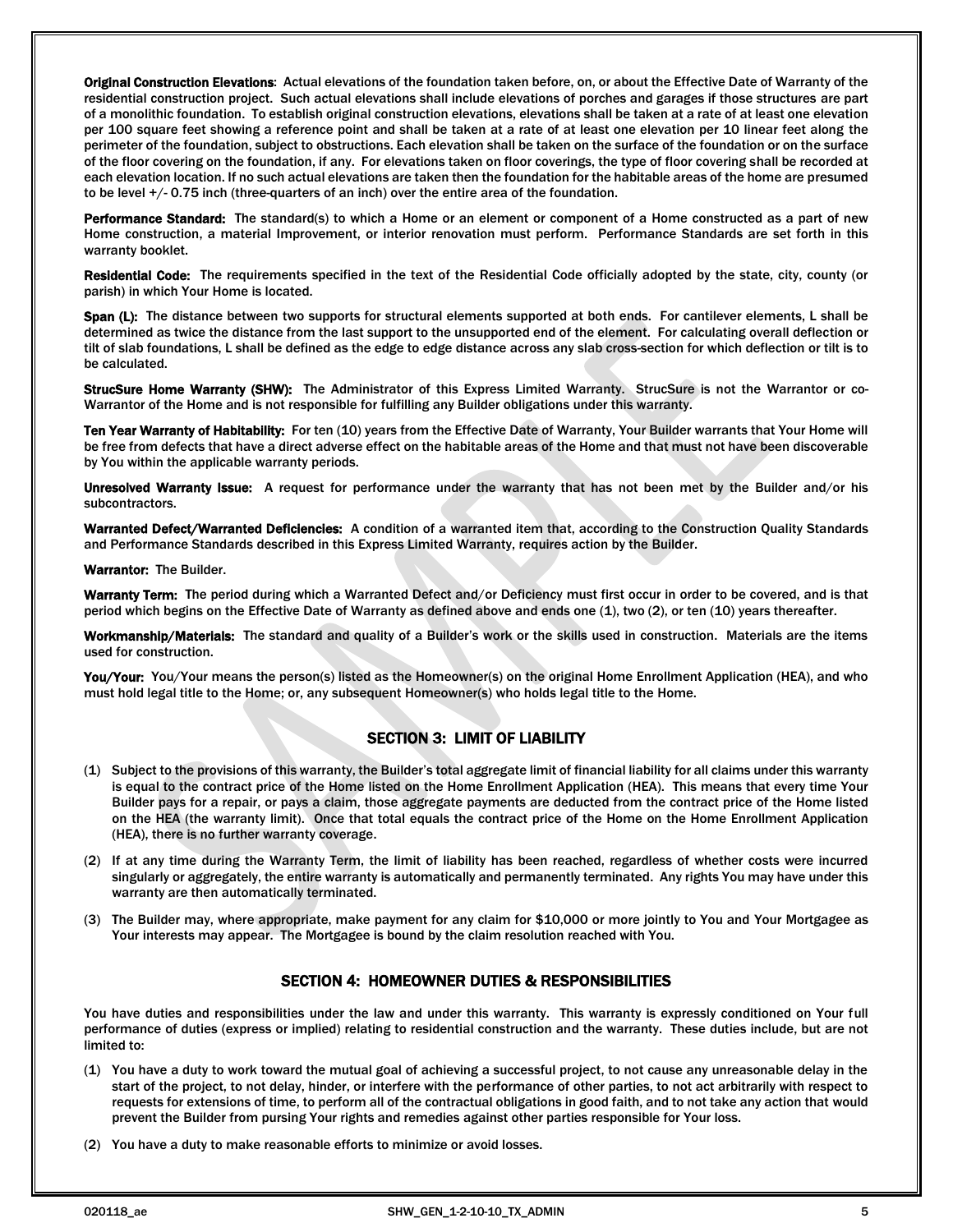- (a) Upon observation of a circumstance that You cannot control and may cause damage to the Home or a Home component and/or may make the house uninhabitable, You shall take immediate and reasonable action to prevent it.
- (b) You agree that only those repairs necessary to make the house habitable or mitigate further damage shall be performed. You agree that any and all repairs performed beyond such measures will not be covered by the warranty. Any unauthorized repairs made by You or someone under Your direction, other than those permitted in this paragraph, will not be reimbursed or compensated.
- (3) You are responsible for the proper maintenance of Your new Home. Regular preventative maintenance is necessary to prolong the life of the Home. Your obligation is to care for Your Home in such a way as to prevent or minimize damage to it. You should be aware that all new Homes go through a period of settlement and movement. During this period, Your Home may experience some minor material shrinkage, cracking, and other events which are normal and customary.
- (4) Maintenance of the Home and the lot on which the Home is located is essential to the proper functioning of the Home, and You are responsible for that maintenance. You are responsible for maintenance items described in this section and those maintenance items identified separately in this warranty booklet. Additionally, You are responsible for ongoing maintenance responsibilities that affect the performance of the Home but that may not be expressly stated in this booklet. Such ongoing maintenance responsibilities include, but are not limited to:
	- (a) Periodic repainting and resealing of finished surfaces as necessary,
	- (b) Caulking for the life of the Home,
	- (c) Regular maintenance of mechanical systems,
	- (d) Regular replacement of HVAC filters
	- (e) Cleaning and proper preservation of grading around the Home and drainage systems to allow for the proper drainage of water away from the Home, and
	- (f) Other standard and customary maintenance repairs.
- (5) You shall properly maintain each component of the Home including proper cleaning, care, and upkeep of the Home. You shall use Home components for the purposes for which they are intended and shall not damage, misuse, or abuse Home components.
- (6) You shall use and perform periodic maintenance on all Manufactured Products according to the manufacturer's instructions and specifications. The misuse, abuse, neglect or other failure to follow manufacturer's specifications with regard to Manufactured Products may void the manufacturer's warranty. The Builder has no responsibility for Manufactured Products.
- (7) You shall take measures to reduce/prevent swelling soil as it can cause damage by either expanding when moisture is added or shrinking when it dries out (which can cause uplift to concrete slabs and other property damage). Best practices include, but are not limited to: maintaining adequate runoff drainage slopes; cleaning gutters and downspouts; ensuring that lawns and gardens are not over watered; properly maintaining sprinkler systems; preventing landscaping materials or plants, trees, and/or shrubs from contacting the exterior surface of the Home and from interfering with the proper drainage of water away from the foundation; positive slopes in your yard; sealing old construction joints and cracks that develop over time; inspecting concrete and walls; and repairing cracks that are found as soon as possible.
- (8) You should not improperly alter the proper drainage pattern or grade of the soil within ten (10) feet of the foundation so that it negatively impacts the Home's performance or fails to comply with the Residential Code.
- (9) You shall take action to prevent Excessive moisture accumulation by properly using ventilation equipment, preventing Excessive temperature fluctuation, and taking any other action reasonably necessary to avoid Excessive moisture, dampness, humidity, or condensation in the Home that may lead to damage due to Excessive moisture or dryness.
- (10) You have an obligation to cooperate with the mediation, inspection, and investigation of any warranty request. Your warranty file may be closed should You fail to cooperate or respond to requests within thirty (30) days.

# SECTION 5: EMERGENCY PROCEDURES

An emergency is a condition that if not immediately repaired may cause damage to the Home or a Home component, may cause danger to the Home's occupants, and/or may make the house uninhabitable.

If You have a warranty coverage emergency, You must contact Your Builder in order to receive authorization for any emergency repairs. If You are unable to contact Your Builder for emergency authorization, You must make minimal repairs until authorization for more extensive repairs has been approved by Your Builder. You must take action in order that further damage can be mitigated, and You must report the emergency to the Builder on the next business day.

# SECTION 6: EXCLUSIONS

*This warranty does NOT provide coverage for repair, loss, or damage resulting from or made worse by any of the items listed in this section unless caused by a construction defect. This warranty also does not cover any of the following item(s), cause(s), or condition(s), regardless of whether any of them acted alone, in sequence, or in concurrence with any other item(s), cause(s), or condition(s) to create the loss or damage unless caused by a construction defect.*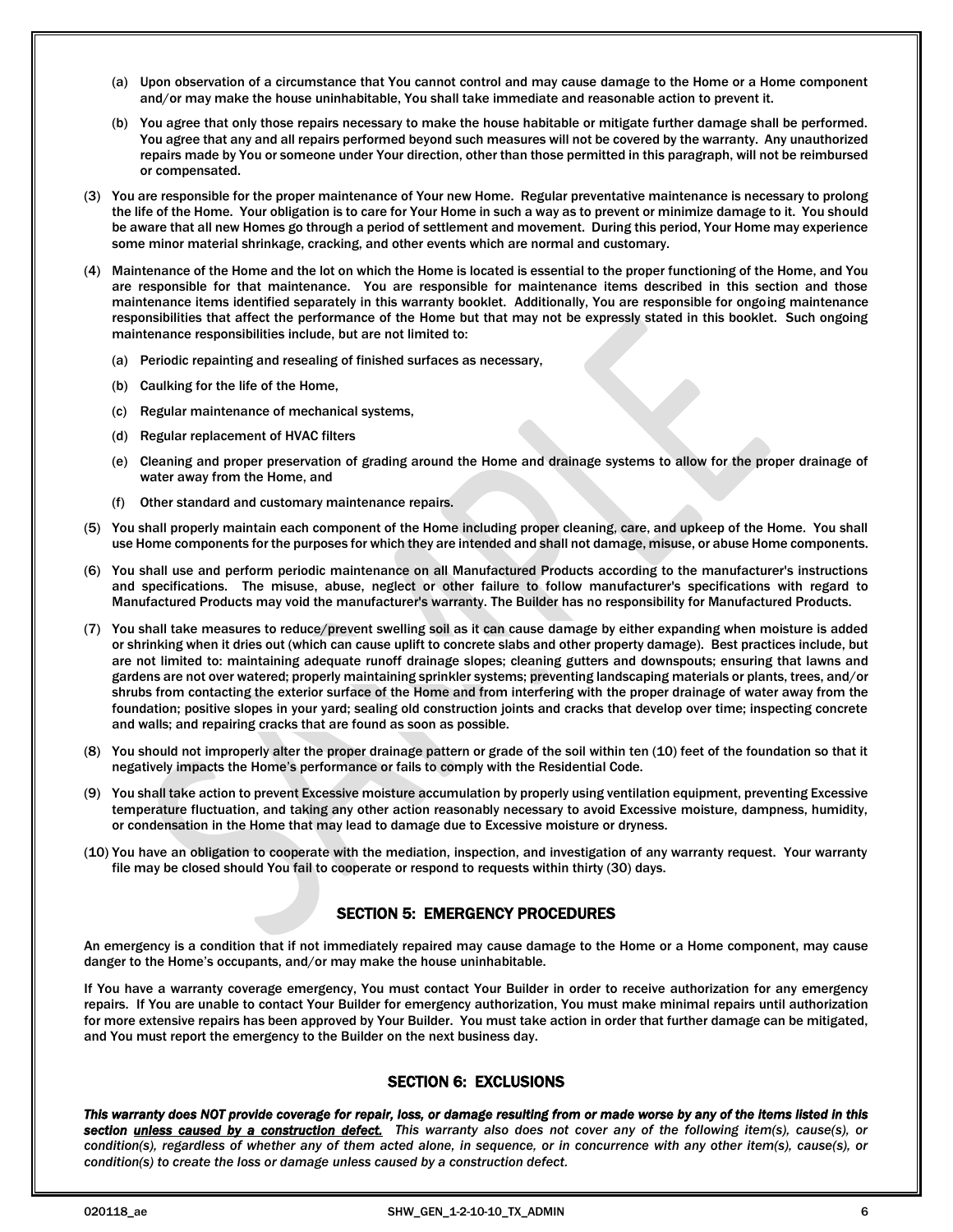- (1) Any request for warranty performance submitted after unreasonable delay or after the expiration of the applicable Warranty Term.
- (2) Any changes, modifications, additions, or Improvements made to the Home after the Effective Date of Warranty.
- (3) Homeowner delay in reporting a known construction Defect or Deficiency or failing to take reasonable action necessary to prevent further damage to the Home. Failure of the Homeowner to minimize or prevent loss or damage in a timely manner.
- (4) Any warranted Defects or Deficiencies You repair prior to receiving written authorization from the Builder unless it is an emergency. Please reference the Emergency Procedures section in this warranty booklet for more information.
- (5) Any loss, damage, Deficiency, cost, or expense which is caused, in whole or in part, by any peril or occurrence that is covered by Homeowner's insurance, from another warranty or insurance policy, or for which compensation is provided by state legislation and/or public funds.
- (6) Failure of the Homeowner to comply with the Homeowner's responsibilities and perform routine maintenance on the Home as set forth under the Homeowner Responsibilities section in this warranty booklet.
- (7) Any dampness or condensation due to Your failure to maintain guttering, caulking, flashing, or adequate ventilation.
- (8) Property and/or Improvements that have been subject to a foreclosure.
- (9) Green Building Compliance: Any and all green building requirements, standards, certifications or otherwise are controlled by those written standards applicable to and agreed upon between the Builder and the initial owner(s), if any, after which there is no warranty or guarantee related to or concerning any such green building requirements, standards, certifications or otherwise to any subsequent owner of the property and/or improvements.
- (10) Use for which the Home or the component of the Home was not designed.
- (11) Use that exceeds the normal design loads prescribed by the Code or the engineer of record.
- (12) Normal wear and tear or deterioration to any component of the Home. This includes, but is not limited to, the deterioration of concrete surfaces caused by salt, chemicals, implements, or any other any factors.
- (13) The negligence, improper maintenance, misuse, abuse, failure to follow manufacturer's recommendations, failure to take reasonable action to mitigate damage, failure to take reasonable action to maintain the residence, or other action or inaction of anyone other than the Builder or persons providing work or material at the direction of the Builder.
- (14) The negligence, abuse, misuse, improper operation or maintenance of the Home, a Home component, its systems, or a Manufactured Product.
- (15) Any modification or addition to the Home or the property under or around the Home made by You. Work performed or material supplied incident to construction, modification, or repair to the Home performed by anyone other than Your Builder or persons providing work or materials at the direction of the Builder.
- (16) Changes to the grading or drainage surrounding the Home made by anyone other than Your Builder or persons providing work at the direction of the Builder. This includes, but is not limited to, soil erosion or runoff caused by Your failure to maintain the Builder-established grades, changes in the grading caused by erosion, or changes in the level of the underground water table, drainage structures, devices or swales, stabilized soil, sodded, seeded or landscaped areas.
- (17) Alterations to, or the failure to maintain the grade of the soil that are not in compliance with the Code, applicable governmental regulations, or in compliance with an applicable drainage plan.
- (18) Sound transmission and sound proofing unless these components were part of the Home's construction.
- (19) Glass breakage unless the condition is the result of construction activities.
- (20) Unless Builder installed, wiring (to and between) communication devices from the source of power, whether connected to the Home or not. Such devices shall include, but may not be limited to, television cable, telephone systems, intercom systems, computer(s), and security systems. Sources of power shall include, but may not be limited to, service entrance conductors, switches, outlets, receptacles and junction boxes.
- (21) Any condition that does not result in actual physical damage to the home, including, but not limited to the presence of radon gas, formaldehyde or other pollutants or contaminants, or the presence or effect of mold, mildew, toxic material, or volatile organic compound, unless such condition is a direct result of a construction defect.
- (22) Acts of God or nature, war, nuclear hazards, contamination accidents, explosion, riot, civil commotion, terrorism, vandalism, malicious mischief, theft, burglary, power failure or shortage, electrical surge, Excessive or inadequate voltage, artificiallygenerated electrical currents, electrical wiring that is not to Code, blasting, steam or water escape, condensation, mud or mud slides, sinkholes, Extreme Weather Conditions, drought, windstorm, hail, lightning, ice, snow, blizzard, hurricane, tornado, tsunami, flood, earthquake, land shock waves or tremors occurring before, during, or after volcanic eruption or by any other external cause (whether sudden or gradual), mine subsidence, faults, fissures, crevices, falling trees or other objects, or accidents involving aircraft, vehicles, or boats.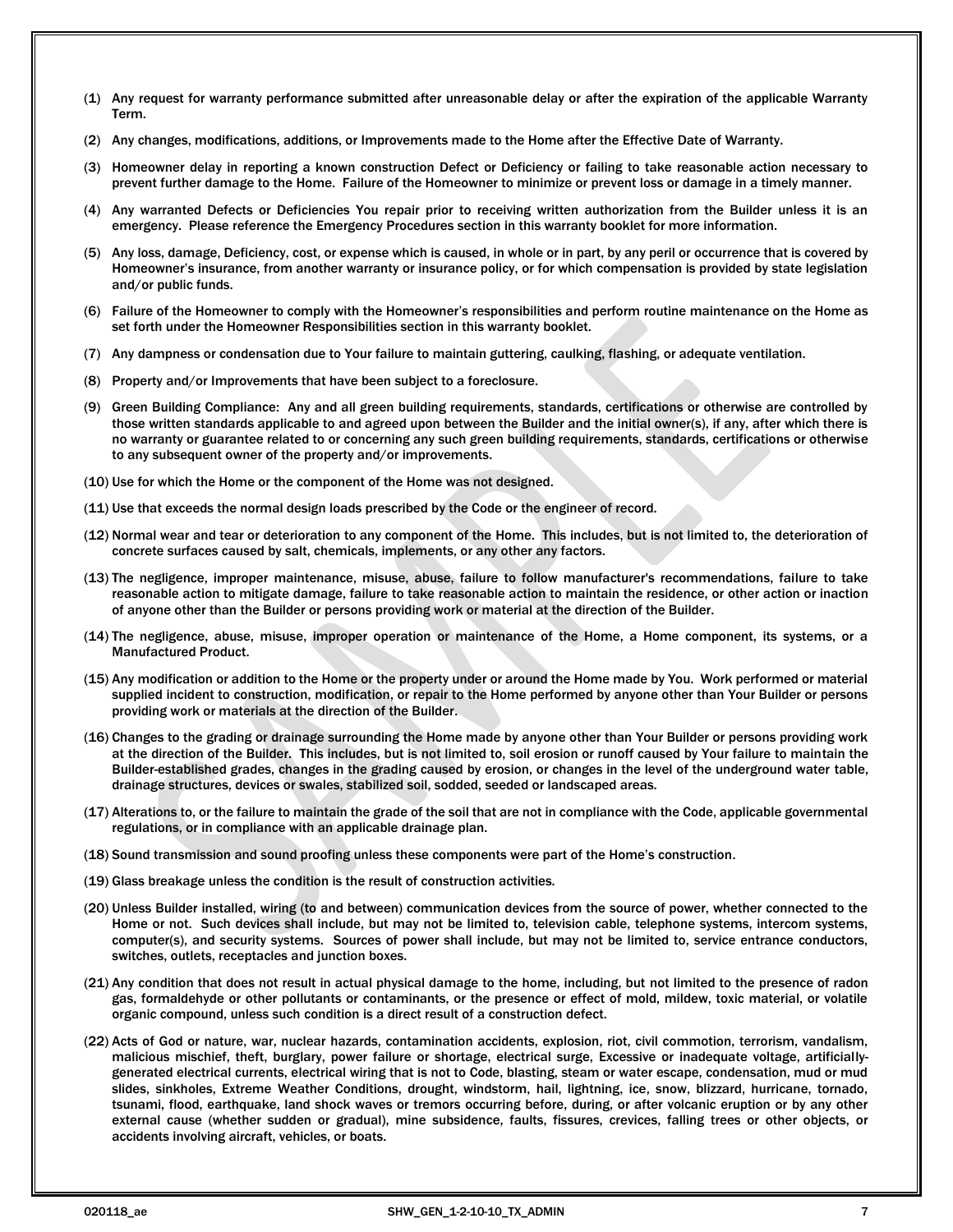- (23) Damage resulting directly or indirectly from Excessive or inadequate water pressure, flood, surface water, waves, tidal water, overflow of a body of water (whether wind driven or not), wetlands, springs, or aquifers. Water which backs up from sewers or drains, water below the surface of the ground (including water which exerts pressure on, seeps, or leaks under or through a Home, building, sidewalk, driveway, foundation, swimming pool, or other structure). Change in the underground water table that exerts pressure on, seeps, or leaks under the Home, sidewalk, driveway, foundation or other structure or causes subsidence or sinkholes.
- (24) Any loss or damage caused by buried debris, underground springs, mineshafts, uncontrolled fill, improperly compacted fill, or other anomalies.
- (25) Erosion or accretion of soils unless such loss or damage is a direct result of a construction Defect.
- (26) The quality and potability of water unless caused by a construction Defect.
- (27) Defects, Deficiencies, or destruction caused by micro-organisms, plants, fungus, decay, wet rot, dry rot, soft rot, or any other kind of rotting, mold, mildew, termites, insects, vermin, rodents, birds, wild or domestic animals, corrosion, rust, radon, radiation, formaldehyde, asbestos, any solid, liquid, or gaseous pollutant, contaminant, toxin, irritant, or carcinogenic substance, whether organic or inorganic, or an electromagnetic field or emission This Exclusion includes any claim of health risks or inhabitability as a result of Volatile Organic Compounds (VOC'S) or any of the foregoing items.
- (28) Damage to real property which is not a part of Your Home, bodily damage, personal injury, or Consequential Damages and expenses. Consequential damages is defined as all damages or costs for which a remedy is not expressly provided for in this warranty, not including the following:
	- 1) Cost to correct a Construction Defect and the resulting damage to the Home;
	- 2) Cost of repair or replacement of furniture, carpet, or personal property damaged by the Construction Defect. Should replacement be necessary, the Builder's obligation is limited to replacement with items providing the same function and quality and that are readily available at the time the item is being replaced;
	- 3) Cost of removal or replacement of those components of the Home that have to be removed or altered in order to repair or replace a Construction Defect;
	- 4) The reasonable cost of the homeowner's alternative shelter and storage expenses where the Home is not habitable due to a Construction Defect or where the Home is rendered not habitable by the repair of the Construction Defect.

Diminished fair market value is considered a consequential or incidental damage and is not covered under this Express Limited Warranty unless the Builder elects this remedy in lieu of the repair, replacement, or payment of a Construction Defect.

- (29) Loss, damage, or injury to land, person, animals, personal property, Improvements, and structures other than items in the Home as identified in this Express Limited Warranty.
- (30) Manufactured Products including, but not limited to, appliances, fixtures, and items of equipment (including attachments and appurtenances). This warranty does not cover systems Deficiencies that are caused by a failure of any Manufactured Product or failure to comply with manufacturer's warranty requirements. This includes air conditioning units, attic fans, boilers, burglar alarms, carbon monoxide detectors, ceiling fans, central vacuum systems, doorbell systems, dishwashers, dryers, electronic air cleaners, exhaust fans, fire alarms, freezers, furnaces, garage door openers, garbage disposals, gas and electric meters, heat exchangers, heat pumps, humidifiers, intercoms, interior sprinkler systems, microwave ovens, oil tanks, outside lights or motion lights not attached to the Home, ranges and range hoods, refrigerators, sewage pumps, smoke detectors, solar collectors, space heaters, sump pumps, thermostats, trash compactors, washers, water pumps, water softeners, water heaters, whirlpool bathtubs, whole house fans, and similar items/appliances.
- (31) Any Exclusions set forth under any Performance Standards and/or Construction Quality Standards in this warranty booklet.
- (32) Fire, smoke, or water damage.
- (33) Diminished value of the Home.
- (34) Collusion with any other party with the intention to defraud the Builder.
- (35) Acts of omission by You, Your agents, employees, licensees, or invitees.

# SECTION 7: WORKMANSHIP/MATERIALS & DELIVERY PORTION OF SYSTEMS COVERAGE

For one (1) year from the Effective Date of Warranty, Your Builder warrants that Your Home will be free from Deficiencies in Workmanship and Materials as defined in the Performance Standards in Section 8. For two (2) years from the Effective Date of Warranty, Your Builder warrants that Your Home will be free from Deficiencies in the Delivery Portion of Systems (electrical, plumbing, and mechanical distribution systems) to the extent stated in the Performance Standards in Section 9.

# SECTION 8: PERFORMANCE STANDARDS FOR HOME COMPONENTS UNDER THE ONE-YEAR WORKMANSHIP/MATERIALS WARRANTY

This section describes the Performance Standards for the various Workmanship and Materials elements or components of a Home as described. Unless otherwise stated under the various Performance Standards herein, if any such Performance Standard is not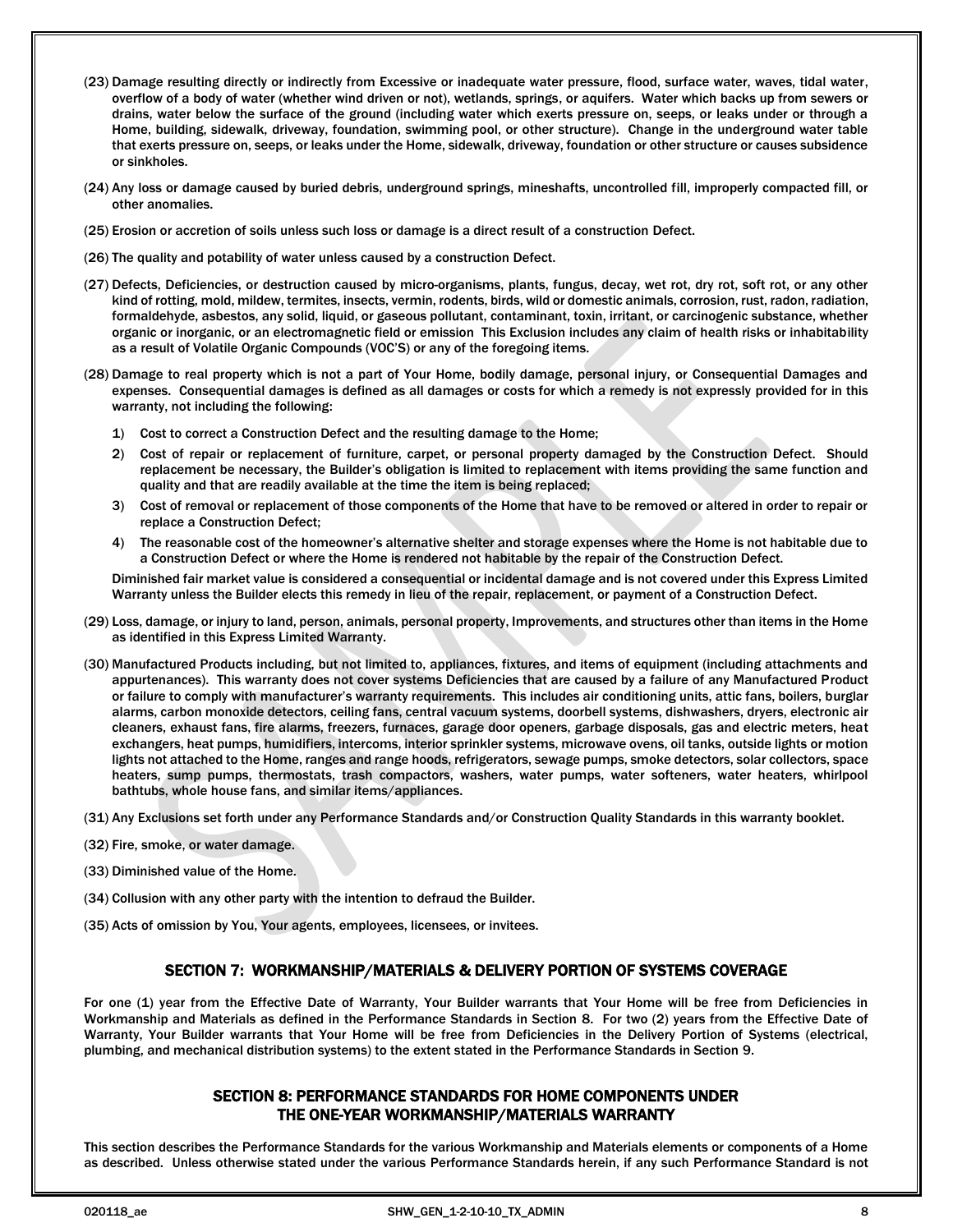met, the Builder shall take such action as is necessary to bring the variance within the standard subject to the terms and conditions herein. The Builder will repair or replace those elements or components of a Home that do not meet these standards during the applicable warranty period.

# (A) PERFORMANCE STANDARDS FOR FOUNDATIONS AND SLABS

#### (1) Performance Standards for Raised Floor Foundations or Crawl Spaces:

- (a) A crawl space shall be graded and drained properly to prevent surface run-off from accumulating deeper than two inches in areas 36 inches or larger in diameter. Exterior drainage around the perimeter crawl space wall shall not allow water to accumulate within ten (10) feet of the foundation for more than 24 hours after a rain except in a sump that drains other areas.
	- i. The homeowner shall not modify improperly the existing grade or allow water from an irrigation system to cause water to accumulate excessively under the foundation. The homeowner shall not allow landscape plantings to interfere with proper drainage away from the foundation. The homeowner shall not use the crawl space for storage of any kind.
- (b) Water shall not enter through the basement or crawl space wall or seep through the basement floor.
	- i. The homeowner shall not modify improperly the existing grade or allow water from an irrigation system to cause water to accumulate excessively near the foundation. The homeowner shall not allow landscape plantings to interfere with proper drainage away from the foundation.

#### (2) Performance Standards For Concrete Slab Foundations, Excluding Finished Concrete Floors:

- (a) Concrete floor slabs in living spaces that are not otherwise designed with a slope for drainage, such as a laundry room, shall not have excessive pits, depressions or unevenness equal to or exceeding 3/8 of an inch in any 32 inches and shall not have separations or cracks that equal or exceed 1/8 of an inch in width or 1/16 of an inch in vertical displacement.
- (b) Concrete slabs shall not have protruding objects, such as a nail, rebar or wire mesh.
- (c) A separation in an expansion joint in a concrete slab shall not equal or exceed 1/4 of an inch vertically or one (1) inch horizontally from an adjoining section*.*

#### (3) Performance Standards For Exterior Concrete Including Patios, Stem Walls, Driveways, Stairs Or Walkways:

- (a) Concrete corners or edges shall not be damaged excessively due to construction activities.
- (b) A crack in exterior concrete shall not cause vertical displacement equal to or in excess of  $1/4$  of an inch or horizontal separation equal to or excess of  $1/4$  of an inch.
	- i. The homeowner shall not over-water surrounding soil or allow the surrounding soil to become excessively dry. The homeowner shall not allow heavy equipment to be placed on the concrete.
- (c) The finish on exterior concrete shall not be excessively smooth, so that the surface becomes slippery.
	- i. A concrete surface that has been designed to be smooth is excepted from this Performance Standard.
- (d) Exterior concrete shall not contain a protruding object, such as a nail, rebar or wire mesh*.*
- (e) A separation in an expansion joint in an exterior concrete shall not equal or exceed 1/2 of an inch vertically from an adjoining section or one (1) inch horizontally, including joint material.
- (f) A separation in a control joint shall not equal or exceed  $1/4$  of an inch vertically or  $1/2$  of an inch horizontally from an adjoining section.
- (g) Concrete stair steepness and dimensions, such as tread width, riser height, landing size and stairway width shall comply with the Code.
- (h) Handrails shall remain securely attached to concrete stairs.
- (i) Concrete stairs or stoops shall not settle or heave in an amount equal to or exceeding 3/8 of an inch. Concrete stairs or stoops shall not separate from the home in an amount equal to or exceeding one (1) inch, including joint material.
- (j) A driveway will not have a negative slope unless due to site conditions, unless it has swales or drains properly installed to prevent water from entering into the garage. If a driveway is sloped such that it allows water to enter the garage in normal weather conditions, the Builder shall take such action as is necessary to prevent water from entering the garage due to driveway slope.
- (k) Concrete floor slabs in detached garages, carports or porte-cocheres shall not have excessive pits, depressions, deterioration or unevenness. Separations or cracks in these slabs shall not equal or exceed 3/16 of an inch in width, except at expansion joints, or  $1/8$  of an inch in vertical displacement.
- (l) Plaster over concrete shall not flake off more than one (1) square foot in one spot within 36 square inches or more than three (3) feet over the entire surface of the home.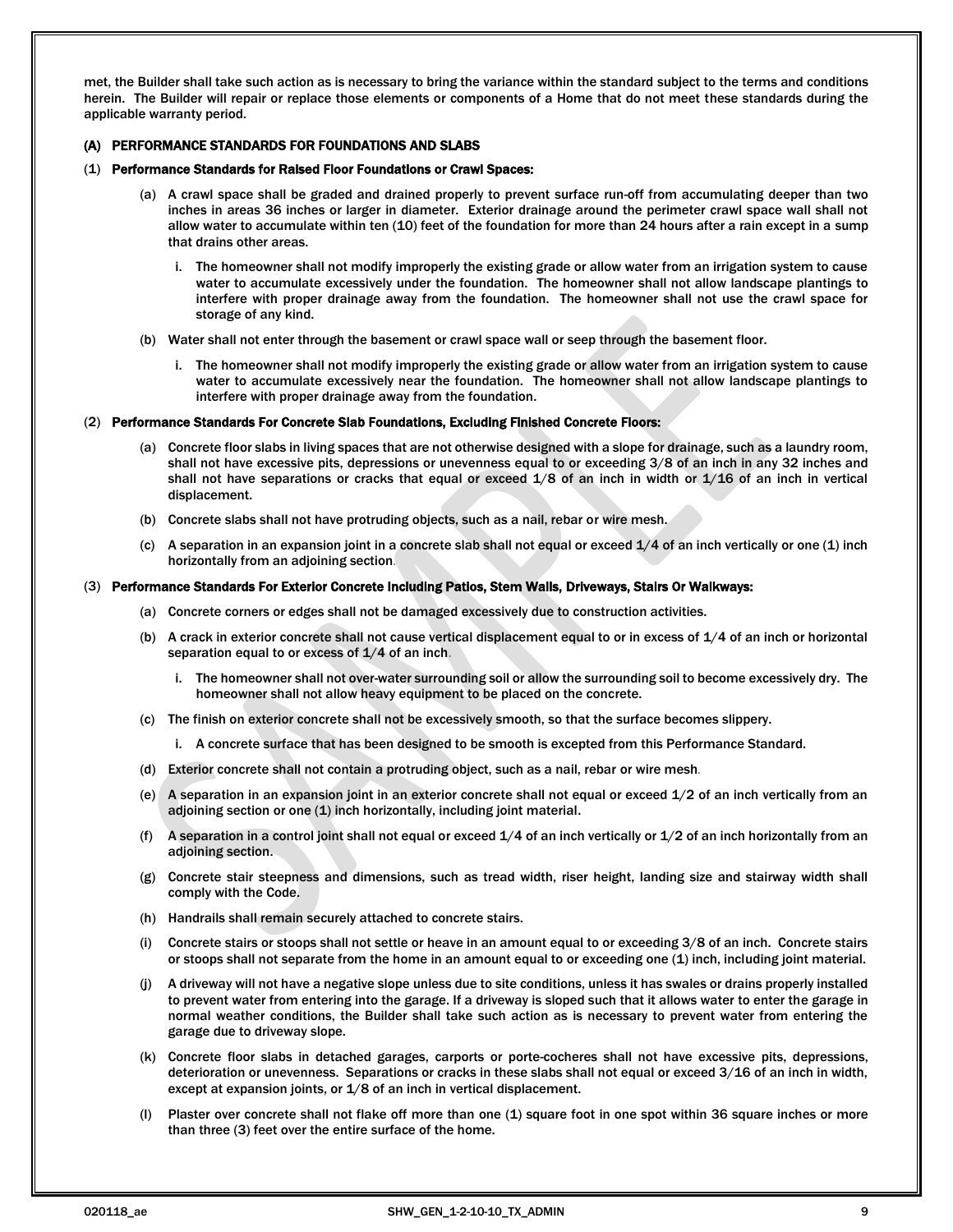## (B) PERFORMANCE STANDARDS FOR FRAMING

#### (1) Building and Performance Standard for Walls:

- (a) Walls shall not bow or have depressions that equal or exceed 1/4 of an inch out of line within any 32-inch horizontal measurement as measured from the center of the bow or depression or 1/2 of an inch within any eight-foot vertical measurement.
- (b) Walls shall be level, plumb and square to all adjoining openings or other walls within  $3/8$  of an inch in any 32-inch measurement.
- (c) A crack in a beam or a post shall not equal or exceed 1/2 of an inch in width at any point along the length of the crack.
- (d) A non-structural post or beam shall not have a warp or twist equal or exceeding one (1) inch in eight (8) feet of length. Warping or twisting shall not damage the beam pocket.
- (e) Exterior sheathing shall not delaminate or swell.
	- i. The homeowner shall not make penetrations in the exterior finish of a wall that allow moisture to come in contact with the exterior sheathing.
- (f) An exterior moisture barrier shall not allow an accumulation of moisture inside the barrier.
	- i. The homeowner shall not make penetrations through the exterior moisture barrier that permit the introduction of moisture inside the barrier.

## (2) Performance Standards for Ceilings:

(a) A ceiling shall not bow or have depressions that equal or exceed 1/2 of an inch out of line within a 32-inch measurement as measured from the center of the bow or depression running parallel with a ceiling joist.

## (3) Performance Standards for Sub-Floors:

- (a) Under normal residential use, the floor shall not make excessive squeaking or popping sounds.
- (b) Sub-floors shall not delaminate or swell to the extent that it causes observable physical damage to the floor covering or visually affects the appearance of the floor covering. Exposed structural flooring, where the structural flooring is used as the finished flooring, is excluded from the standard stated in this subsection.
- (c) Sub-flooring shall not have excessive humps, ridges, depressions or slope within any room that equals or exceeds 3/8 of an inch in any 32-inch direction.

#### (4) Performance Standards for Stairs:

- (a) Stair steepness and dimensions such as tread width, riser height, landing size and stairway width, shall comply with the Code.
- (b) Under normal residential use, stairs shall not make excessive squeaking or popping sounds.

# (C) PERFORMAN*C*E STANDARDS FOR DRYWALL

# (1) Performance Standards for Drywall:

- (a) A drywall surface shall not have a bow or depression that equals or exceeds 1/4 of an inch out of line within any 32 inch horizontal measurement as measured from the center of the bow or depression or 1/2 of an inch within any eight foot vertical measurement; such measurement to be made utilizing a straight-edge which is held reasonably parallel to the plane of the wall or ceiling surface.
- (b) A ceiling made of drywall shall not have bows or depressions that equal or exceed 1/2 of an inch out of line within a 32-inch measurement as measured from the center of the bow or depression running parallel with a ceiling joist or within 1/2 of an inch deviation from the plane of the ceiling within any eight foot measurement; such measurement to be made utilizing a straight-edge which is held reasonably parallel to the plane of the wall or ceiling surface.
- (c) A drywall surface shall not have a crack such that any crack equals or exceeds 1/32 of an inch in width at any point along the length of the crack.
- (d) Crowning at a drywall joint shall not equal or exceed 1/4 of an inch within a twelve-inch measurement centered over the drywall joint. Crowning occurs when a drywall joint is higher than the plane of the drywall board on each side.
- (e) A drywall surface shall not have surface imperfections such as blisters, cracked corner beads, seam lines, excess joint compound or trowel marks that are visible from a distance of six (6) feet or more in normal light. Minor variations in the 'splatter' or 'drag' appearance of texture which are the result of the original installation or subsequent repair work, visible from any distance, are not considered to be warrantable defects under this warranty.
- (f) A drywall surface shall not be out of level (horizontal), plumb (vertical) or square (perpendicular at a 90-degree angle) such that there are variations in those measurements to wall or surface edges at any opening, corner, sill, shelf, etc. shall not equal or exceed 3/8 of an inch in any 32-inch measurement along the wall or surface.
	- i. This standard shall not apply to remodeling projects where existing conditions do not permit the Builder to achieve the Performance Standard. At or about the time of discovery of such a pre-existing condition, a remodeler shall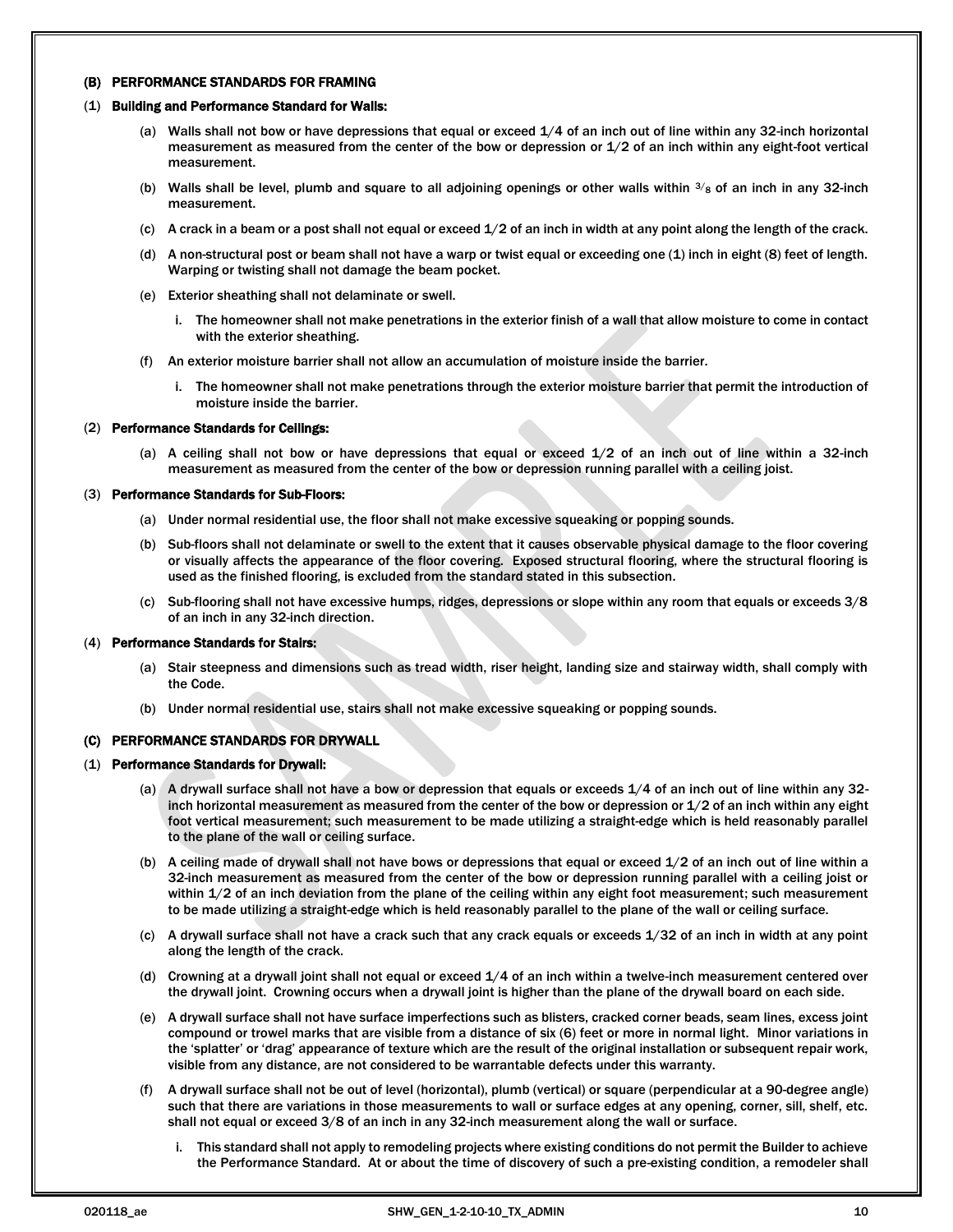notify the homeowner, in writing, of any existing condition that prevents achievement of the standard. Accumulations of drywall compound in wall corners, at wallboard joints or outside corners, and at door, window or built-in cabinet openings, may not be the sole determinant that a wall or ceiling section is out of plumb or square.

(g) Nails or screws shall not be visible in a drywall surface from a distance of six (6) feet under normal lighting conditions.

## (D) PERFORMANCE STANDARDS FOR INSULATION

#### (1) Performance Standards for Insulation:

- (a) Insulation shall be installed in the walls, ceilings and floors of a home in accordance with the building plan and specifications and the Code.
- (b) Blown insulation in the attic shall not displace or settle so that it reduces the R-value below manufacturer's specifications, the building plans and the Code.
- (c) A gap equal to or in excess of 1/4 of an inch between insulation batts or a gap between insulation batts and framing members is not permitted.
- (d) Insulation shall not cover or block a soffit vent to the extent that it blocks the free flow of air.

#### (E) PERFORMANCE STANDARDS FOR EXTERIOR SIDING AND TRIM

#### (1) Performance Standards for Exterior Siding:

- (a) Exterior siding shall be equally spaced and properly aligned. Horizontal siding shall not equal or exceed 1/2 of an inch off parallel with the bottom course or 1/4 of an inch off parallel with the adjacent course from corner to corner.
- (b) Siding shall not gap or bow. A siding end joint shall not have a gap that leaks or that equals or exceeds 1/4 of an inch in width. Siding end joint gaps shall be caulked. A bow in siding shall not equal or exceed 3/8 of an inch out of line in a 32-inch measurement.
- (c) Nails shall not protrude from the finished surface of siding but nail heads may be visible on some products where allowed by the manufacturer's specifications.
- (d) Siding shall not have a nail stain.
- (e) Siding and siding knots shall not become loose or fall off.
- (f) Siding shall not delaminate.
- (g) Siding shall not cup in an amount equal to or exceeding  $1/4$  of an inch in a six-foot run.
- (h) Siding shall not have cracks or splits that equal or exceed 1/8 of an inch in width.

#### (2) Performance Standards for Exterior Trim:

- (a) A joint between two trim pieces or between a trim piece and the adjoining material shall not have a separation that is equal to or exceeding 1/4 of an inch in width. All trim joints shall be caulked and shall not leak*.*
- (b) Exterior trim and eave block shall not warp in an amount equal to or exceeding 1/2 of an inch in an eight-foot run.
- (c) Exterior trim and eave block shall not cup in an amount equal to or in excess of 1/4 of an inch in a six-foot run.
- (d) Exterior trim and eave block shall not have cracks or splits equal to or in excess of 1/8 of an inch in average width.
- (e) Trim shall not have nails that completely protrude through the finished surface of the trim but nail heads may be visible on some products.
	- i. Some products specify that the nails be flush with the trim surface. When these products are used, visible nail heads are not considered protruding nails as long as they are painted over.
- (f) Trim shall not have a nail stain.

#### (F) PERFORMANCE STANDARDS FOR MASONRY INCLUDING BRICK, BLOCK AND STONE

#### (1) Performance Standards for Masonry including Brick, Block and Stone:

- (a) A masonry wall shall not bow in an amount equal to or in excess of one (1) inch when measured from the base to the top of the wall.
	- i. The standard set forth in this subsection does not apply to natural stone products.
- (b) A masonry unit or mortar shall not be broken or loose.
- (c) A masonry mortar crack shall not equal or exceed 1/8 of an inch in width.
- (d) A masonry unit or mortar shall not deteriorate.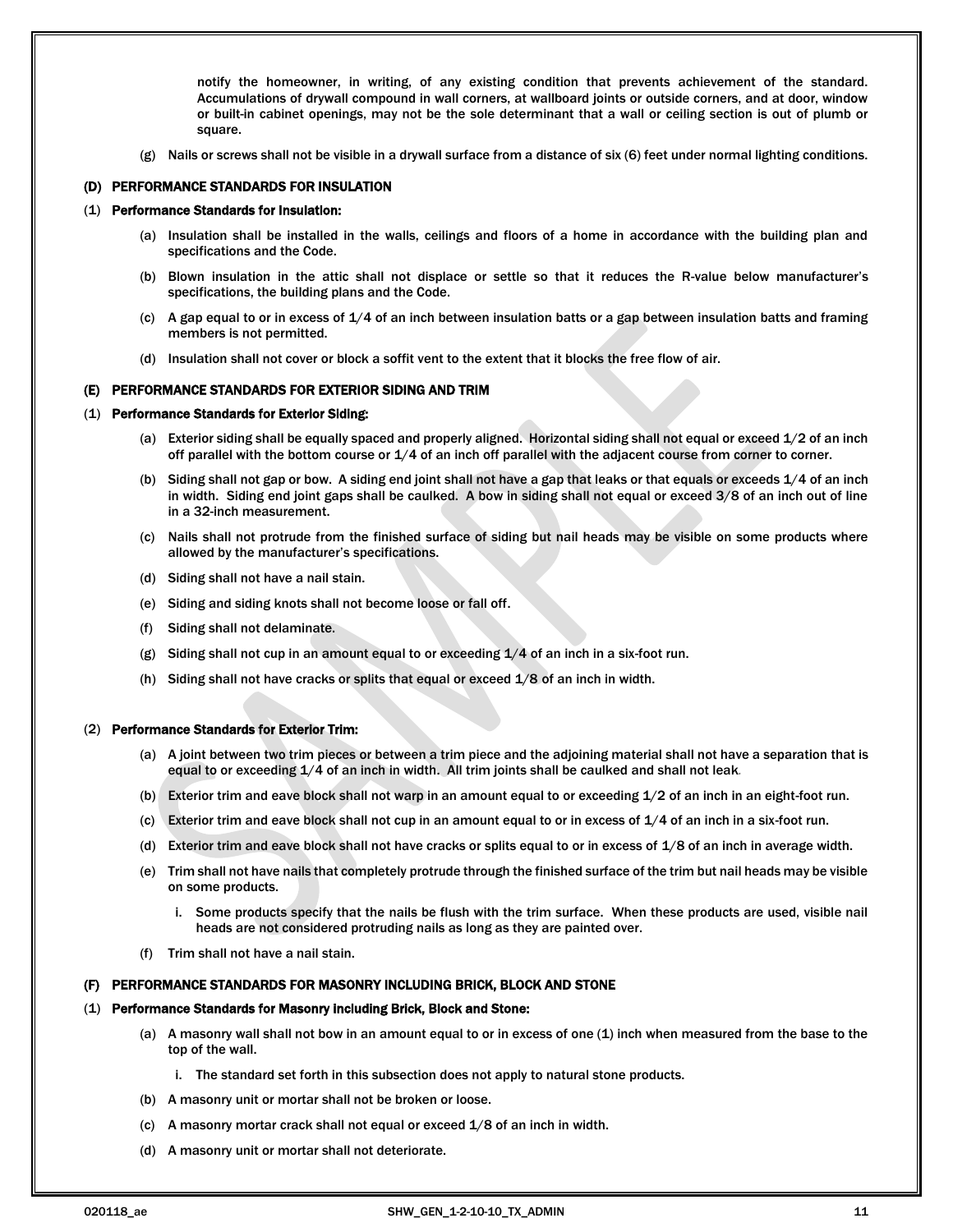- (e) Masonry shall not have dirt, stain or debris on the surface due to construction activities.
- (f) A gap between masonry and adjacent material shall not equal or exceed  $1/4$  of an inch in average width and all such gaps shall be caulked.
- (g) Mortar shall not obstruct a functional opening, such as a vent, weep hole or plumbing cleanout.
	- i. The homeowner shall not put any material into weep holes. Weep holes are an integral part of the wall drainage system and must remain unobstructed.

# (G) PERFORMANCE STANDARDS FOR STUCCO

#### (1) Performance Standards for Stucco:

- (a) Stucco surfaces shall not be excessively bowed, uneven, or wavy.
	- i. This standard shall not apply to decorative finishes.
- (b) Stucco shall not be broken or loose.
- (c) Stucco shall not have cracks that equal or exceed 1/8 of an inch in width at any point along the length of the crack.
	- i. The Builder shall not be responsible for repairing cracks in stucco caused by the homeowner's actions, including but not limited to periodic maintenance, caulking, painting, diversion of water onto the surface of the stucco, the attachment of devices to the stucco surface such as, but not limited to, patio covers, plant holders, awnings and hose racks.
- (d) The homeowner shall not allow water from irrigation systems to contact stucco finishes.
- (e) Stucco shall not have dirt, stain or debris on surface due to construction activities.
- (f) Stucco surfaces shall not have imperfections that are visible from a distance of six (6) feet under normal lighting conditions that disrupt the overall uniformity of the finished pattern.
- (g) The lath shall not be exposed.
- (h) A separation between the stucco joints shall not equal or exceed 1/16 of an inch in width.
- (i) A separation between a stucco surface and adjacent material shall not equal or exceed 1/4 of an inch in width and all separations shall be caulked.
- (j) Stucco shall not obstruct a functional opening, such as a vent, weep hole or plumbing cleanout*.*
- (k) Stucco screed shall have a minimum clearance of at least four (4) inches above the soil or landscape surface and at least two (2) inches above any paved surface.
- (l) Exterior Insulation Finish Systems (EIFS) stucco screed shall clear any paved or unpaved surface by six (6) inches.

# (H) PERFORMANCE STANDARDS FOR ROOFS

## (1) Performance Standards for Roofs:

- (a) Flashing shall prevent water penetration.
	- i. The Builder shall not be responsible for leaks caused by extreme weather.
- (b) The roof shall not leak.
	- i. The Builder shall not be responsible for leaks caused by extreme weather.
	- ii. The homeowner shall perform periodic maintenance to prevent leaks due to build-up of debris, snow or ice. The homeowner shall take such action as is necessary to prevent downspouts and gutters from becoming clogged.
- (c) A vent, louver or other installed attic opening shall not leak.
	- i. The Builder shall not be responsible for leaks caused by extreme weather.
- (d) A gutter or downspout shall not leak or retain standing water. After cessation of rainfall, standing water in an unobstructed gutter shall not equal or exceed  $1/2$  of an inch in depth.
	- i. The Builder shall not be responsible for leaks caused by extreme weather.
	- ii. The homeowner shall maintain and clean gutters and downspouts to prevent buildup of debris or other obstructions.
- (e) Shingles, tiles, metal or other roofing materials shall not become loose or fall off in wind speeds less than those set forth in the manufacturer's specifications.
- (f) A skylight shall not leak.
- (g) Water shall drain from a built-up roof within two hours after cessation of rainfall. The standard does not require that the roof dry completely within the time period.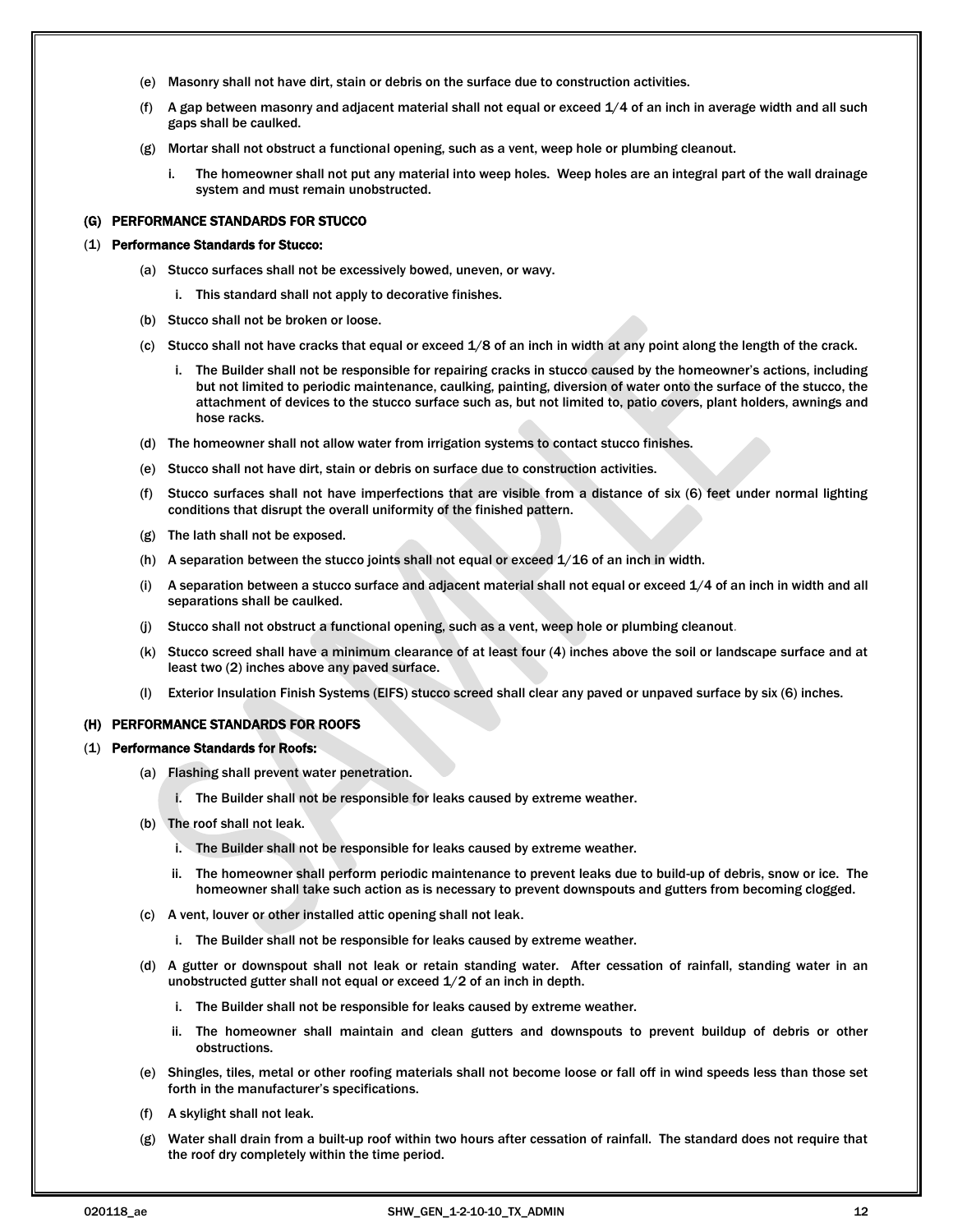- (h) A roof tile shall not be cracked or broken. No shingle shall be broken so that it detracts from the overall appearance of the home.
- (i) A pipe, vent, fireplace or other object designed to penetrate the roof shall not be located within the area of roof valley centerline without proper "cricketing" or other Code-approved water diversion methods.
- (j) The exterior moisture barrier of the roof shall not allow moisture penetration.
	- i. The homeowner shall not make penetrations through exterior moisture barrier of the roof.

#### (I) PERFORMANCE STANDARDS FOR DOORS AND WINDOWS

#### (1) Performance Standards for Both Doors and Windows:

- (a) When closed, a door or window shall not allow excessive infiltration of air or dust.
- (b) When closed, a door or window shall not allow excessive accumulation of moisture inside the door or window.
	- i. The homeowner shall keep weep holes on windows and doors free of dirt buildup and debris, thereby allowing water to drain properly.
	- ii. Most door and window assemblies are designed to open, close and weep moisture—allow condensation or minor penetration by the elements to drain outside.
- (c) Glass in doors and windows shall not be broken due to improper installation or construction activities.
- (d) A screen in a door or window shall fit properly and shall not be torn or damaged due to construction activities. A screen shall not have a gap equal to or exceeding 1/4 of an inch between the screen frame and the window frame.
- (e) There shall be no condensation between window and door panes in a sealed insulated glass unit.
	- i. The homeowner shall not apply a tinted window film or coating to window or door panes in sealed insulated glass units.
- (f) A door or window latch or lock shall close securely and shall not be loose or rattle.
- (g) A door or window shall operate easily and smoothly and shall not require excessive pressure when opening or closing.
- (h) A door or window shall be painted or stained according to the manufacturer's specifications.

#### (2) Performance Standards for Windows:

(a) A double hung window shall not move more than two (2) inches when put in an open position.

#### (3) Performance Standards for Doors:

- (a) A sliding door and door screen shall stay on track.
	- i. The homeowner shall clean and lubricate sliding door or door screen hardware as necessary.
- (b) The spacing between an interior door bottom and original floor covering, except closet doors, shall not exceed 1.5 inches and shall be at least 1/2 of an inch. The spacing between an interior closet door bottom and original floor covering shall not exceed two (2) inches and shall be at least 1/2 of an inch.
- (c) A door shall not delaminate.
- (d) A door panel shall not split so that light from the other side is visible.
- (e) A door shall open and close without binding.
- (f) A door shall not warp to the extent that it becomes inoperable. A warp in a door panel shall not equal or exceed  $1/4$ of an inch from original dimension measured vertically, horizontally or diagonally from corner to corner.
- (g) A storm door shall open and close properly and shall fit properly.
- (h) When a door is placed in an open position, it shall remain in the position it was placed, unless the movement is caused by airflow.
- (i) A metal door shall not be dented or scratched due to construction activities.

## (4) Performance Standards for Garage Doors:

- (a) A metal garage door shall not be dented or scratched due to construction activities.
- (b) A garage door opener, if provided, shall operate properly in accordance with manufacturer's specifications.
	- i. The homeowner shall maintain tracks, rollers and chains and shall not block or bump sensors to electric garage door openers.
- (c) A garage door shall not allow excessive water to enter the garage and the gap around the garage door shall not equal or exceed 1/2 of an inch in width.
- (d) A garage door spring shall operate properly and shall not lose appreciable tension, break or be undersized.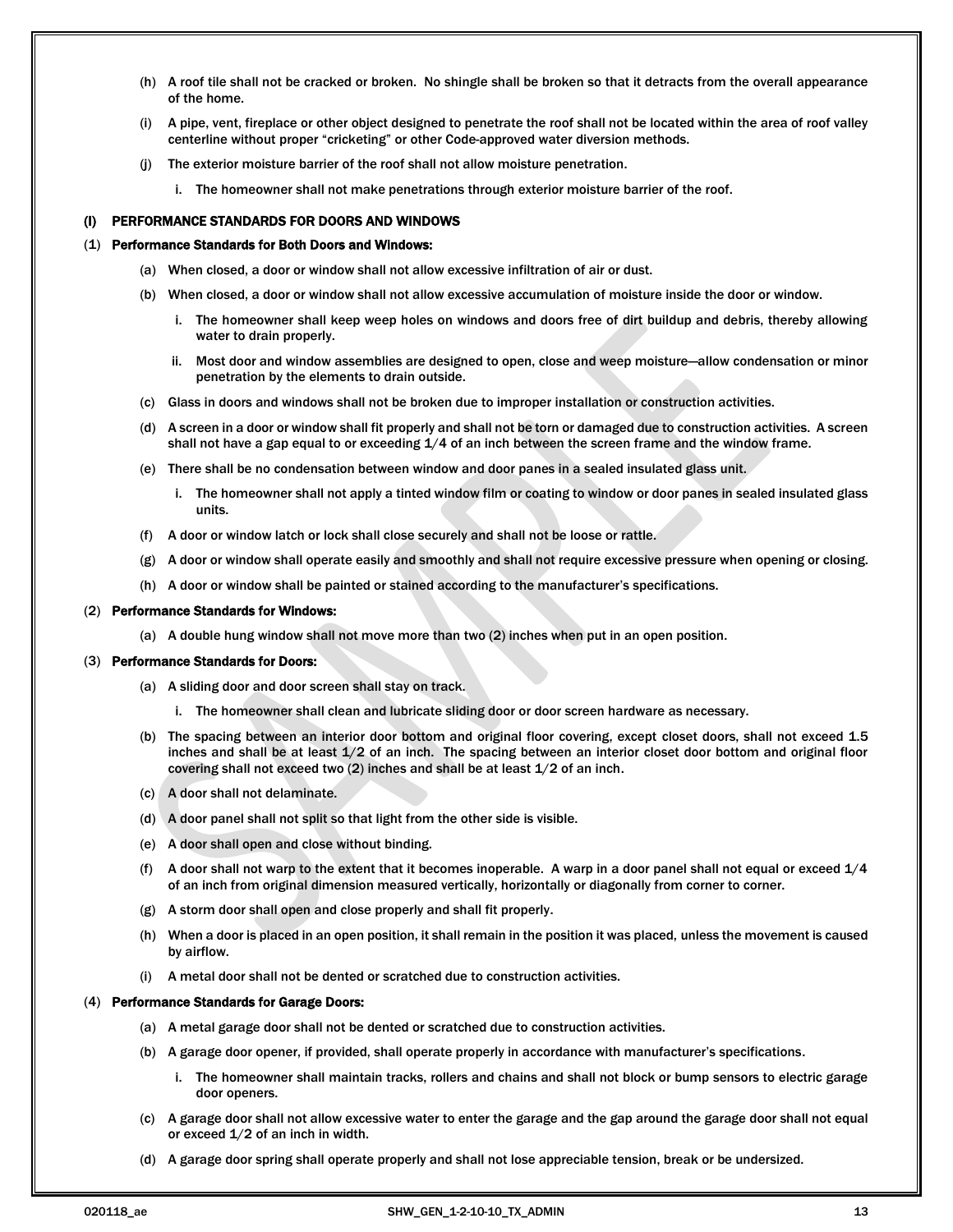(e) A garage door shall remain in place at any open position, operate smoothly and not be off track.

# (J) PERFORMANCE STANDARDS FOR INTERIOR FLOORING

This section includes Performance Standards for Carpet, Vinyl Flooring and Wood Flooring. Performance Standards for ceramic tile, flagstone, marble, granite, slate, quarry tile other hard surface floors, and finished concrete floors, are located in this section.

# (1) Performance Standards for Carpet:

- (a) Carpet shall not wrinkle and shall remain tight, lay flat and be securely fastened.
- (b) Carpet seams may be visible but shall be smooth without a gap or overlap.
- (c) Carpet shall not be stained or spotted due to construction activities.

## (2) Performance Standards for Finished Concrete Floors:

- (a) A finished slab, located in a living space that is not otherwise designed for drainage, shall not have pits, depressions or unevenness that equals or exceeds 3/8 of an inch in any 32 inches.
	- i. Finished concrete slabs in living spaces that are designed for drainage, such as a laundry room, are excepted from the standards stated in this subsection.
- (b) Finished concrete slabs in living spaces shall not have separations, including joints, and cracks that equal or exceed  $1/8$  of an inch in width or  $1/16$  of an inch in vertical displacement.

# (3) Performance Standards for Wood Flooring:

- (a) Wood flooring shall not have excessive humps, depressions or unevenness that equals or exceeds 3/8 of an inch in any 32-inch direction within any room.
- (b) Wood flooring shall remain securely attached to the foundation or sub-floor unless the wood flooring is designed to be installed without nails, glue, adhesives or fasteners.
- (c) Wood flooring shall not have open joints and separations that equal or exceed 1/8 of an inch.
	- i. These standards do not apply to non-hardwood species that contain greater moisture and may shrink after installation or structural floors that are designed to serve as the finished floor. If the floor is designed as a structural finish floor, the Builder must provide a written explanation of the characteristics of that floor to the homeowner prior to the execution of the contract or installation of the product, whichever occurs later.
- (d) Strips of floorboards shall not cup in an amount that equals or exceeds 1/16 of an inch in height in a three (3) inch distance when measured perpendicular to the length of the board.
	- i. This standard does not apply to non-hardwood species that typically shrink after installation or structural floors that are designed to serve as the finished floor. If the floor is designed as a structural finish floor, the Builder must provide a written explanation of the characteristics of that floor to the homeowner.
- (e) Unless installed as a specialty feature, wood flooring shall not have excessive shade changes or discoloration due to the construction activities of the Builder.
- (f) Unless installed as a specialty feature, wood flooring shall not be stained, spotted or scratched due to construction activities of the Builder.

# (K) PERFORMANCE STANDARDS FOR VINYL FLOORING

# (1) Performance Standards for Vinyl Flooring:

- (a) Vinyl flooring shall be installed square to the most visible wall and shall not vary by 1/4 of an inch in any six (6) foot run.
- (b) The seam alignment in vinyl flooring shall not vary such that the pattern is out of alignment in an amount that equals or exceeds 1/8 of an inch.
- (c) Vinyl flooring shall remain securely attached to the foundation or sub-floor.
- (d) A vinyl floor shall not have a depression that equals or exceeds 1/2 of an inch in any six (6) foot run. If a vinyl floor has a depression that exceeds the standard stated in this paragraph and the depression is due to construction activities, the Builder shall take such action as is necessary to bring the variance within the standard.
- (e) A vinyl floor shall not have a ridge that equals or exceeds 1/2 of an inch when measured as provided in this subsection. The ridge measurement shall be made by measuring the gap created when a six (6) foot straight edge is placed tightly three (3) inches on each side of the Defect and the gap is measured between the floor and the straight edge at the other end. If a vinyl floor has a ridge that fails to comply with the standard stated in this paragraph and the ridge is due to construction activities, the Builder shall take such action as is necessary to bring the variance within the standard.
- (f) Vinyl floor shall not be discolored, stained or spotted due to the construction activities of the Builder.
- (g) Vinyl flooring shall not be scratched, gouged, cut or torn due to construction activities.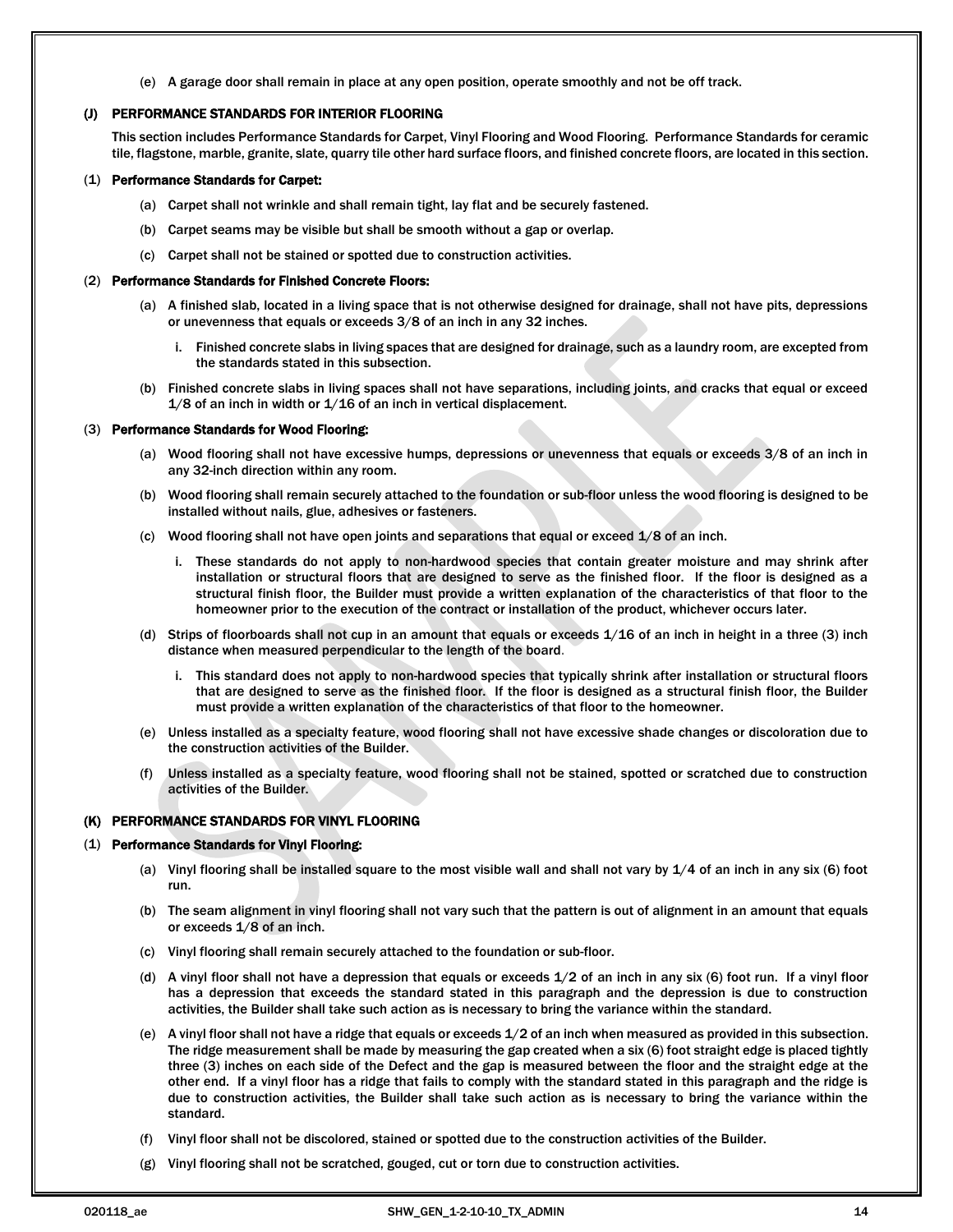- (h) Debris, sub-floor seams, nails and/or screws shall not be detectable under the vinyl floor from a distance of three (3) feet or more in normal light.
- (i) Sub-flooring shall not cause vinyl flooring to rupture.
- (j) A seam in vinyl flooring shall not have a separation that equals or exceeds 1/16 of an inch in width. Where dissimilar materials abut, there shall not be a gap equal to or greater than  $1/8$  of an inch.

# (L) PERFORMANCE STANDARDS FOR HARD SURFACES, INCLUDING CERAMIC TILE, FLAGSTONE, MARBLE, GRANITE, SLATE, QUARRY TILE, FINISHED CONCRETE OR OTHER HARD SURFACES

## (1) Performance Standards for Hard Surfaces Generally:

- (a) A hard surface shall not break or crack due to construction activities.
- (b) A hard surface shall remain secured to the substrate.
- (c) A surface imperfection in floor hard surface shall not be visible from a distance of three (3) feet or more in normal light. A surface imperfection in non-floor hard surface shall not be visible from a distance of two (2) feet or more in normal light. If a hard surface fails to meet the standards stated in this paragraph due to construction activities, the Builder shall take such action as is necessary to bring the variance within the standard.
- (d) Color variations between field hard surfaces and trim hard surfaces should not vary excessively due to construction activities.
	- i. Natural products such as flagstone, marble, granite, slate and other quarry tile will have color variation.
- (e) Hard surface areas shall not leak.
- (f) The surfaces of two adjacent hard surfaces shall not vary in an amount equal to or exceeding  $1/16$  of an inch displacement at a joint (lippage) in addition to the actual manufacturing variations of the hard surface, such as warpage or dimensional differences in the hard surfaces, including thickness. If a joint between two hard surfaces fails to meet the Performance Standard stated in this paragraph (excluding trim pieces), the Builder shall take such action as is necessary to bring the variance within the standard.
- (g) Hard surface layout or grout line shall not be excessively irregular.
	- i. Natural products such as flagstone, marble, granite, slate, and other quarry tile will have size variations that may create irregular layouts or grout lines.
- (h) Hard surface countertops shall be level to within 1/4 of an inch in any six (6) foot measurement.
- (i) Hard surface floors located in a living space that is not otherwise designed for drainage, shall not have pits, depressions, or unevenness that equals or exceeds 3/8 of an inch in any 32 inches.
	- i. Finished hard surface floors located in living spaces that are designed for drainage, such as a laundry room, are excepted from the standards stated in this subsection.

# (2) Performance Standards for Grout:

- (a) Grout shall not deteriorate.
- (b) Cracks in grout shall not exceed  $1/16$  of an inch in width.
- (c) Grout shall not change shade or discolor excessively due to construction activities.

# (3) Performance Standards for Concrete Countertops:

- (a) A concrete countertop shall not have excessive pits, depressions, or unevenness that equal or exceed  $1/8$  of an inch in any 32-inch measurement.
- (b) A concrete countertop shall not have separations or cracks equal to or exceeding  $1/16$  of an inch in width or  $1/64$  of an inch in vertical displacement.
- (c) A finished concrete countertop shall not be stained, spotted or scratched due to construction activities.
- (d) A concrete countertop shall not have a chipped edge that extends beyond 1/16 of an inch from the edge of the countertop due to construction activities.
- (e) A concrete countertop shall not change shade or discolor excessively due to construction activities.

# (M) PERFORMANCE STANDARDS FOR PAINTING, STAIN, AND WALL COVERINGS

# (1) Performance Standards for Caulking:

(a) Interior caulking shall not deteriorate or crack excessively.

#### (2) Performance Standards for Painting and Stain:

- (a) Paint or stain shall not have excessive color, shade or sheen variation.
	- i. This standard shall not apply to stained woodwork.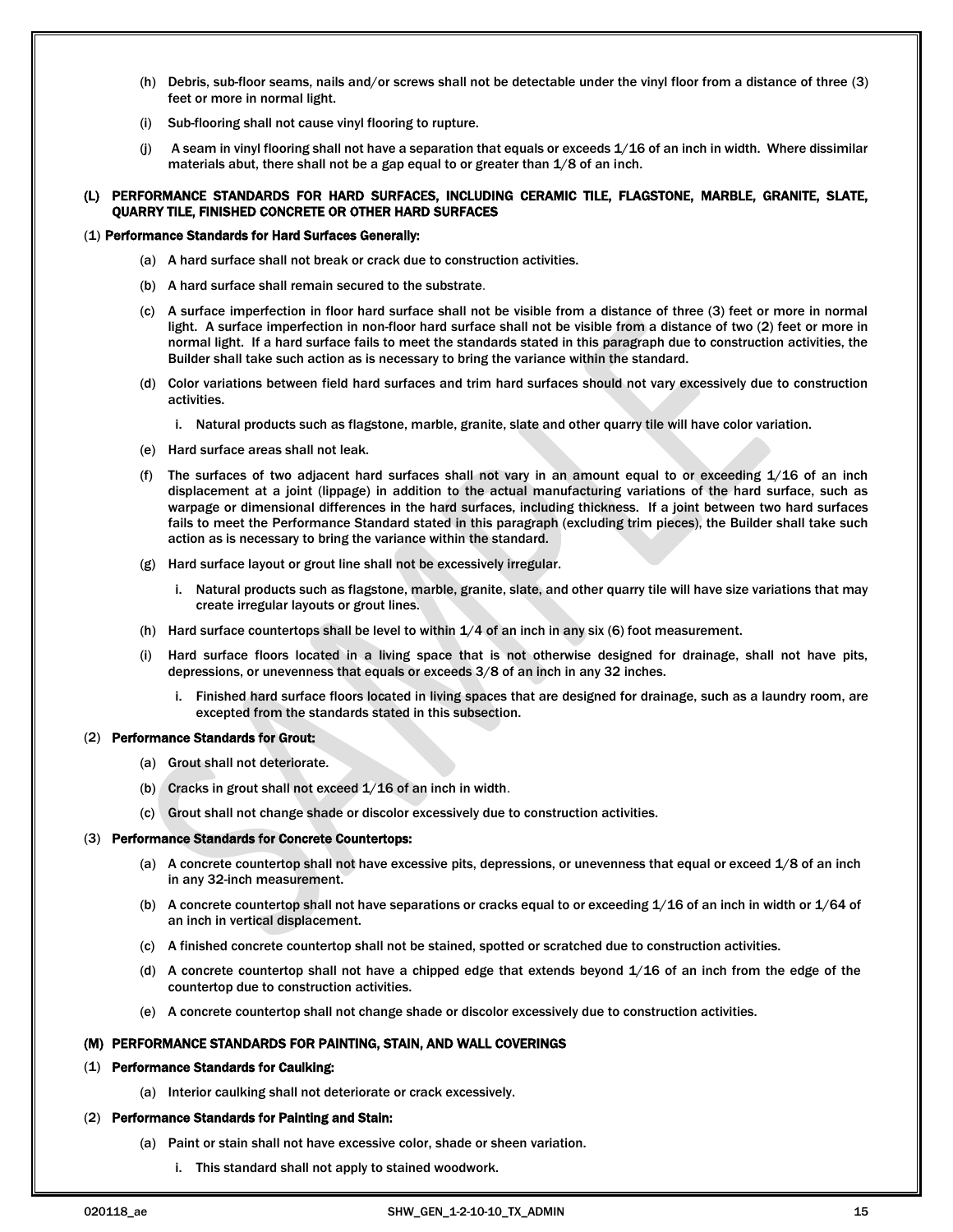- (b) Paint shall cover all intended surfaces so that unpainted areas shall not show through paint when viewed from a distance of six (6) feet in normal light.
- (c) Interior paint or stain shall not deteriorate.
- (d) Exterior paint or stain shall not deteriorate excessively.
- (e) Paint over-spray shall not exist on any surface for which it was not intended.
- (f) Interior varnish, polyurethane or lacquer finish shall not deteriorate.
- (g) Exterior varnish, polyurethane or lacquer finishes shall not deteriorate excessively.
	- i. Exterior varnish, polyurethane or lacquer finishes that are subject to direct sunlight are excluded from this standard.
- (h) Interior painted, varnished or finished surface shall not be scratched, dented, nicked or gouged due to construction activities.
- (i) A paint product shall perform as represented by the manufacturer to meet manufacturer's specifications for washability and/or scrubability.

#### (3) Performance Standards for Wall Coverings:

- (a) A wall covering shall be properly secured to the wall surface and shall not peel or bubble.
- (b) Pattern repeats in wall coverings shall match. Wall coverings shall be installed square to the most visible wall. Pattern repeats shall not vary in an amount equal to or exceeding 1/4 of an inch in any six (6) foot run.
- (c) A wall covering seam shall not separate or gap.
- (d) Lumps or ridges in a wall covering shall not be detectable from a distance of six (6) feet or more in normal light*.*
- (e) Wall coverings shall not be discolored, stained or spotted due to construction activities.
- (f) Wall coverings shall not be scratched, gouged, cut or torn due to construction activities.
- (g) Wall coverings shall perform as represented by the manufacturer to meet manufacturer's specifications for washability and/or scrubability.

#### (N) PERFORMANCE STANDARDS FOR PLUMBING

#### (1) Performance Standards for Plumbing Accessories:

- (a) A fixture surface shall not have a chip, crack, dent or scratch due to construction activities.
- (b) A fixture shall not have tarnish, blemishes or stains unless installed as a specialty feature*.* 
	- i. Fixture finishes that are tarnished, blemished or stained due to high iron, manganese or other mineral content in water are excluded from this standard.
- (c) A fixture or fixture fastener shall not corrode.
	- i. A Builder is not responsible for corrosion caused by factors beyond the manufacturer's or the Builder's control, including the homeowner's use of corrosive chemicals or cleaners or corrosion caused by water content.
- (d) A decorative gas appliance shall be installed in accordance with manufacturer's specifications and when so installed shall function in accordance with manufacturer's representations.
- (e) Fixtures shall be secure and not loose.
	- i. The homeowner shall not exert excessive force on a fixture.
- (f) A fixture stopper shall operate properly and shall retain water in accordance with the manufacturer's specifications.
- (g) The toilet equipment shall not allow water to run continuously.
	- i. If toilet equipment allows water to run continuously, the homeowner shall shut off the water supply or take such action as is necessary to avoid damage to the home.
- (h) A toilet shall be installed and perform in accordance with the manufacturer's specifications.
	- i. In the event of water spillage, the homeowner shall shut off the water supply and take such action as is necessary to avoid damage to the home.
- (i) A tub or shower pan shall not crack.
- (j) A tub or shower pan shall not squeak excessively.
- (k) A water heater shall be installed and secured according to the manufacturer's specifications and the Code.
- (l) A waste disposal unit shall be installed and operate according to the manufacturer's specifications.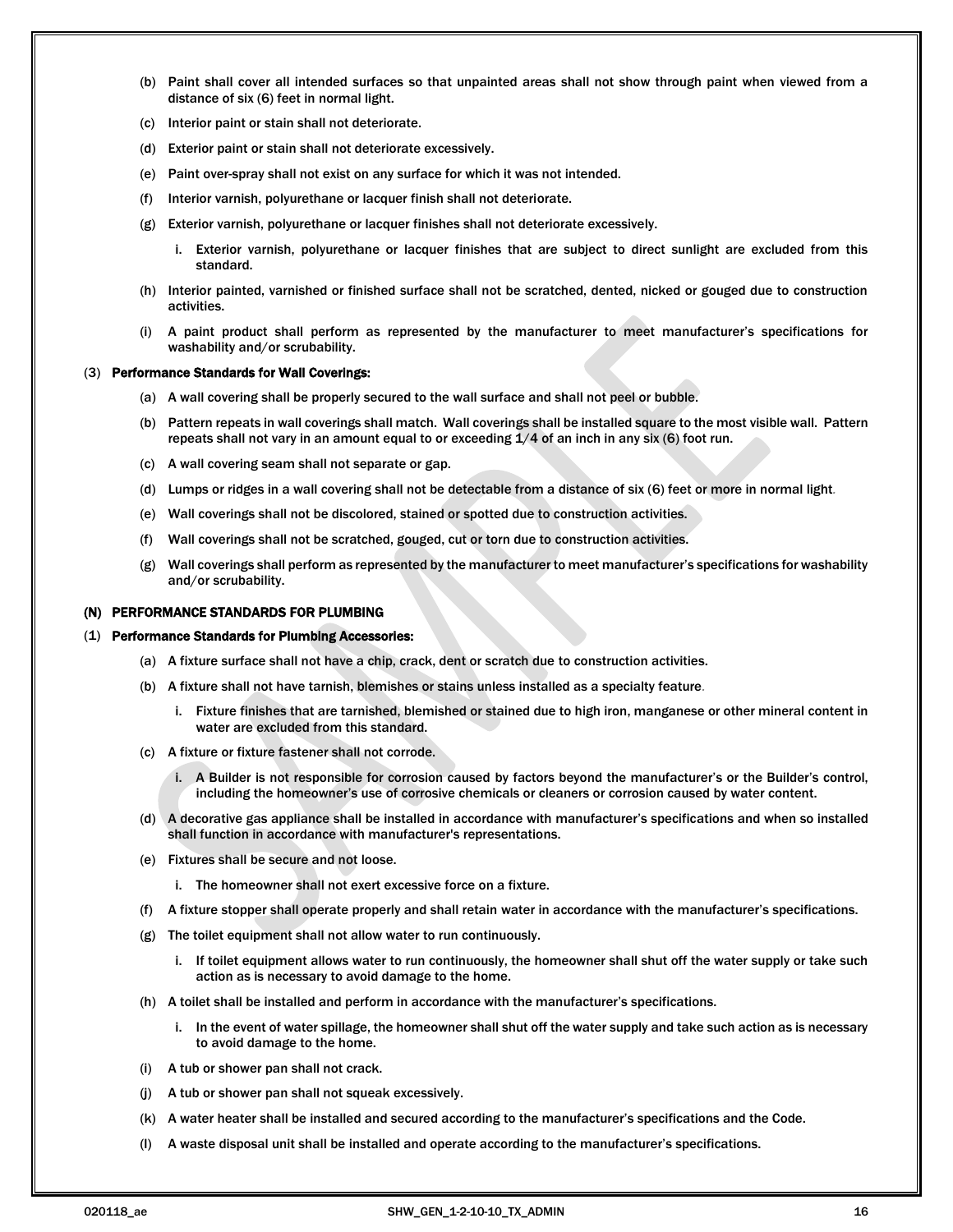- (m) A faucet or fixture shall not drip or leak.
	- i. This standard does not include drips or leaks due to debris or minerals from the water source, unless it is due to construction activities.
- (n) A sump pump shall be installed in accordance with the manufacturer's specifications and shall operate properly when so installed.

#### (2) Performance Standards for Pipes and Vents:

- (a) A sewer gas odor originating from the plumbing system shall not be detectable inside the home under conditions of normal residential use.
	- i. The homeowner shall keep plumbing traps filled with water.
- (b) A vent stack shall be free from blockage and shall allow odor to exit the home.
- (c) A water pipe shall not make excessive noise such as banging or hammering repeatedly.
	- i. A water pipe subject to expansion or contraction of the pipe as warm or cool water flows through the pipe may cause a "ticking" sound temporarily. The standard stated in this subsection does not require a Builder to remove all noise attributable to water flow and pipe expansion.

#### (O) PERFORMANCE STANDARDS FOR HEATING, COOLING AND VENTILATION

#### (1) Performance Standards for Heating and Cooling:

- (a) A condensation line shall not be obstructed due to construction activities.
	- i. The homeowner shall periodically check for the free flow of condensate (water) from the line and clear the line when necessary.
- (b) A drip pan and drain line shall be installed under a horizontal air handler as per the Code.
	- i. The homeowner shall periodically check for the free flow of condensate (water) from the line and clear the line when necessary.
- (c) Insulation shall completely encase the refrigerant line according to Code.
	- i. The homeowner shall ensure that insulation on the refrigerant line is not damaged or cut due to home maintenance or landscape work.
- (d) An exterior compressor unit shall be installed in accordance with the manufacturer's instructions and specifications. The bottom of the exterior compressor unit support shall not be below ground level.
	- i. The homeowner shall ensure that settlement of the exterior compressor unit pad does not occur due to home maintenance, landscape work or excessive water from irrigation.

#### (2) Performance Standards for Venting:

- (a) An appliance shall be vented according to the manufacturer's specifications.
- (b) Back draft dampers shall be installed and function according to the manufacturer's specifications.

#### (3) Performance Standards for Ductwork:

- (a) Ductwork shall not make excessive noise.
	- i. The flow of air, including its velocity, or the expansion of ductwork from heating and cooling may cause common "ticking" or "crackling" sounds. The Builder shall have no responsibility for correction in such cases.
	- ii. The homeowner shall not place any object on the ductwork.

#### (P) PERFORMANCE STANDARDS FOR ELECTRICAL SYSTEMS AND FIXTURES

#### (1) Performance Standards for Electrical Systems and Fixtures:

- (a) Excessive air infiltration shall not occur around electrical system components or fixtures.
- (b) A fixture or trim plate shall not be chipped, cracked, dented or scratched due to construction activities.
- (c) A fixture or trim plate finish shall not be tarnished, blemished or stained due to construction activities.
- (d) A fixture, electrical box or trim plate shall be installed in accordance with the Code and shall be plumb and level.
- (e) Fixtures, such as lights, fans and appliances shall operate properly when installed in accordance with the manufacturer's specifications.
- (f) A smoke detector shall operate according to the manufacturer's specifications and shall be installed in accordance with the Code*.*
- (g) An exhaust fan shall operate within the manufacturer's specified noise level.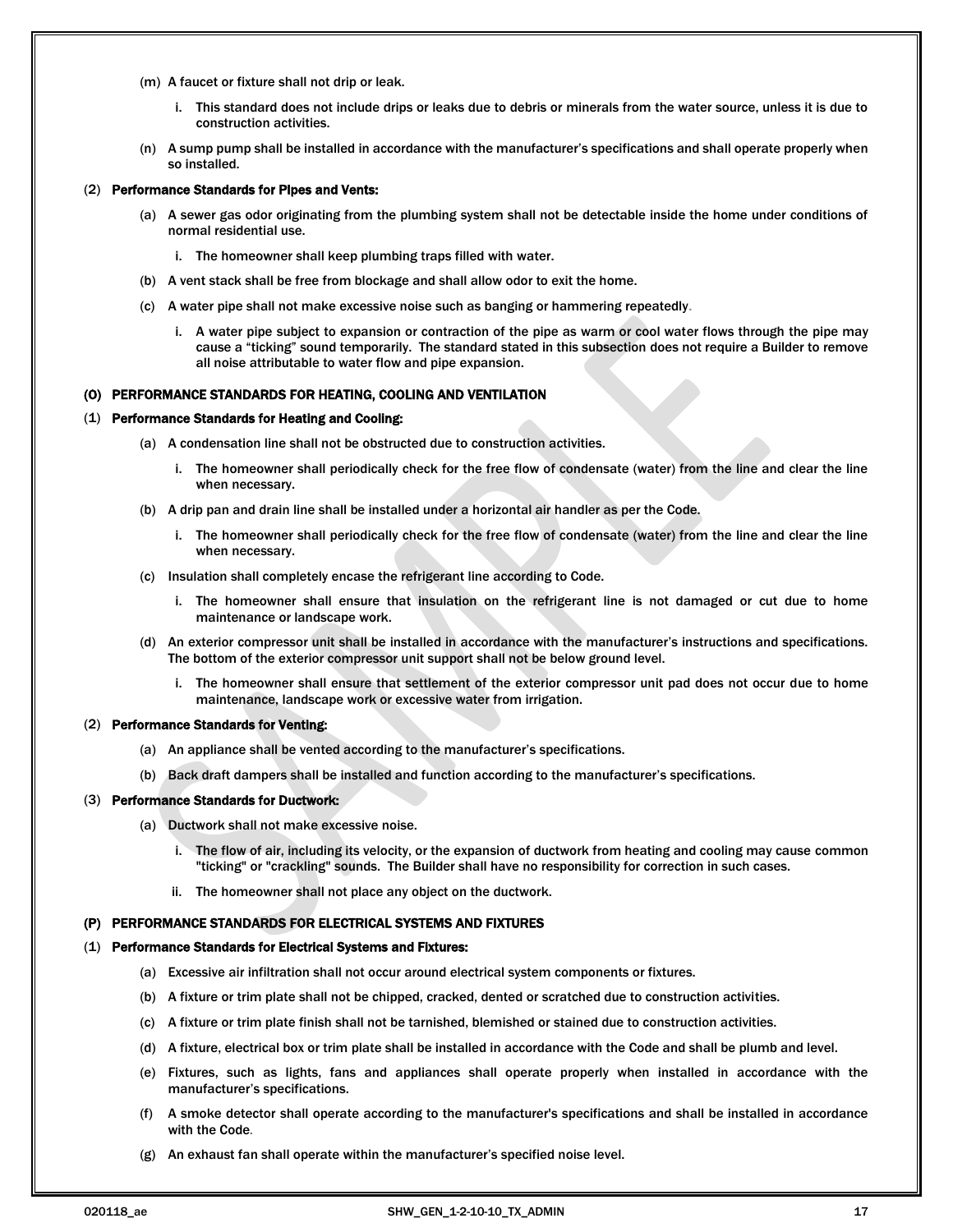(h) A carbon monoxide detector shall operate according to the manufacturer's specifications and shall be installed in accordance with the Code.

# (Q) PERFORMANCE STANDARDS FOR INTERIOR TRIM

# (1) Performance Standards for Trim:

- (a) An interior trim joint separation shall not equal or exceed 1/8 of an inch in width or shall not separate from adjacent surfaces equal to or in excess of 1/8 of an inch and all joints shall be caulked or puttied.
- (b) The interior trim shall not have surface damage, such as scratches, chips, dents, gouges, splits, cracks, warping or cupping that is visible from a distance of six (6) feet or more in normal light due to construction activities*.*
- (c) A hammer mark on trim shall not be visible from a distance of six (6) feet or more when viewed in normal light.
- (d) A nail or nail hole in interior trim shall not be visible from a distance of six (6) feet or more when viewed in normal light.

# (R) PERFORMANCE STANDARDS FOR SHELVING

## (1) Performance Standards for Shelving:

(a) Shelving, rods and end supports shall be installed in accordance with the measurements stated in this subsection. The length of a closet rod shall not be shorter than the actual distance between the end supports in an amount equal to or exceeding 1/4 of an inch. The length of a shelf shall not be shorter than the actual distance between the supporting walls by an amount equal to or exceeding 1/4 of an inch. End supports shall be securely mounted.

## (S) PERFORMANCE STANDARDS FOR CABINET DOORS

## (1) Performance Standards for Cabinet Doors:

- (a) Cabinet doors shall open and close with reasonable ease. Cabinet doors shall be even and shall not warp more than 1/4 of an inch when measured from the face to the point of the furthermost point of the door or drawer front when closed.
	- i. Some warping, cupping, bowing or twisting is normally caused by surface temperature and humidity changes.

#### (T) PERFORMANCE STANDARDS FOR MIRRORS, INTERIOR GLASS AND SHOWER DOORS

#### (1) Performance Standards for Mirrors, Interior Glass, and Shower Doors:

- (a) A mirror, interior glass or shower door shall not be loose and shall be securely mounted or attached to the supporting surface. Fixtures such as towel bars or door handles shall be securely mounted.
- (b) A mirror, interior glass or shower door shall not be damaged due to construction activities.
- (c) A shower door shall not leak due to Builder or construction activities.
- (d) Imperfections in a mirror or shower door shall not be visible from a distance of two (2) feet or more when viewed in normal light.
- (e) When opening and closing, a shower door shall operate easily and smoothly without requiring excessive pressure.

## (U) PERFORMANCE STANDARDS FOR HARDWARE AND IRONWORK

#### (1) Performance Standards for Hardware:

- (a) Hardware finishes shall not be tarnished, blemished, corroded or stained due to construction activities, unless the finish is installed as a specialty feature.
	- i. The Builder is not responsible for tarnished, blemished, or stained hardware finishes that have been damaged by factors that are beyond the manufacturer's or the Builder's control such as the homeowner's use of abrasive pads or cleaners, harsh chemicals, alcohol, organic solvents or deterioration caused by exposure to outdoor elements such as salt air or humidity.
- (b) Hardware shall function properly, without catching, binding or requiring excessive force to operate.
- (c) Hardware shall not be scratched, chipped, cracked or dented due to construction activities.
- (d) Hardware shall be installed securely and shall not be loose.
	- i. The homeowner shall not exert excessive force on hardware.

#### (2) Performance Standards for Interior Ironwork:

- (a) Interior ironwork shall not rust.
	- i. The Builder is not responsible for ironwork finishes that rust due to factors that are beyond the manufacturer's or the Builder's control such as the homeowner's use of abrasive pads or cleaners, harsh chemicals, alcohol, organic solvents or deterioration caused by exposure to humidity.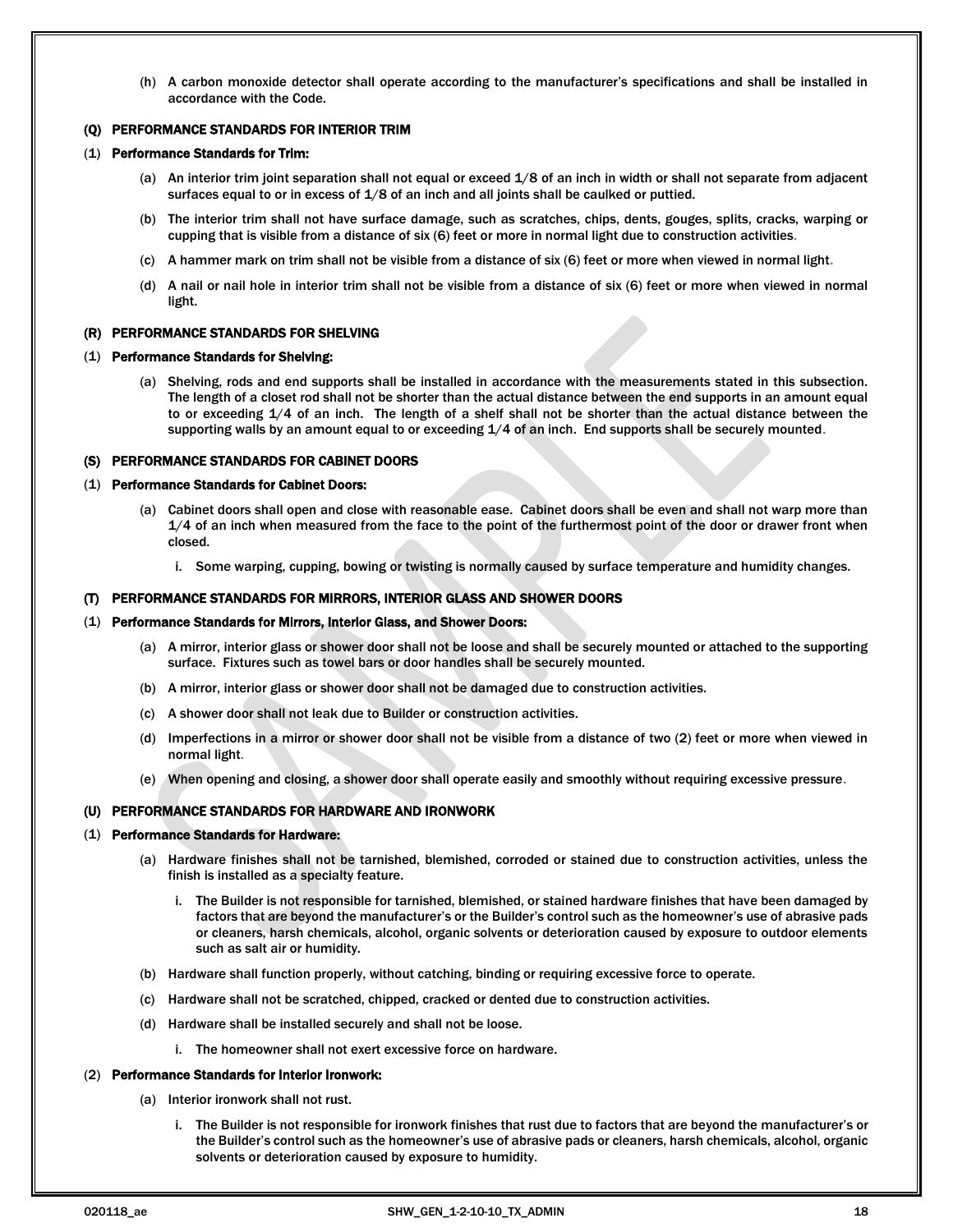# (V) PERFORMANCE STANDARDS FOR COUNTERTOPS AND BACKSPLASHES

# (1) Performance Standards for Countertops and Backsplashes Generally:

- (a) A countertop or backsplash shall be secured to substrate in accordance with manufacturer's specifications.
- (b) For non-laminate countertops and backsplashes, the joints between countertop surfaces, between the countertop surface and the backsplash or side-splash and between adjoining backsplash panels may be visible, but shall not separate.
- (c) Countertops shall be level to within  $1/4$  of an inch in any six (6) foot measurement.
- (d) A countertop surface or edge shall not be damaged, broken, chipped or cracked due to construction activities.
- (e) A countertop shall not bow or warp in an amount equal to or exceeding 1/16 of an inch per lineal foot.
- (f) Counter and vanity top material should not delaminate.

# (2) Performance Standards for Laminate Countertops and Backsplashes:

- (a) Laminate countertops and backsplashes shall not delaminate and shall remain securely attached to the substrate. Delamination is the separation of the finish surface veneer from the substrate material.
- (b) A seam in a laminate countertop or backsplash may be visible but shall not be separated or displaced.
- (c) A surface imperfection in a laminate countertop or a backsplash shall not be visible from a distance of three (3) feet or more when viewed in normal light due to construction activities.

# (W) PERFORMANCE STANDARDS FOR FIREPLACES

# (1) Performance Standards for Fireplaces:

- (a) A refractory panel shall not crack or separate.
	- i. The homeowner shall not use synthetic logs or other materials if not approved by the manufacturer.
- (b) A fireplace door shall operate properly. Fireplace doors shall meet evenly and shall not be out of alignment from one another in an amount equal to or exceeding 1/8 of an inch in any direction.
- (c) A fireplace shall not have a gas leak.
- (d) Gas logs shall be positioned in accordance with the manufacturer's specifications.
	- i. The homeowner shall not incorrectly reposition or relocate the logs after the original placement. The homeowner shall not place the logs in a manner that does not allow the flame to flow through the logs according to the manufacturer's specifications.
- (e) A crack in masonry hearth or facing shall not be equal to or exceed  $1/4$  of an inch in width.
- (f) A fireplace or chimney shall draw properly.
- (g) A firebox shall not have excessive water infiltration under normal weather conditions.
- (h) A fireplace fan shall not exceed the noise level established by the manufacturer's specifications*.*

# (X) PERFORMANCE STANDARDS FOR IRRIGATION SYSTEMS

# (1) Performance Standards for Irrigation Systems:

- (a) An irrigation system shall not leak, break or clog due to construction activities or due to soil settlement.
- (b) An irrigation system shall be installed such that sprinkler coverage shall be complete and water shall not spray an unintended area due to construction activities.
- (c) The irrigation system control shall operate in accordance with manufacturer's specifications.
	- i. The Builder shall provide the homeowner with instructions on the operation of the irrigation system at closing.

# (Y) PERFORMANCE STANDARDS FOR FENCING

# (1) Performance Standards for Fencing:

- (a) A fence shall not fall over and shall not lean in excess of two (2) inches out of plumb due to construction activities.
- (b) A wood fence board shall not be broken due to construction activities. Wood fence board shall not become detached from the fence due to construction activities of the Builder.
- (c) A masonry unit or mortar in a fence shall not be broken or loose. A crack in a masonry unit shall not occur. A crack in the mortar shall not equal or exceed  $1/8$  of an inch in width.
- (d) A masonry wall shall have adequate weep holes in the lowest course as required by the Code to allow seepage to pass through the wall.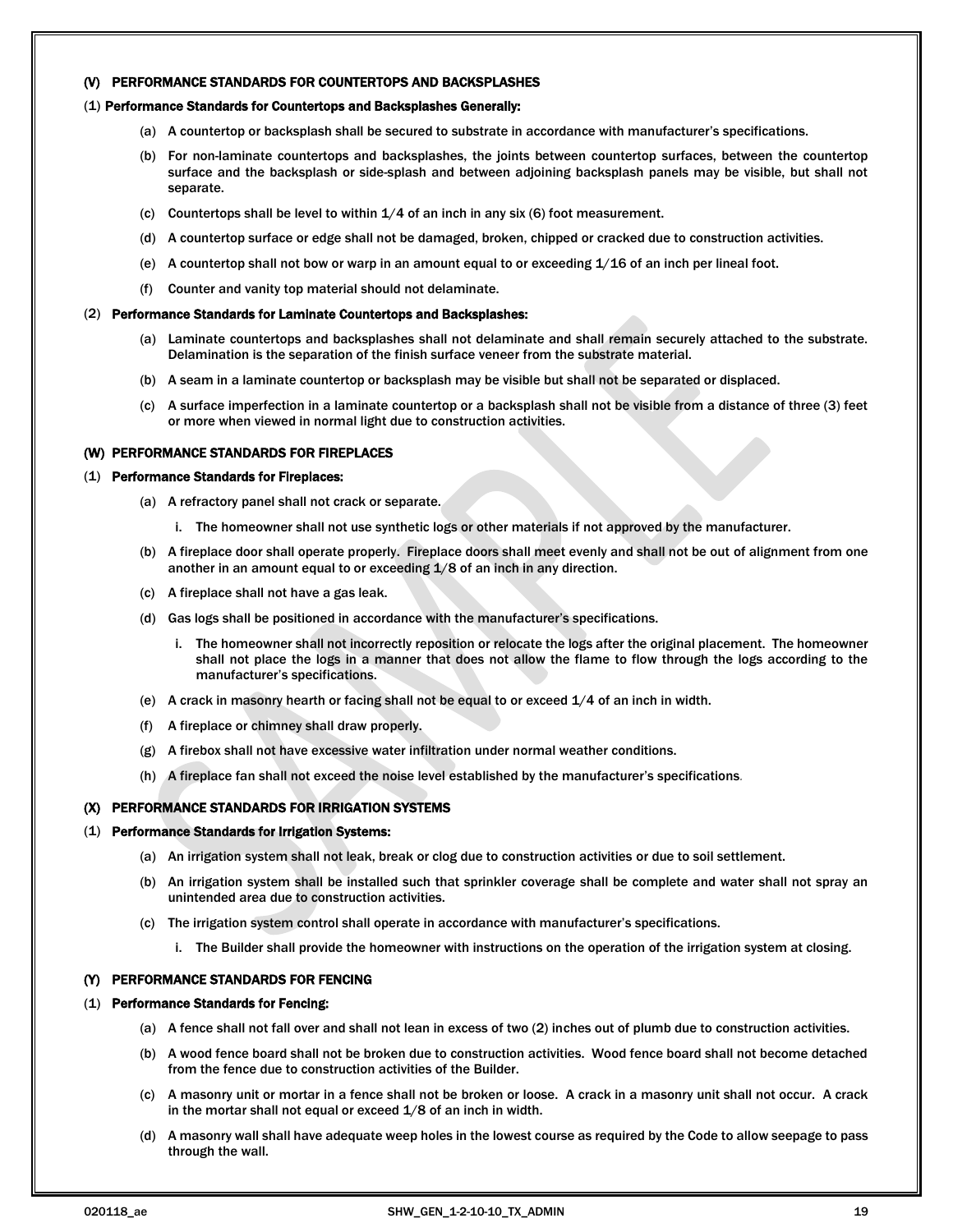## (Z) PERFORMANCE STANDARDS FOR YARD GRADING

#### (1) Performance Standards for Yard Grading:

- (a) Yards shall have grades, swales, and/or other measures that provide for proper drainage in accordance with the Code, governmental regulations, or otherwise in accordance with an applicable drainage and grading plan, if any.
	- i. The homeowner shall maintain the drainage pattern and protect the grading contours from erosion, blockage, over-saturation or any other changes. The possibility of standing water, not immediately adjacent to the foundation but in the yard, after prolonged or an unusually heavy rainfall event should be anticipated by the homeowner.
- (b) Settling or sinking of soil shall not interfere with the drainage patterns of the lot or have a vertical depth of six (6) inches or more.

## (AA) PERFORMANCE STANDARDS FOR PEST CONTROL

## (1) Performance Standards for Pest Control:

(a) Eave returns, truss blocks, attic vents and roof vent openings shall not allow rodents, birds, and other similar pests into home or attic space.

# SECTION 9: PERFORMANCE STANDARDS FOR ELECTRICAL, PLUMBING, AND MECHANICAL DISTRIBUTION SYSTEMS UNDER THE TWO-YEAR DELIVERY PORTION OF SYSTEMS WARRANTY:

This section describes the Performance Standards for the various Delivery Portion of Systems in a Home as described. Unless otherwise stated under the various Performance Standards herein, if any such Performance Standard is not met, the Builder shall take such action as is necessary to bring the variance within the standard subject to the terms and conditions herein. The Builder will repair or replace those elements or components of a Home that do not meet these standards during the applicable warranty period.

# (A) PERFORMANCE STANDARDS FOR ELECTRICAL DELIVERY SYSTEMS

## (1) Performance Standards for Electrical Wiring:

- (a) Electrical wiring installed inside the home shall be installed in accordance with the Code and any other applicable electrical standards and shall function properly from the point of demarcation, as determined by the respective utility.
	- i. The Builder shall not be responsible for utility improvements from the meter/demarcation point to the utility poles or the transformer.
- (b) Electrical wiring shall be capable of carrying the designated load as set forth in the Code.
	- i. All electrical equipment shall be used for the purposes and/or capacities for which it was designed and in accordance with manufacturer's specifications.

# (2) Performance Standards for the Electrical Panel, Breakers, and Fuses:

- (a) The electrical panel and breakers shall have sufficient capacity to provide electrical service to the home during normal residential usage.
	- i. The Builder is not responsible for electrical service interruptions caused by external conditions such as power surges, circuit overloads and electrical shorts.
- (b) The electrical panel and breakers shall have sufficient capacity to provide electrical service to the home during normal residential usage such that a circuit breaker shall not trip and fuses shall not blow repeatedly under normal residential electric usage.
	- i. The Builder is not responsible for circuit breaker trips or blown fuses that have functioned as designed to protect the home from external conditions such as power surges, circuit overloads and shorts.

#### (3) Performance Standards for Electric Outlets with Ground Fault Interrupters:

- (a) Electrical outlets with ground fault interrupters shall be installed and operate in accordance with the Code and manufacturer's specificationsIf ground fault interrupters trip repeatedly under normal residential usage, the Builder shall take such action as is necessary to ensure that the electrical outlets with ground fault interrupters are installed in accordance with the Code and manufacturer's instructions and specifications and that they operate properly during normal residential electrical usage.
	- i. The homeowner shall not plug appliances that require constant electrical flow, such as refrigerators and freezers, into an outlet with a ground fault interrupter.

#### (4) Performance Standards for Fixtures, Outlets, Doorbells and Switches:

(a) An outlet, doorbell or switch shall be installed in accordance with the manufacturer's specifications and the Code and shall operate properly when installed in accordance with the manufacturer's specifications and the Code.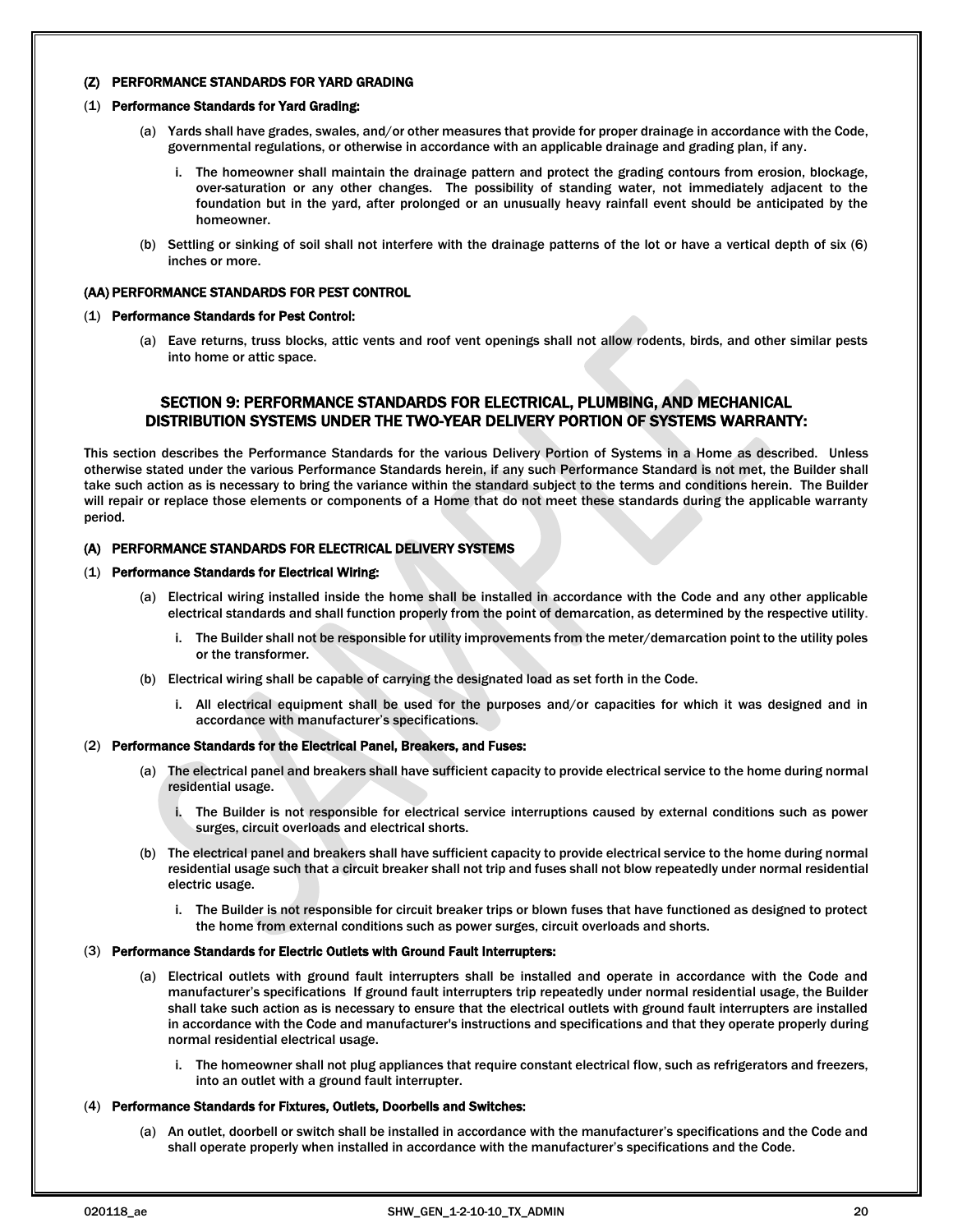- (b) A fixture, electrical box or trim plate shall be installed in accordance with the Code and manufacturer's specifications and shall be properly secured to the supporting surface.
- (c) A light shall not dim, flicker or burn out repeatedly under normal circumstances. A lighting circuit shall meet the Code.

## (5) Performance Standards for Wiring or Outlets for Cable Television, Telephone, Ethernet or Other Services:

- (a) Wiring or outlets for cable television, telephone, Ethernet or other services shall be installed in accordance with the Code and any applicable manufacturer's specifications.
	- i. The Builder is not responsible for the failure of wiring or other utility service connectors or conduits that begin before the point at which the service enters the home.
- (b) Wiring or outlets for cable television, telephone, Ethernet or other services inside the home or on the home side of the meter/demarcation point shall function properly when installed in accordance with the Performance Standards in this subsection.
	- i. The Builder is not responsible for the failure of wiring or other utility service connectors or conduits that begin before the point at which the service enters the home.

## (B) PERFORMANCE STANDARDS FOR PLUMBING DELIVERY SYSTEMS

- (1) Performance Standards for Pipes including Water and Gas Pipes, Sewer and Drain Lines, Fittings and Valves (but not including pipes included in a Landscape Irrigation System):
	- (a) Pipes shall be installed and insulated in accordance with the Code and manufacturer's specifications.
		- i. If a water pipe bursts, the Builder shall take such action as is necessary to bring the variance within the standard stated in this subsection.
		- ii. The homeowner is responsible for insulating and protecting exterior pipes and hose bibs from freezing weather and for maintaining a reasonable temperature in the home during periods of extremely cold weather.
		- iii. The homeowner is responsible for maintaining a reasonable internal temperature in a home regardless of whether the home is occupied or unoccupied and for periodically checking to ensure that a reasonable internal temperature is maintained.
	- (b) A water pipe shall not leak.
		- i. The homeowner shall shut off water supply immediately if such is required to prevent further damage to the home.
	- (c) A gas pipe shall not leak, including natural gas, propane, or butane gas.
		- i. If a gas pipe is leaking, the homeowner shall shut off the source of the gas if the homeowner can do so safely.
	- (d) Water pressure shall not exceed 80 pounds per square inch in any part of the water supply system located inside the home. Minimum static pressure at the building entrance for either public or private water service shall be 40 pounds per square inch in any part of the water supply system.
		- i. This standard assumes the public or community water supply reaches the home side of the meter at 40 pounds per square inch. The Builder is not responsible for water pressure variations originating from the water supply source.
	- (e) A sewer, drain, or waste pipe shall not become clogged or stopped up due to construction activities.
		- i. The Builder shall take such action as is necessary to unclog a sewer, drain or waste pipe that is clogged or stopped up due to construction activities.
		- ii. The homeowner shall shut off water supply immediately if such is required to prevent damage to the home.

#### (2) Performance Standards for Individual Wastewater Treatment Systems.

- (a) A wastewater treatment system should be capable of properly handling normal flow of household effluent in accordance with the Texas Commission on Environmental Quality requirements. The Builder shall take such action as is necessary for the wastewater treatment system to perform within the standard stated in this subsection.
- (b) The Builder is not responsible for:
	- i. A system malfunctions or is damaged due to the addition of a fixture, equipment, appliance or other source of waste or water into the septic system by a person other than the Builder or a person working at the Builder's direction; or
	- ii. Malfunctions or limitations in the operation of the system attributed to a design restriction imposed by state, county or local governing agencies; or
	- iii. Malfunctions caused by freezing, soil saturation, soil conditions, changes in ground water table or any other acts of nature.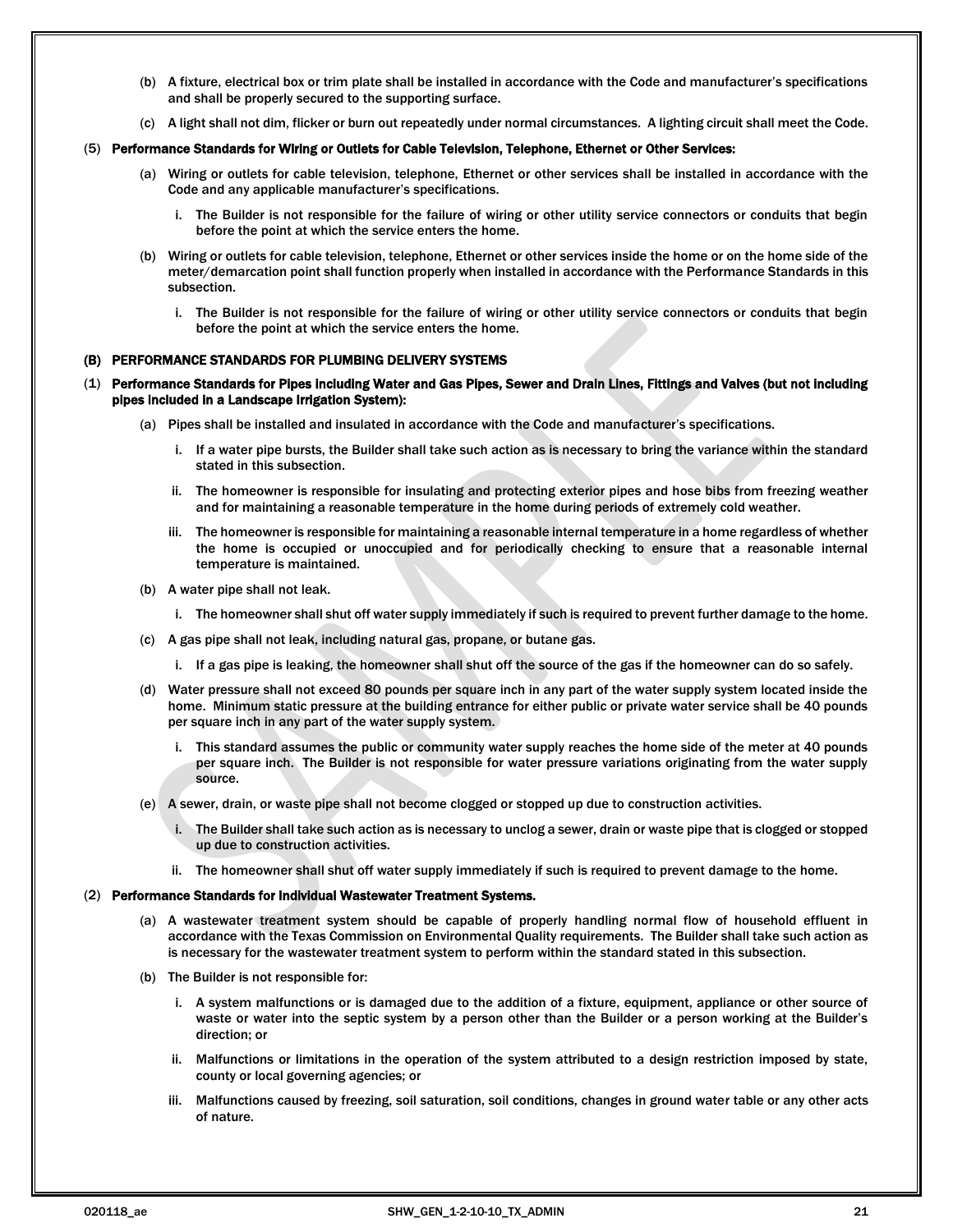# (C) PERFORMANCE STANDARDS FOR HEATING, AIR CONDITIONING AND VENTILATION DELIVERY SYSTEMS

*Please note that the costs of parts and/or labor may be the responsibility of the Builder depending on the Manufacturer's product agreement.*

## (1) Performance Standards for Air Conditioning:

- (a) A refrigerant line shall not leak.
	- i. Condensation on a refrigerant line is not a leak.

## (2) Performance Standards for Heating and Cooling Functions:

- (a) A heating system shall produce an inside temperature of at least 68-degrees Fahrenheit as measured two (2) feet from the outside wall of a room at a height of three (3) feet above the floor under local outdoor winter design conditions as specified in the Code.
	- i. Temperatures may vary up to 4-degrees Fahrenheit between rooms but no less than the standard set forth in this subsection. The homeowner's changes made to the size or configuration of the home, the heating system or the ductwork shall negate the Builder's responsibility to take measures to meet this Performance Standard.
- (b) An air-conditioner system shall produce an inside temperature of at most 78-degrees Fahrenheit as measured in the center of a room at height of five (5) feet above the floor, under local outdoor summer design conditions as specified in the Code.
	- i. This standard does not apply to evaporative or other alternative cooling systems or if the homeowner makes changes to the size or configuration of the home, the air-conditioning system or the ductwork. Internal temperatures may vary up to 4-degrees Fahrenheit between rooms but no more than the standard set forth in this subsection.
- (c) A thermostat reading shall not differ by more than 4-degrees Fahrenheit from the actual room temperature taken at a height of five (5) feet above the floor in the center of the room where the thermostat is located. The stated Performance Standard is related to the accuracy of the thermostat and not to the Performance Standard of the room temperature.
- (d) Heating and cooling equipment shall be installed and secured according to the manufacturer's instructions and specifications and shall not move excessively.

## (3) Performance Standards for Vents, Grills or Registers:

- (a) A vent, grill or register shall operate easily and smoothly when applying normal operating pressure. If a vent, grill or register does not operate easily and smoothly when applying normal pressure when adjusting, the Builder shall repair the vent, grill or register so that it operates with ease of use when applying normal operating pressure.
- (b) A vent, grill or register shall be installed in accordance with the Code and manufacturer's instructions and specifications and shall be secured to the underlying surface.

#### (4) Performance Standards for Ductwork:

- (a) Ductwork shall be insulated in unconditioned areas according to Code.
- (b) Ductwork shall be secured according to the manufacturer's instructions and specifications and it shall not move excessively.
- (c) Ductwork shall be sealed and shall not separate or leak in excess of the standards set by the Code.

# SECTION 10: PERFORMANCE STANDARDS FOR MAJOR STRUCTURAL COMPONENTS UNDER THE 10-YEAR STRUCTURAL DEFECT WARRANTY

This section describes the Performance Standards for the various Major Structural Components of a Home as described. The Builder will repair or replace those elements or components of a Home that do not meet these standards during the applicable warranty period.

All decisions concerning the repair of a Major Structural Defect, including, but not limited to, development and choice of a repair design (or "plan"), method of repair, execution of repairs, replacement of covered Defective items, as well as all matters pertaining to the repair or replacement of all covered damage, belong to the sole discretion of the Builder.

# (A) PERFORMANCE STANDARDS FOR SLAB FOUNDATIONS

- (1) Slab foundations should not move differentially after they are constructed, such that a tilt or deflection in the slab in excess of the standards defined below arises from post-construction movement. The protocol and standards for evaluating slab foundations shall follow the ASCE Guidelines with the following modifications:
	- (a) Overall deflection from original construction shall be no greater than the overall length over which the deflection occurs divided by 360 (L/360) and must not have more than one associated symptom of distress, as described in Section 5 of the ASCE Guidelines, that results in actual observable physical damage to the Home. L shall be defined as the edge to edge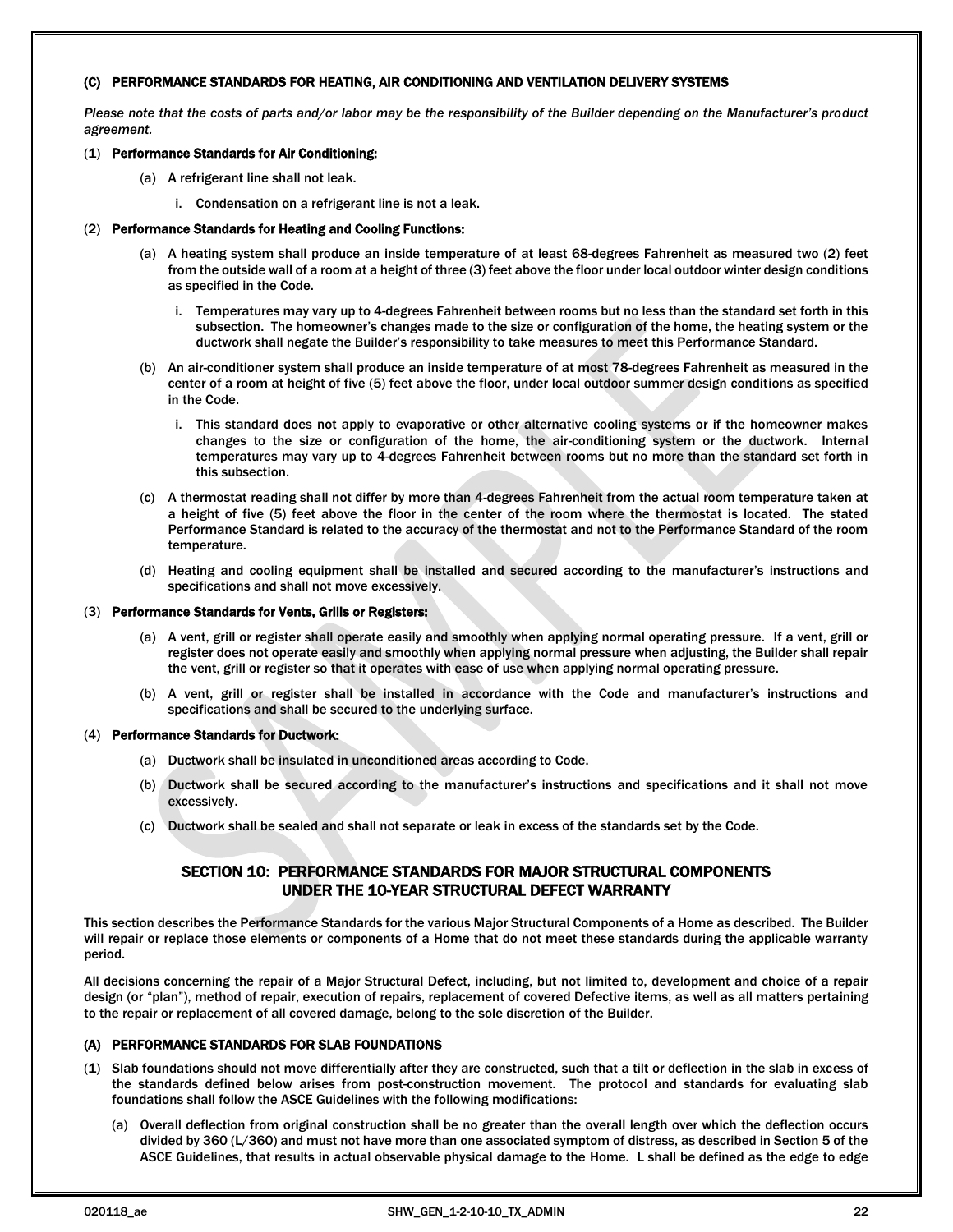distance across any slab cross-section for which overall deflection is calculated. Calculations of overall deflection shall be based upon the change in elevation at each point for which an Original Construction Elevation was taken.

- (b) The slab shall not tilt after construction in excess of one (1) percent across any overall dimension of the Home or cause structural component(s) or masonry veneer to rotate into a structurally unstable position such that the weight vector of the component part falls outside the middle third of its bearing area. Calculations of tilt shall be based upon the change in elevation at each point for which an Original Construction Elevation was taken.
- (2) If measurements and associated symptoms of distress show that a slab foundation does not meet the deflection or tilt standards stated in this subsection, the Builder shall implement the recommendations of a Texas licensed Professional Engineer, which shall be based on the appropriate remedial measures as described in Section 7 of the ASCE Guidelines.

## (B) PERFORMANCE STANDARDS FOR MAJOR STRUCTUAL COMPONENTS OF A HOME OTHER THAN SLAB FOUNDATIONS

## (1) Floor over pier and beam foundations:

- (a) A floor over a pier and beam foundation shall not deflect more than L/360 from original construction and have that movement create actual observable physical damage to the components of the Home identifiable in Section 5.3 of the ASCE Guidelines. L shall be defined as the edge to edge distance across any slab cross-section for which overall deflection is calculated. Calculations of overall deflection shall be based upon the change in elevation at each point for which an Original Construction Elevation was taken.
- (b) If a floor over pier and beam foundation deflects more than L/360 from its Original Construction Elevation and the movement has created actual observable physical damage to the components of a Home identifiable in Section 5.3 of the ASCE Guidelines, the Builder shall implement the recommendations of a Texas licensed Professional Engineer, which shall be based on applicable remedial measures as described in Section 7 of the ASCE Guidelines.

## (2) Structural components:

(a) A defined structural component, other than the concrete elements of a slab foundation, shall not crack, bow, become distorted or deteriorate, such that it compromises the structural integrity of a Home or the performance of a structural system of the Home resulting in actual observable physical damage to a component of the Home. If a structural component of a Home, other than the concrete elements of a slab foundation, cracks, bows, is distorted or deteriorates such that it results in actual observable physical damage to a component of the Home, the Builder shall take such action as is necessary to repair, reinforce or replace such structural component to restore the structural integrity of the Home or the performance of the affected structural system.

## (3) Deflected structural components:

(a) A structural component, other than the foundation, shall not deflect more than the ratios allowed by the Code. If a structural component of the Home, other than the foundation, is deflected more than the ratios allowed by the Code, the Builder shall repair, reinforce or replace such structural component to restore the structural integrity of the Home or the performance of the affected structural system.

#### (4) Damaged structural components:

(a) A structural component, other than the foundation, shall not be so damaged that it compromises the structural integrity or performance of the affected structural system. If a structural component, other than the foundation, is so damaged that it compromises the structural integrity or performance of a structural system of the Home, the Builder shall take such action as is necessary to repair, reinforce or replace such structural component to restore the structural integrity of the Home or the performance of the affected structural system.

#### (5) Separated structural components:

(a) A structural component, other than the foundation, shall not separate from a supporting member more than 3/4 of an inch or such that it compromises the structural integrity or performance of the system. If a structural component, other than the foundation, is separated from a supporting member more than 3/4 of an inch or separated such that it compromises the structural integrity or performance of a structural system of the Home, the Builder shall take such action as necessary to repair, reinforce or replace such structural component to re-establish the connection between the structural component and the supporting member, to restore the structural integrity of the Home and the performance of the affected structural system.

## (6) Non-performing structural components:

(a) A structural component, other than the foundation, shall function as required by the Code.

# SECTION 11: 10-YEAR WARRANTY OF HABITABILITY

The Ten (10) Year Warranty of Habitability is the Builder's obligation to construct a home that is in compliance with all stated performance standards. An alleged construction defect under the Warranty of Habitability must have a direct adverse effect on the habitable areas of the home. This warranty applies to an alleged construction defect that would otherwise have been covered by the one year workmanship and materials warranty or the two year delivery systems warranty, but arose after the termination of those warranty periods, and the alleged construction defect must not have been discoverable by a reasonable or prudent inspection or examination of the home within the applicable warranty periods.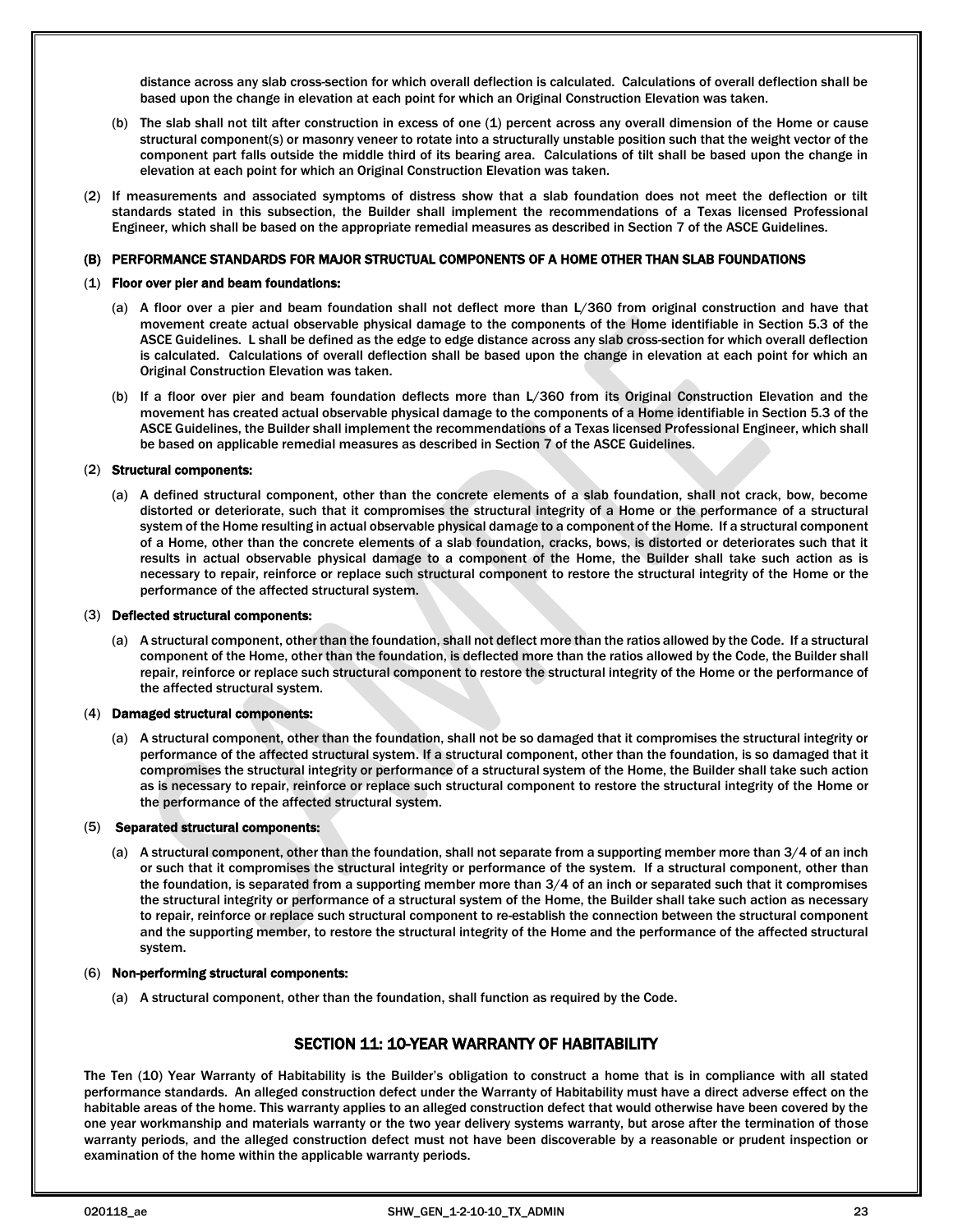# SECTION 12: HOW TO REQUEST WARRANTY PERFORMANCE

If You believe Your Home has a Defect and/or Deficiency covered under this warranty, You must notify the Builder upon discovery of the Defect and/or Deficiency in writing as provided below. Your written request for warranty performance must be received before the expiration of the applicable warranty. Warranted Defects and Deficiencies must occur within the Warranty Term to be covered.

- 1) If a Warranted Defect and/or Deficiency occurs, You must notify the Builder in writing.
- 2) The Builder will investigate and respond to Your request within thirty (30) days of receipt to determine whether the Defects and/or Deficiencies described are covered under this Express Limited Warranty. You must provide the Builder a reasonable opportunity to inspect Your Home (both the interior and/or exterior, as necessary) during normal business hours if the Builder requests such an opportunity.
- 3) The Builder will advise You in writing as to whether Your Defect and/or Deficiency is covered by this Express Limited Warranty. If it is, the Builder will repair, replace, or make payment as described in this Express Limited Warranty. If You added Improvements which were not part of the Builder's original construction work, You are responsible for removal and/or repair of these items. Warranty repairs will be made during normal business hours.
- 4) If You believe the builder has not met their warranty obligations to You under this Express Limited Warranty, You must provide the Administrator (StrucSure Home Warranty) with written notice that You would like to request informal mediation.
- 5) Such notice must be received no later than sixty (60) days after the expiration of the applicable warranty period or the request will be rejected. *Note that the first thirty (30) days is time for the Builder to respond to Your initial notification, and the second thirty (30) days is time for You to notify the Administrator (StrucSure Home Warranty, LLC) of the Builder's lack of response.*
- 6) Once Your written notice has been received, the Administrator (StrucSure Home Warranty, LLC) will process Your request for mediation in accordance with the provisions of this warranty.
- 7) You have an obligation to cooperate with the Builder and the Administrator (StrucSure Home Warranty, LLC) concerning Your request for mediation. Your failure to cooperate may jeopardize Your warranty coverage.
- 8) In connection with the investigation and determination of your claim, You may be sent a series of recommendations to be implemented. Failure to implement the recommendations may result in a denial of a future claim for benefits if the failure to implement the recommendations caused or contributed to a Defect in the Home.

# SECTION 13: CONDITIONS OF WARRANTY PERFORMANCE

- (1) Actions taken to repair Defects and/or Deficiencies will not extend the periods of coverage provided in the Warranty Term(s).
- (2) If a request for warranty performance qualifies for coverage, the Builder has the right to choose to repair, replace, pay the reasonable cost of the repair or replacement, or pay the diminished fair market value of the Home caused by the covered defect.
- (3) Any events which cause a delay in the performance of the warranty obligations of the Builder and which are beyond the control of the Builder shall excuse the from performing until the effects causing the delay are remedied.
- (4) The right to repair, replace, or pay the diminished fair market value belongs solely to the Builder and the decision to make payment in lieu of implementing the covered repairs is solely that of the Builder. Replacement does not mean an obligation to purchase Your Home in the event of a claim nor under any other circumstance.
- (5) If the Builder repairs, replaces, or makes payment to You, the Builder shall be subrogated to all Your rights of recovery against any person or entity. You must sign and deliver to the Builder a full and unconditional release, in recordable form, of all legal obligations and rights to recovery (including subrogation rights) with respect to the Warranted Defects and/or Deficiencies, and any condition arising from the warranted items. This must occur prior to payment for the reasonable cost of repair, replacement, or payment. You must execute and deliver any and all instruments and documents, and take any and all other actions necessary to secure such rights including, but not limited to, assignment of proceeds of any other insurance or other warranties. You shall do nothing to prejudice these rights of subrogation.
- (6) The Builder is not responsible for exact color, texture or finish matches when replacing or repairing materials, repainting areas, or when items or materials have been discontinued. Surfaces altered incident to any repair will be finished or touched up to match the surrounding area as closely as practical. In connection with the repair of finish or surface material, such as paint, wallpaper, flooring or a hard surface, the Builder will match the standard and grade as closely as reasonably possible. The Builder will attempt to match the finish, but will not be responsible for discontinued patterns or materials, color variations, or shade variations. When the surface finish material must be replaced and the original material has been discontinued, the Builder is responsible for installing replacement material substantially similar in appearance to the original material. Repair or replacement is NOT intended to restore the Home to a like-new condition. Imperfections and variations may exist and should be expected.
- (7) In connection with a repair of a construction defect, any repairs performed by the Builder will include those components of the home that have to be removed or altered in order to repair the construction defect. Any repair will be finished or touched up to match the surrounding area as closely as practical but not necessarily to a like-new condition. Imperfections and variations may exist and should be expected. A repair or action bringing a variance within the standard under this warranty shall not cause the period of the applicable warranty to be extended.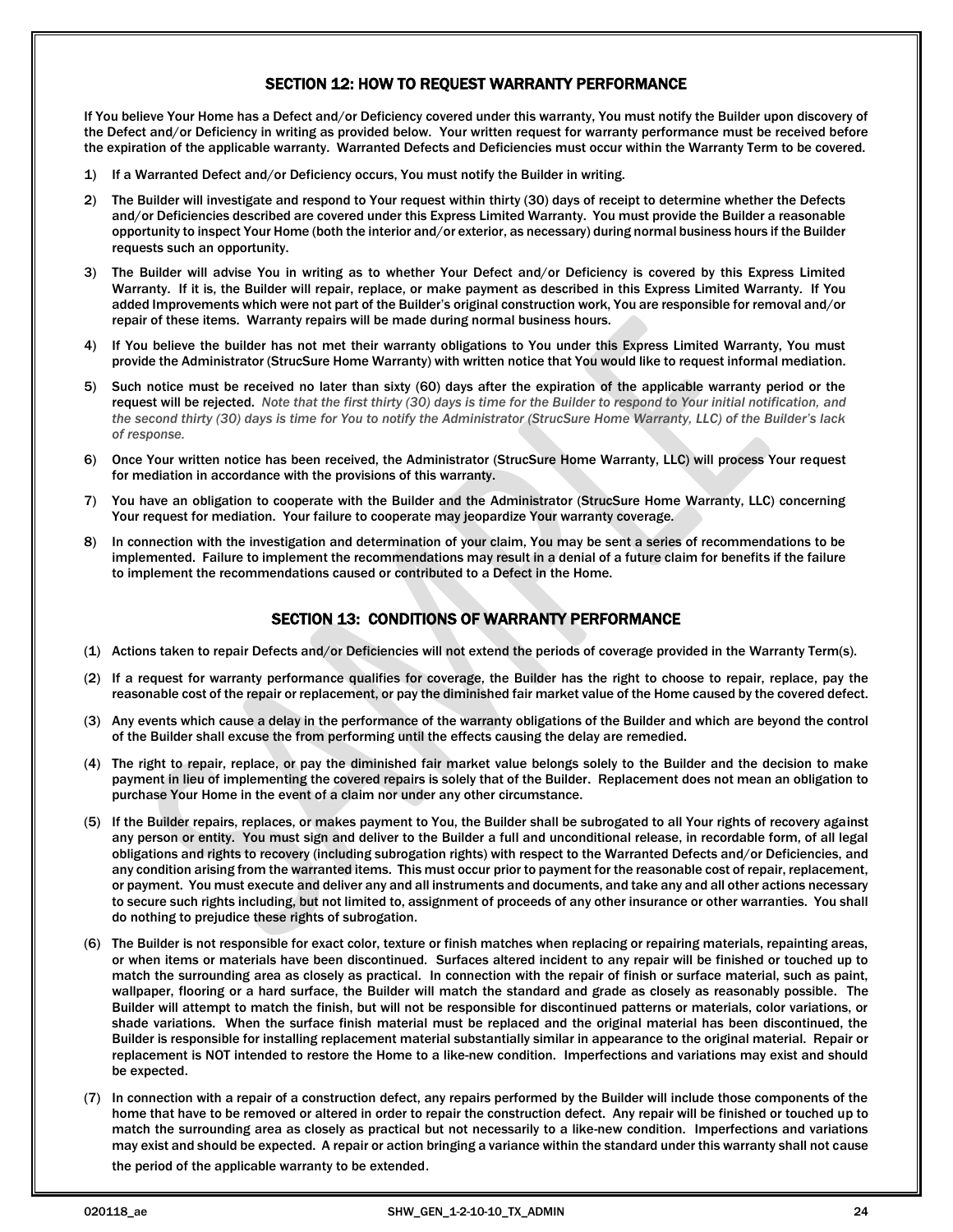# SECTION 14: MEDIATION AND INSPECTION

Within thirty (30) days following the Administrator's receipt of request for mediation, the Administrator will review and mediate Your request by communicating with You, the Builder, and any other individuals or entities who the Administrator believes possess pertinent information.

If, after thirty (30) days, the Administrator has not been able to successfully mediate Your request, or at any earlier time when the Administrator believes that You and Your Builder are at an impasse, then the Administrator will notify You that Your request has become an Unresolved Warranty Issue and that You may proceed to arbitration.

You have an obligation to cooperate with the mediation of Your warranty request. Your warranty file may be closed should You fail to cooperate or respond to requests within thirty (30) days.

# SECTION 15: ARBITRATION

The parties to this Express Limited Warranty intend and agree that any and all claims, disputes and controversies by or between the Homeowner, the Builder, the Administrator, or any combination of the foregoing, arising out of or related to this Express Limited Warranty, any alleged Defect and/or Deficiency in or to the subject Home or the real property on which the subject Home is situated, or the sale of the subject Home by the Builder, including, without limitation, any claim of breach of contract, negligent or intentional misrepresentation, or nondisclosure in the inducement, execution, or performance of any contract, including this arbitration agreement, or breach of any alleged duty of good faith and fair dealing, shall be settled by binding arbitration in a manner consistent with this arbitration agreement. Agreeing to arbitration means You are waiving Your right to a trial by a judge and/or a jury.

You must begin the arbitration process by giving the Administrator written notice of Your request for arbitration of an Unresolved Warranty Issue. After the Administrator's receipt of Your notice of request for arbitration, any Unresolved Warranty Issue that You have with the Builder or Administrator shall be submitted to an independent arbitration service mutually agreed upon by You, the Administrator, and the Builder. If You, the Administrator, and the Builder cannot agree on an independent arbitration service, then all parties agree to use American Arbitration Association (AAA) for the arbitration. This binding arbitration is governed by the procedures of the Federal Arbitration Act, 9 U.S.C. 1 et seq., as amended (FAA), and any rules of the independent arbitration service employed by the parties to the arbitration. Should any conflict exist between the FAA and the rules of the independent arbitration service selected, the FAA shall control.

You understand that should You submit a request for arbitration, all administrative fees of the arbitration service and fees of the arbitrator shall be allocated to the parties as provided in the rules of the arbitration service, subject to the discretion of the arbitrator to reallocate such fees in the interests of justice.

Since this Express Limited Warranty requires mandatory binding arbitration of Unresolved Warranty Issues, if any party hereto commences litigation in violation of this Express Limited Warranty, such party shall reimburse the other parties named in the litigation for their costs and expenses, including reasonable attorney fees and expert fees, incurred in responding to and/or requesting dismissal or stay of such litigation. The parties to this Express Limited Warranty intend that no party to any arbitration hereunder may make a claim for punitive damages as part of the arbitration proceeding and that the Arbitrator shall not have the authority to award punitive damages to any party hereto.

This arbitration agreement shall inure to the benefit of, and be enforceable by the Builder's subcontractors, agents, vendors, suppliers, design professionals, Insurers, and any other person alleged to be responsible for any Defects and/or Deficiencies in or to the subject Home or the real property on which the subject Home is situated. Any party shall be entitled to recover reasonable attorney's fees and costs incurred in enforcing this arbitration agreement. The decision of the Arbitrator shall be final and binding and may be entered as a judgment in any State or Federal court of competent jurisdiction.

This arbitration agreement shall be deemed to be a self-executing arbitration agreement. Any disputes concerning the interpretation or the enforceability of this arbitration agreement, including, without limitation, its revocability or voidability for any cause, the scope of arbitration issues, and any defense based upon waiver, estoppel or laches, shall be decided by the Arbitrator.

The initiation of or participation by any party in any judicial proceeding concerning this arbitration agreement or any matter arbitrable hereunder shall not be deemed a waiver of the right to enforce this arbitration agreement, and, notwithstanding any applicable rule of law to the contrary, shall not be asserted or accepted as a reason for delay, refusal to participate in, or refusal to enforce this arbitration agreement.

The arbitration hearing shall take place at or near the residence covered by the Express Limited Warranty unless both You and the Builder mutually agree to hold the arbitration at a different location.

The Builder or Administrator shall have the right, in advance of the arbitration proceeding, to inspect any Home (both the interior and/or exterior as necessary) which is the subject to the arbitration proceeding if the request for arbitration was made more than sixty (60) days following the last claim decision of the Builder or Administrator concerning such Home. No arbitration proceeding shall involve more than one single-family detached dwelling.

The parties expressly agree that this Express Limited Warranty and this arbitration agreement touch and concern interstate commerce and are governed by the provisions of the FAA and the rules of the independent arbitration service selected by the parties to the arbitration to the Exclusion of any contrary or inconsistent state of local laws, ordinances, or judicial rules. The parties further agree that either can initiate the arbitration process.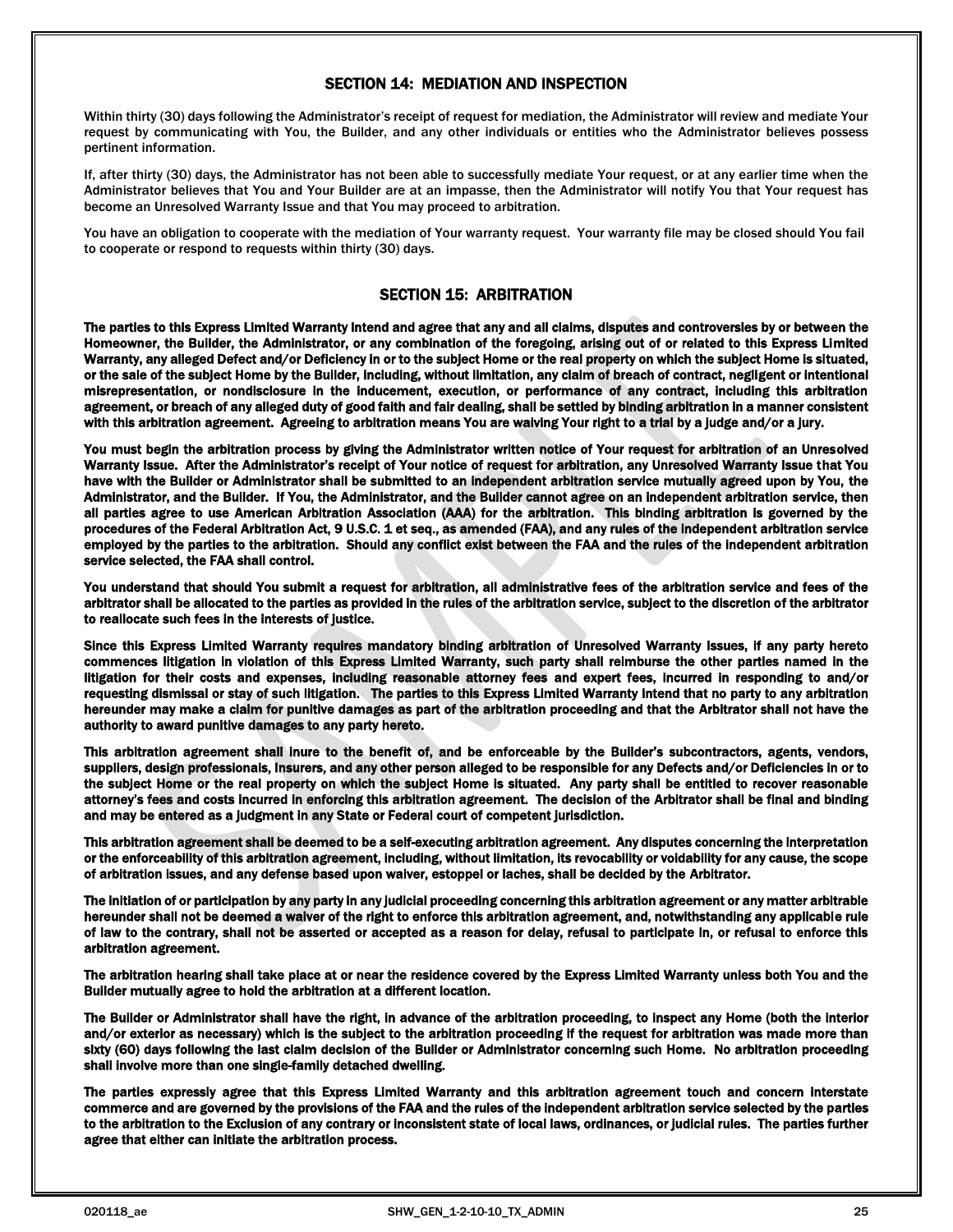If any provision of this arbitration agreement shall be determined by the Arbitrator or by any court to be unenforceable or waived, the remaining provisions shall be deemed to be severable and enforceable according to their terms. The duty to arbitrate hereunder survives the termination of this Express Limited Warranty.

# SECTION 16: ENFORCEMENT OF ARBITRATION AWARD

*The Arbitrator will determine the amount of time all awards must be completed within. Deadlines may be extended depending on special circumstances (for example, inclement weather). In such circumstances, the Builder will complete such repairs, replacement, or payment as soon as reasonably possible.*

- (1) If the independent Arbitrator makes an award in favor of the Homeowner concerning a dispute under this warranty, then the arbitrating parties will receive notice of the award and the Builder will either: a) complete the repair(s) awarded, or b) complete a full payment for the cost of the repair(s) to the Homeowner.
- (2) If You believe the Builder has failed to comply with the award, please contact the Administrator (StrucSure Home Warranty) to mediate the dispute. If the dispute cannot be resolved, a compliance inspection arbitration is available to help determine whether the Builder has performed duties as per the original arbitration award. If it is determined that the Builder has not properly performed, they will be obligated to comply immediately. The award of the arbitrator may be entered as a judgment in any court of competent jurisdiction and enforced as any other judgment entered in that court.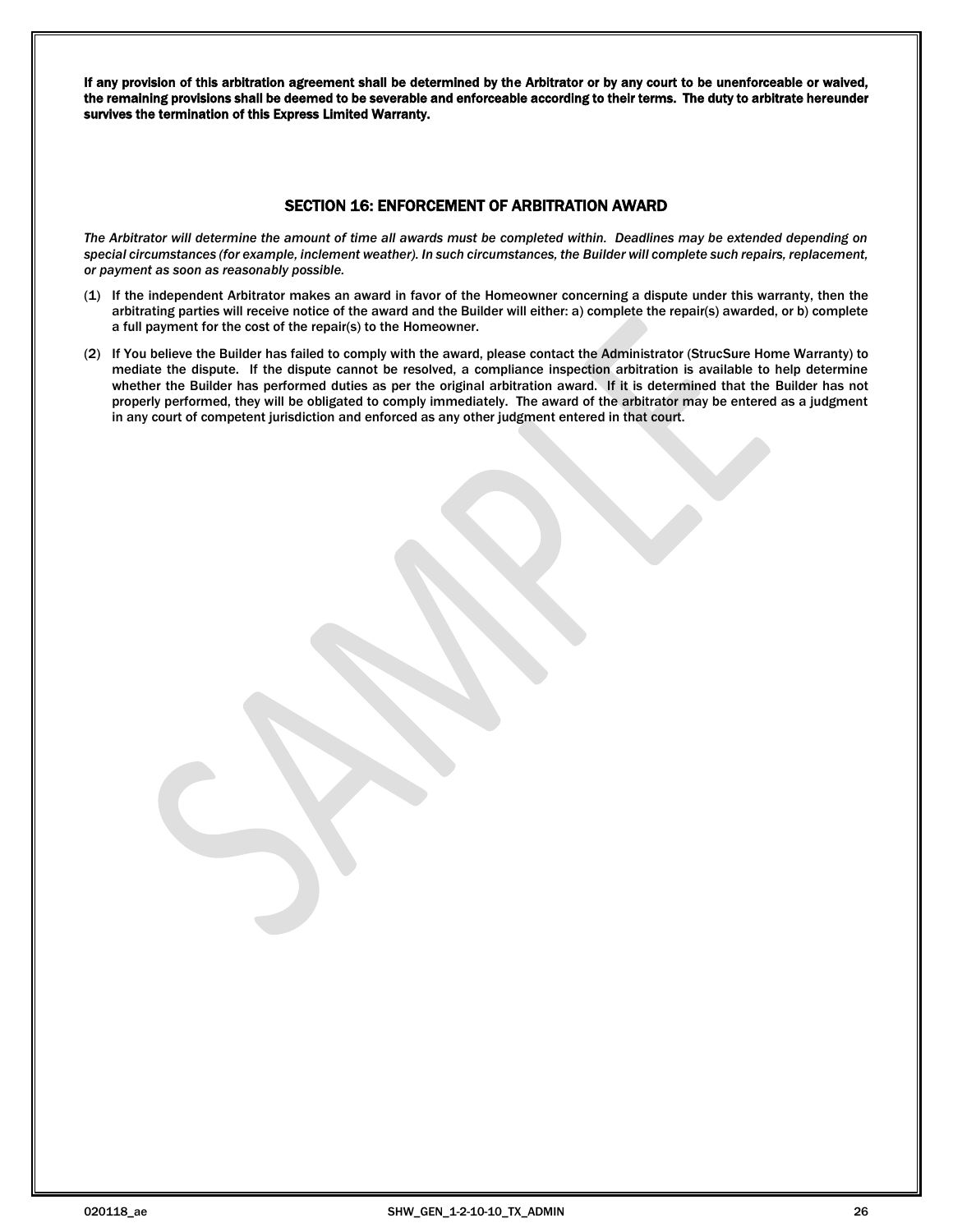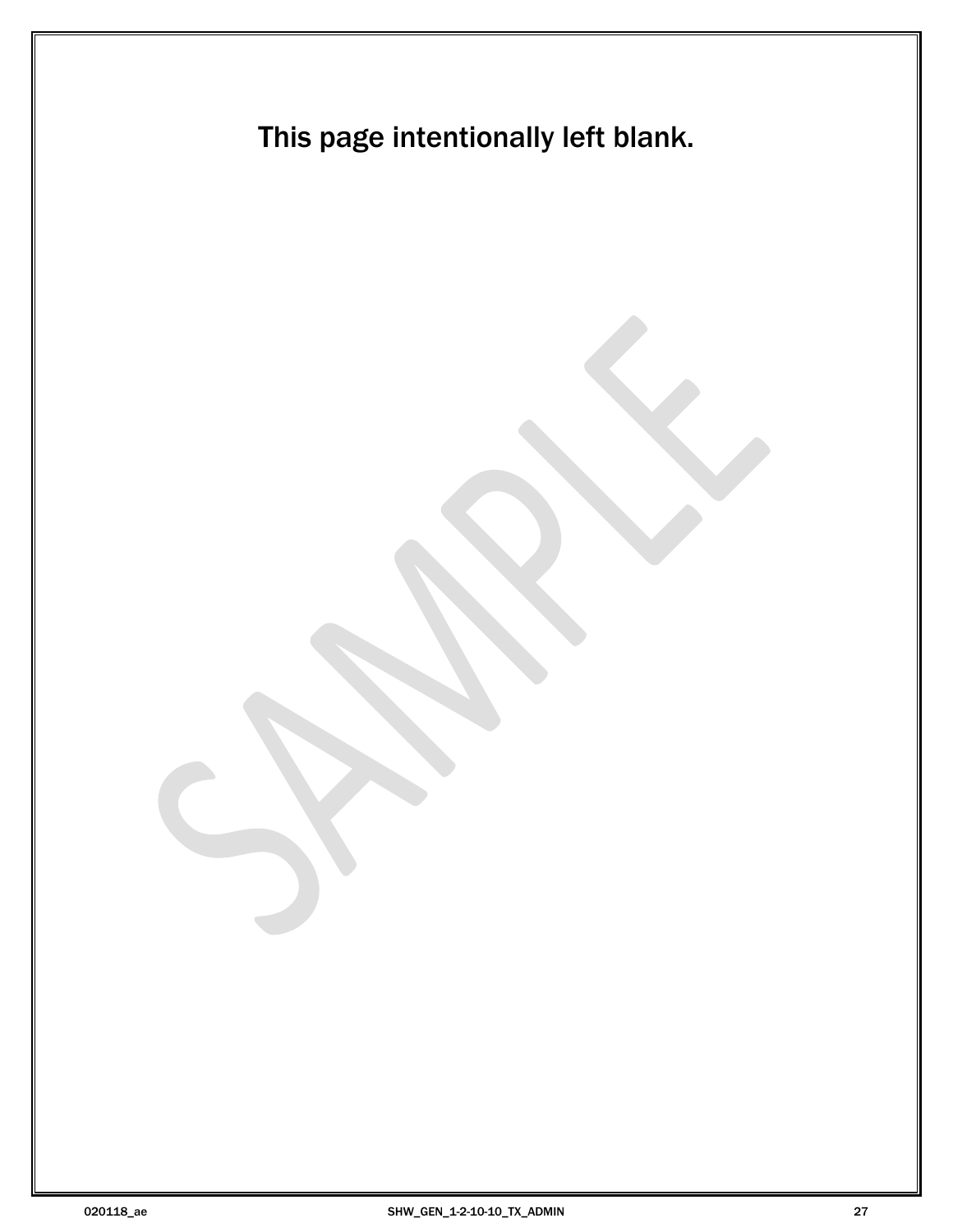